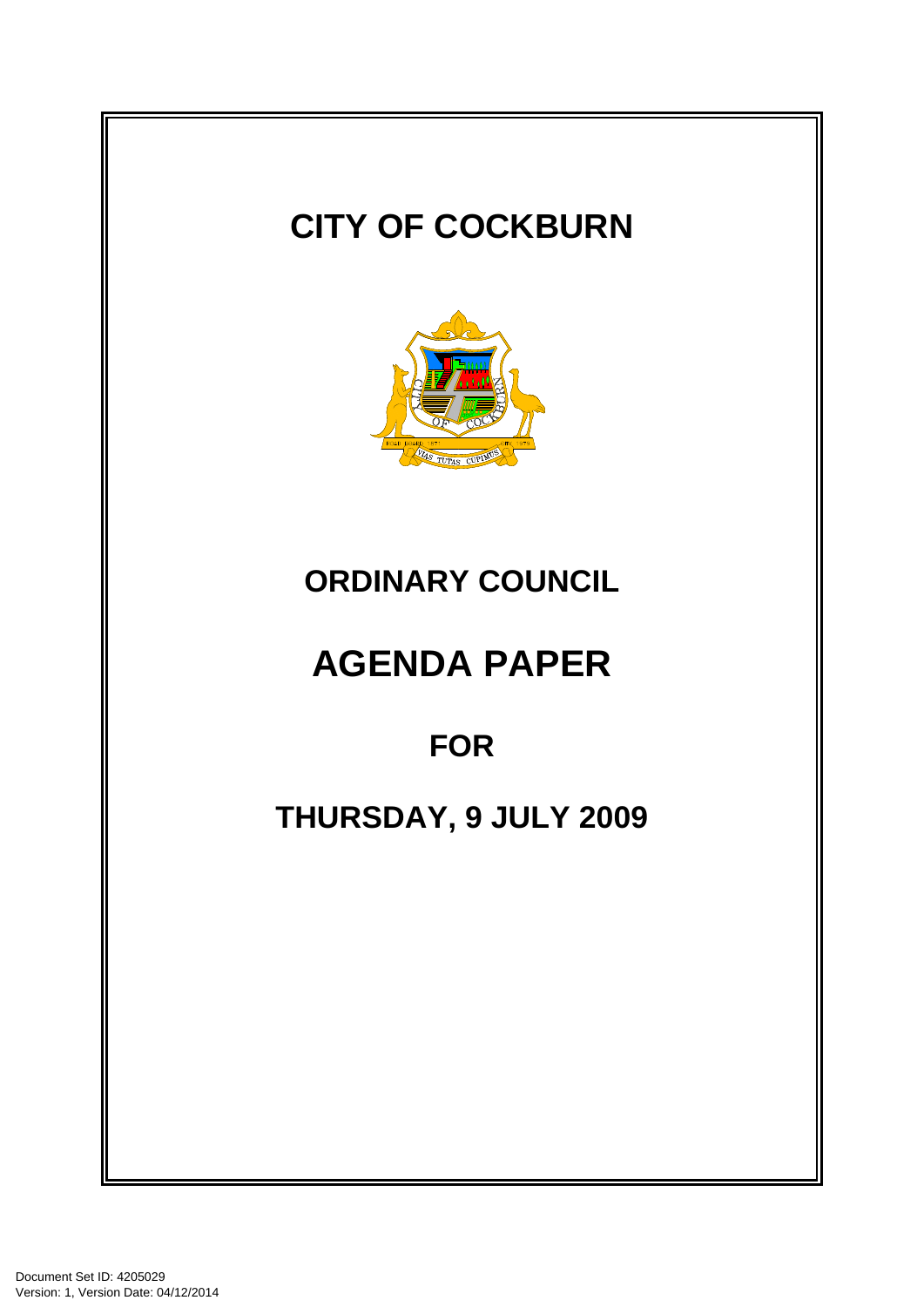# **CITY OF COCKBURN**

# **SUMMARY OF AGENDA TO BE PRESENTED TO THE ORDINARY COUNCIL MEETING TO BE HELD ON THURSDAY, 9 JULY 2009 AT 7:00 PM**

# **Page**

 $\overline{\phantom{a}}$ 

| 1.               |                                                    |                                                                                                                                                                     |  |
|------------------|----------------------------------------------------|---------------------------------------------------------------------------------------------------------------------------------------------------------------------|--|
| 2.               | APPOINTMENT OF PRESIDING MEMBER (IF REQUIRED)1     |                                                                                                                                                                     |  |
| 3.               | DISCLAIMER (TO BE READ ALOUD BY PRESIDING MEMBER)1 |                                                                                                                                                                     |  |
| $\overline{4}$ . |                                                    | ACKNOWLEDGEMENT OF RECEIPT OF WRITTEN DECLARATIONS OF<br>FINANCIAL INTERESTS AND CONFLICT OF INTEREST (BY PRESIDING                                                 |  |
| 5.               |                                                    |                                                                                                                                                                     |  |
| 6.               |                                                    | ACTION TAKEN ON PREVIOUS PUBLIC QUESTIONS TAKEN ON                                                                                                                  |  |
| 7.               |                                                    |                                                                                                                                                                     |  |
| 8.               |                                                    |                                                                                                                                                                     |  |
|                  | 8.1                                                | (OCM 9/7/2009) - ORDINARY COUNCIL MEETING - 11/06/2009 2                                                                                                            |  |
|                  | 8.2                                                | (OCM 9/7/2009) - SPECIAL COUNCIL MEETING - 18/06/2009 2                                                                                                             |  |
| 9.               |                                                    |                                                                                                                                                                     |  |
| 10.              |                                                    |                                                                                                                                                                     |  |
| 11.              | BUSINESS LEFT OVER FROM THE PREVIOUS MEETING (IF   |                                                                                                                                                                     |  |
| 12.              |                                                    | DECLARATION OF COUNCILLORS WHO HAVE NOT GIVEN DUE                                                                                                                   |  |
| 13.              |                                                    |                                                                                                                                                                     |  |
| 14.              |                                                    |                                                                                                                                                                     |  |
|                  | 14.1                                               | (OCM 9/7/2009) - FINAL ADOPTION OF PROPOSED SCHEME<br>AMENDMENT NO. 72 TO TOWN PLANNING SCHEME NO. 3                                                                |  |
|                  | 14.2                                               | (OCM 9/7/2009) - FINAL ADOPTION OF LOCAL PLANNING                                                                                                                   |  |
|                  |                                                    | 14.3 (OCM 9/7/2009) - EXTENSION TO OUTBUILDING - LOCATION: NO.<br>8 (LOT 256) DOOLETTE STREET SPEARWOOD -<br>OWNER/APPLICANT: DENIS RAVLICH (2202119) (C SCHOOLING) |  |
|                  | 14.4                                               | (OCM 9/7/2009) - COOLBELLUP TOWN CENTRE PROJECT<br>COOLBELLUP AVE, COOLBELLUP - OWNERS: VARIOUS (9624)                                                              |  |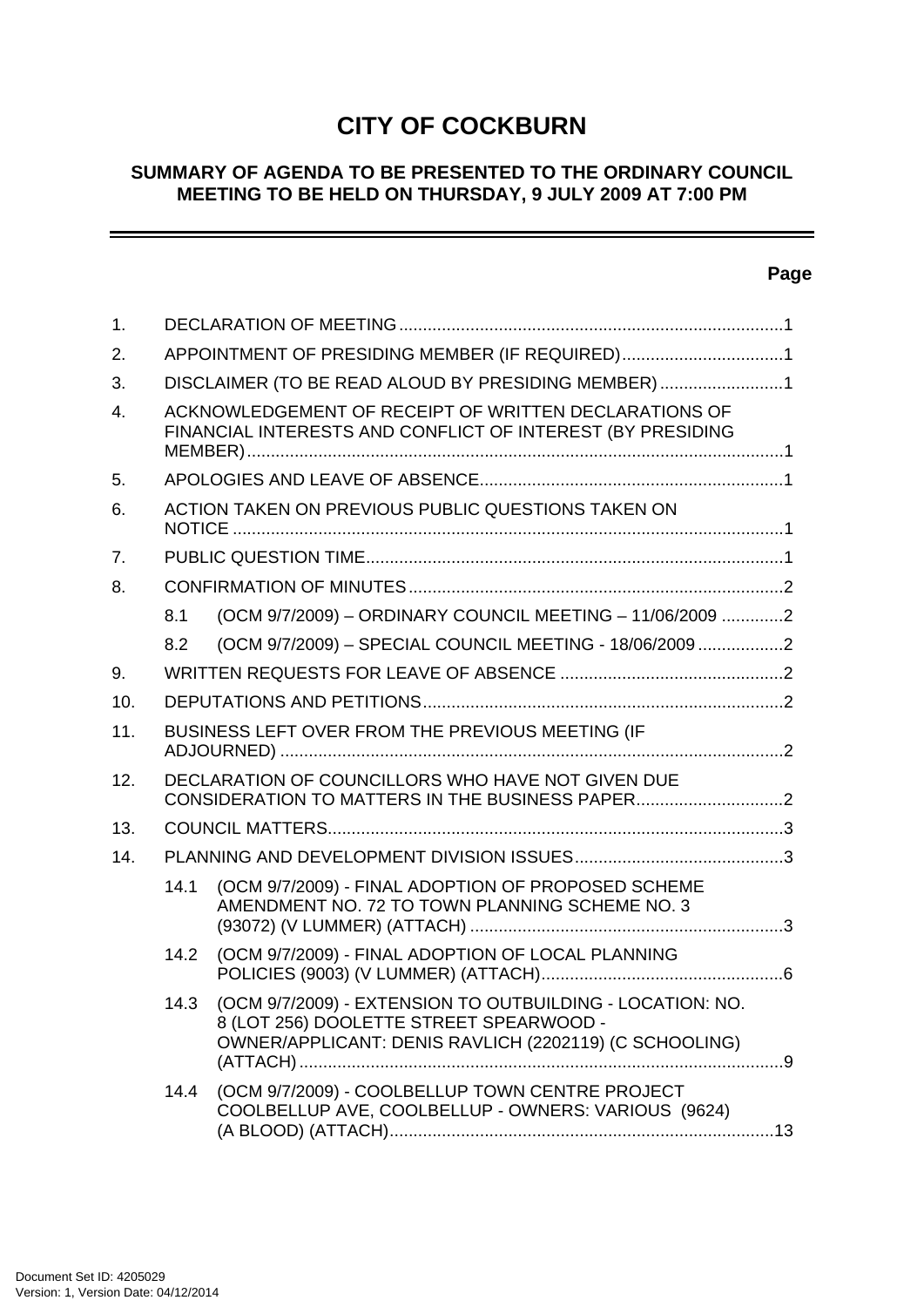|     |                                                           | 14.5 (OCM 9/7/2009) - CLOSURE OF PORTION OF STOCKTON BEND<br>ADJACENT TO LOTS 14 AND 15 STOCKTON BEND, COCKBURN<br>CENTRAL - APPLICANT: WOODHEAD ARCHITECTS - OWNER:<br>FIRE AND EMERGENCY SERVICES AUTHORITY OF WA (9629) (A |  |
|-----|-----------------------------------------------------------|-------------------------------------------------------------------------------------------------------------------------------------------------------------------------------------------------------------------------------|--|
|     | 14.6                                                      | (OCM 9/7/2009) - PARKING AND TRAFFIC AT COCKBURN<br>CENTRAL (5515220) (R DONG / R AVARD / J RADAICH)                                                                                                                          |  |
| 15. |                                                           | FINANCE AND CORPORATE SERVICES DIVISION ISSUES32                                                                                                                                                                              |  |
|     | 15.1                                                      | (OCM 9/7/2009) - LIST OF CREDITORS PAID - MAY 2009 (5605)                                                                                                                                                                     |  |
|     |                                                           | 15.2 (OCM 9/7/2009) - STATEMENT OF FINANCIAL ACTIVITY AND<br>ASSOCIATED REPORTS - MAY 2009 (5505) (N MAURICIO)                                                                                                                |  |
|     | 15.3                                                      | (OCM 9/7/2009) - FEES & CHARGES - PLANNING SERVICES AND<br>NAVAL BASE SHACKS (5402) (S DOWNING) (ATTACH)39                                                                                                                    |  |
| 16. |                                                           |                                                                                                                                                                                                                               |  |
|     | 16.1                                                      | (OCM 9/7/2009) - COOGEE BEACH NORFOLK ISLAND PINES                                                                                                                                                                            |  |
|     | 16.2                                                      | (OCM 9/7/2009) - TENDER NO. RFT 12/2009 - CONSULTANCY<br>SERVICES - CONDITION SURVEY - ROADS, KERBS AND<br>FOOTPATHS (RFT 12/2009) (J RADAICH/ I STREET) (ATTACH) 48                                                          |  |
| 17. |                                                           |                                                                                                                                                                                                                               |  |
|     | 17.1                                                      | (OCM 9/7/2009) - TENDER NO. RFT 05/2009 - COOLBELLUP<br>COMMUNITY HUB REDEVELOPMENT (8136B) (R AVARD)                                                                                                                         |  |
|     | 17.2                                                      | (OCM 9/7/2009) - PROPOSED LEASE OF PROPERTY - 13 KENT<br>STREET, SPEARWOOD - VINCENTCARE (2202027) (B                                                                                                                         |  |
|     |                                                           | 17.3 (OCM 9/7/2009) - PROPOSED AMENDMENT TO POSITION<br>STATEMENT PSCS16 'PUBLIC ART IN THE CITY OF COCKBURN'                                                                                                                 |  |
|     |                                                           | 17.4 (OCM 9/7/2009) - PROPOSED CALENDAR OF EVENTS FOR THE                                                                                                                                                                     |  |
| 18. |                                                           |                                                                                                                                                                                                                               |  |
| 19. |                                                           | MOTIONS OF WHICH PREVIOUS NOTICE HAS BEEN GIVEN 65                                                                                                                                                                            |  |
| 20. | NOTICES OF MOTION GIVEN AT THE MEETING FOR CONSIDERATION  |                                                                                                                                                                                                                               |  |
| 21. | NEW BUSINESS OF AN URGENT NATURE INTRODUCED BY            |                                                                                                                                                                                                                               |  |
| 22. |                                                           | MATTERS TO BE NOTED FOR INVESTIGATION, WITHOUT DEBATE65                                                                                                                                                                       |  |
| 23. |                                                           |                                                                                                                                                                                                                               |  |
| 24  | OCM 9/7/2009 - RESOLUTION OF COMPLIANCE (SECTION 3.18(3), |                                                                                                                                                                                                                               |  |
| 25. |                                                           |                                                                                                                                                                                                                               |  |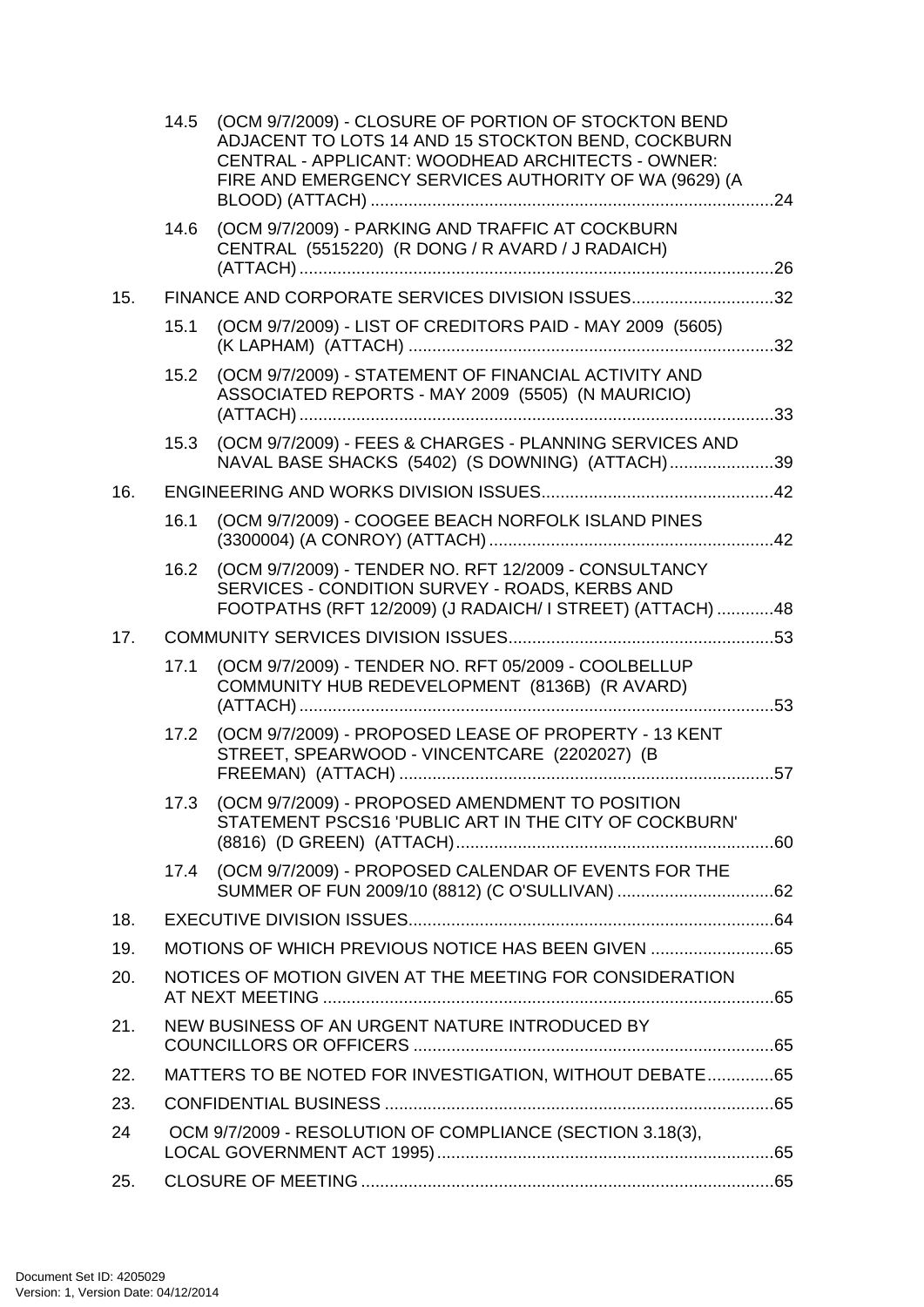Document Set ID: 4205029<br>Version: 1, Version Date: 04/12/2014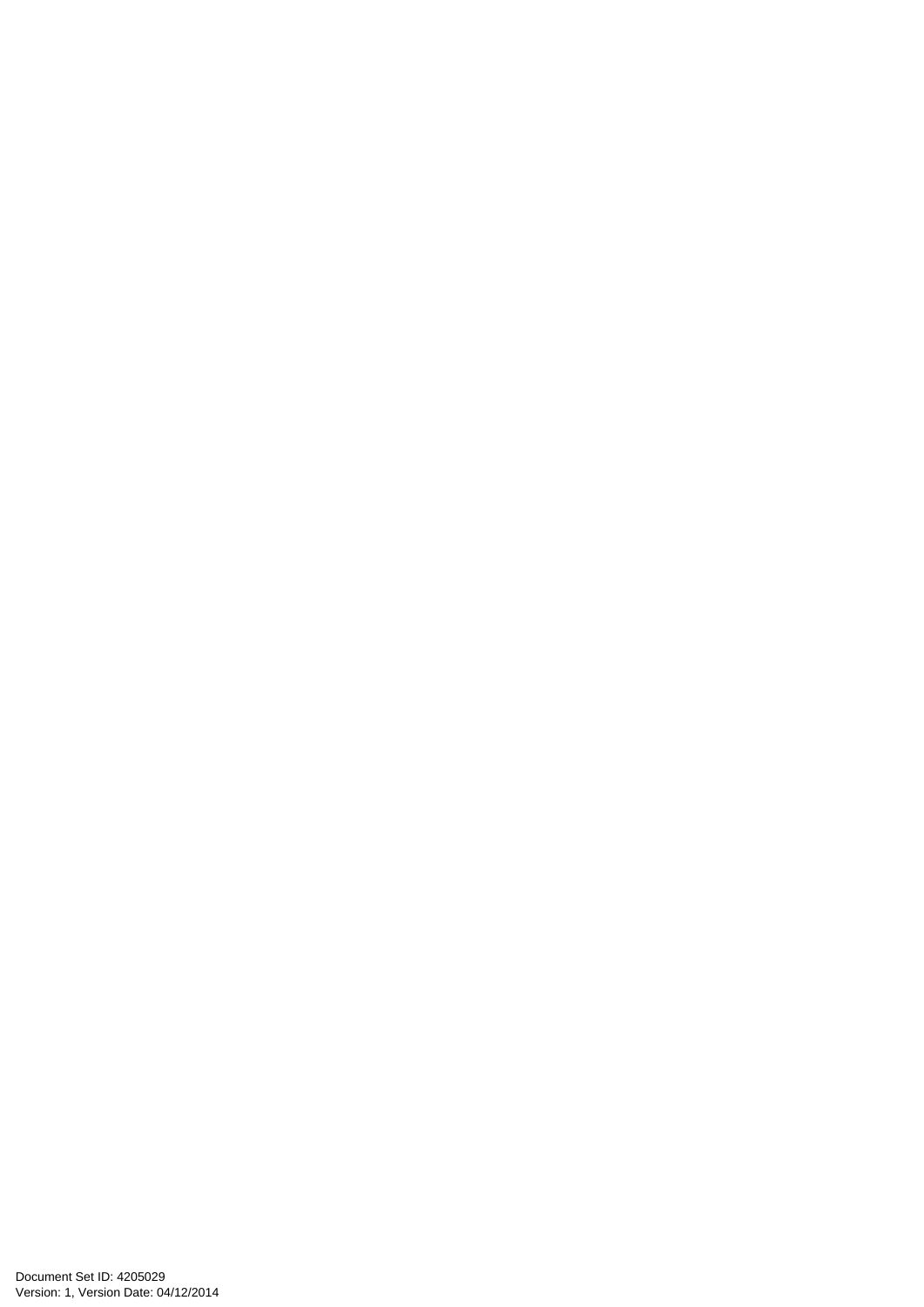# **CITY OF COCKBURN**

# <span id="page-4-0"></span>**AGENDA TO BE PRESENTED TO THE ORDINARY COUNCIL MEETING TO BE HELD ON THURSDAY, 9 JULY 2009 AT 7:00 PM**

# **1. DECLARATION OF MEETING**

# **2. APPOINTMENT OF PRESIDING MEMBER (If required)**

#### **3. DISCLAIMER (To be read aloud by Presiding Member)**

Members of the public, who attend Council Meetings, should not act immediately on anything they hear at the Meetings, without first seeking clarification of Council's position. Persons are advised to wait for written advice from the Council prior to taking action on any matter that they may have before Council.

#### **4. ACKNOWLEDGEMENT OF RECEIPT OF WRITTEN DECLARATIONS OF FINANCIAL INTERESTS AND CONFLICT OF INTEREST (by Presiding Member)**

# **5. APOLOGIES AND LEAVE OF ABSENCE**

#### **6. ACTION TAKEN ON PREVIOUS PUBLIC QUESTIONS TAKEN ON NOTICE**

# **7. PUBLIC QUESTION TIME**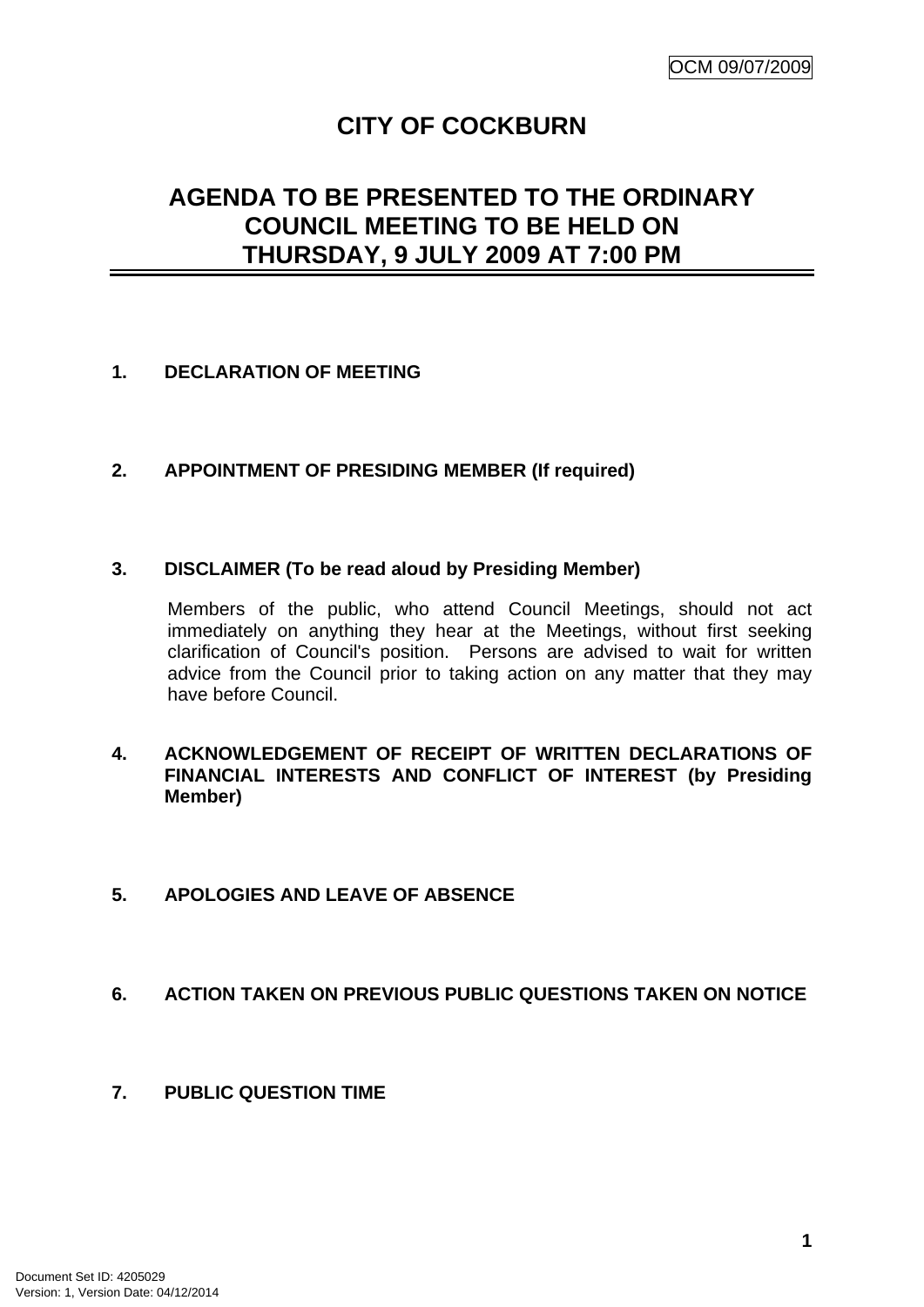# <span id="page-5-0"></span>**8. CONFIRMATION OF MINUTES**

#### **8.1 (OCM 9/7/2009) – ORDINARY COUNCIL MEETING – 11/06/2009**

#### **RECOMMENDATION**

That the Minutes of the Ordinary Council Meeting held on Thursday, 11 June 2009, be adopted as a true and accurate record.

**COUNCIL DECISION** 

# **8.2 (OCM 9/7/2009) – SPECIAL COUNCIL MEETING - 18/06/2009**

#### **RECOMMENDATION**

That the Minutes of the Special Council Meeting held on Thursday, 18 June 2009, be adopted as a true and accurate record.

**COUNCIL DECISION** 

# **9. WRITTEN REQUESTS FOR LEAVE OF ABSENCE**

**10. DEPUTATIONS AND PETITIONS** 

#### **11. BUSINESS LEFT OVER FROM THE PREVIOUS MEETING (If adjourned)**

#### **12. DECLARATION OF COUNCILLORS WHO HAVE NOT GIVEN DUE CONSIDERATION TO MATTERS IN THE BUSINESS PAPER**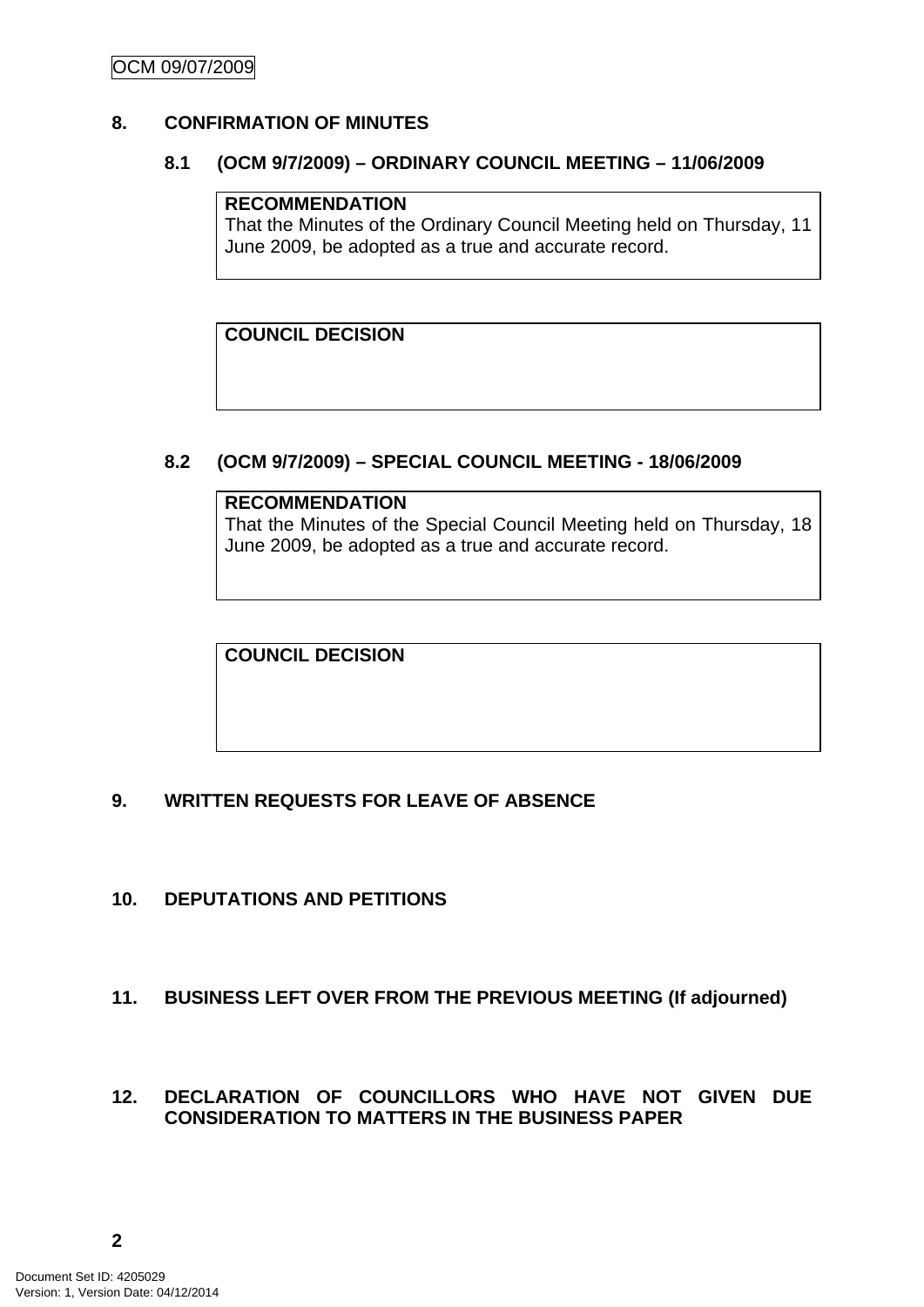#### <span id="page-6-0"></span>**13. COUNCIL MATTERS**

#### **14. PLANNING AND DEVELOPMENT DIVISION ISSUES**

## **14.1 (OCM 9/7/2009) - FINAL ADOPTION OF PROPOSED SCHEME AMENDMENT NO. 72 TO TOWN PLANNING SCHEME NO. 3 (93072) (V LUMMER) (ATTACH)**

# **RECOMMENDATION**

That Council:-

- (1) adopt the Schedule of Submissions;
- (2) adopt the amendment for final approval with modifications as outlined in the report;
- (3) in anticipation of the Hon. Minister's advice that final approval will be granted, the documents be signed, sealed and forwarded to the Western Australian Planning Commission; and
- (4) advise the proponent and persons lodging submissions of Council's decision accordingly.

# **COUNCIL DECISION**

#### **Background**

Council at its meeting held on 11 December 2008 resolved to initiate Scheme Amendment No. 72 to Town Planning Scheme No. 3 for the purposes of public consultation.

The City of Cockburn Town Planning Scheme No. 3 was gazetted on 20 December 2003 and a major omnibus amendment to the scheme was gazetted in 2004, which made a significant number of improvements to the scheme text.

Through the administration of the scheme a smaller number of important amendments have are considered necessary to ensure its usability.

Town Planning Scheme No. 3 will require refinement and amendment from time to time as it is an evolving document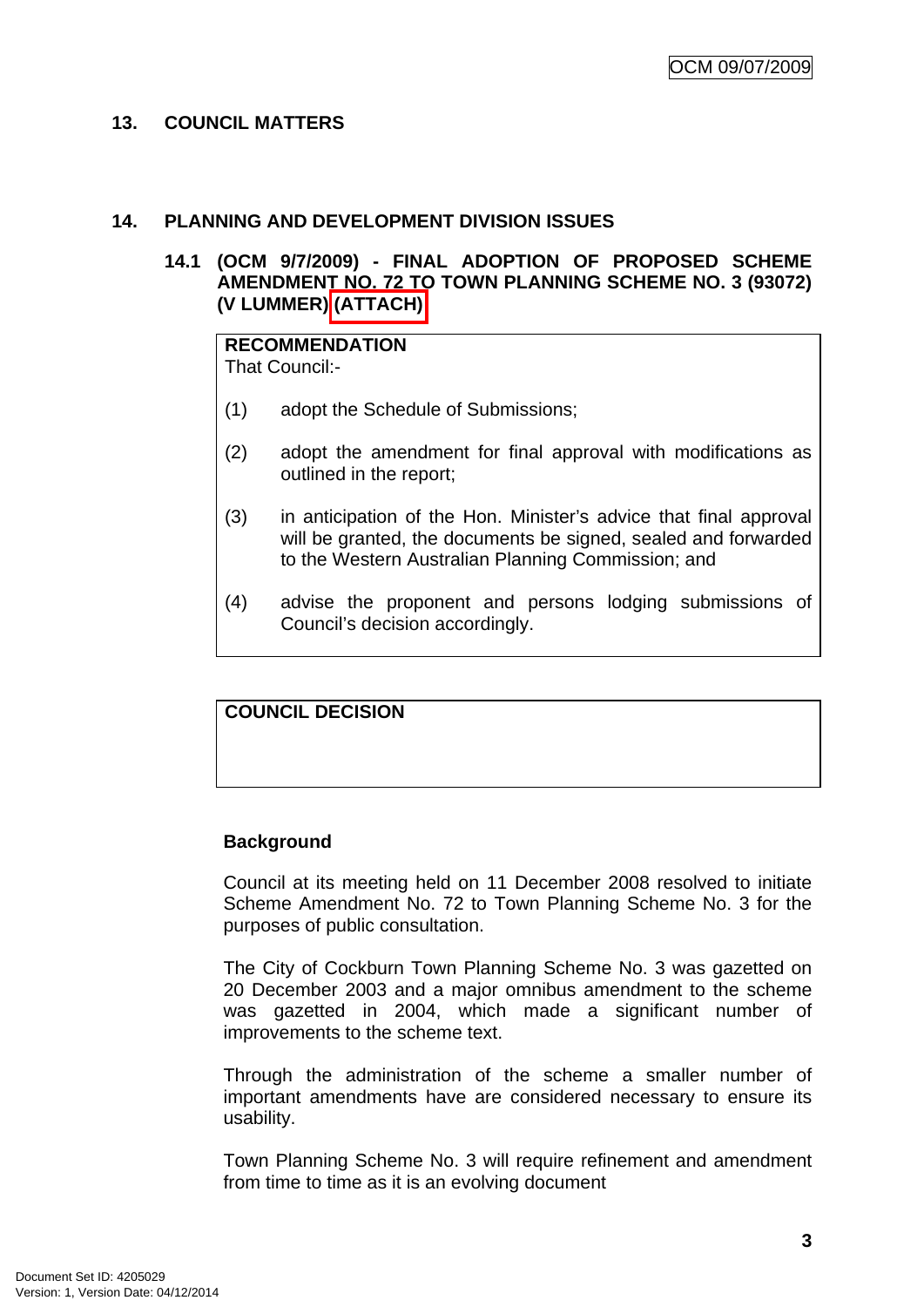# **Submission**

N/A

#### **Report**

The scheme amendment was referred to the Environmental Protection Authority ("EPA") in accordance with Section 7A(1) of the EPA Act.

The EPA considered that the proposed scheme amendment should not be assessed under Part IV Division 3 of the *Environmental Protection Act 1986* and that it was not necessary to provide advice and recommendations in this instance.

Following clearance from the EPA, the amendment was advertised for public comment for a period of 42 days, concluding on 9 June 2008. The advertising procedure included an advertisement being placed in the Cockburn Gazette newspaper, affected landowners being invited to comment on the proposal, and information made available at Council's Administration Office and on Council's website.

Advertising of the amendment has resulted in the receipt of 7 submissions of no objection. The issues raised in the submissions are suitably addressed in the Schedule of Submissions (Attachment 3 refers) and further comment in this report regarding the above issues is unnecessary.

There are minor modifications recommended to the scheme amendment which have resulted from further officer consideration of the amendment during the advertising period. They are as follows:

1. The definition of a "Disused vehicle" should not include "sea container".

"Disused vehicle" is already in the zoning table of TPS 3 and is an "x" use (i.e. a use that is not permitted) in the residential and rural zones. Council has a policy (APD48) which allows sea containers in residential and rural zones in certain circumstances. It is considered that this recently adopted policy will deal adequately with sea containers in the city.

If "sea containers" are removed from the definition of "disused vehicle" there will be no conflict between the scheme and the policy.

- 2. Clause 5.8.5 (a) (ii) should not be deleted completely but amended to read:
	- (ii) A home occupation or home business can be undertaken subject to clause 5.8.5 (a) (i) by the owner or occupier of the land and is not transferrable."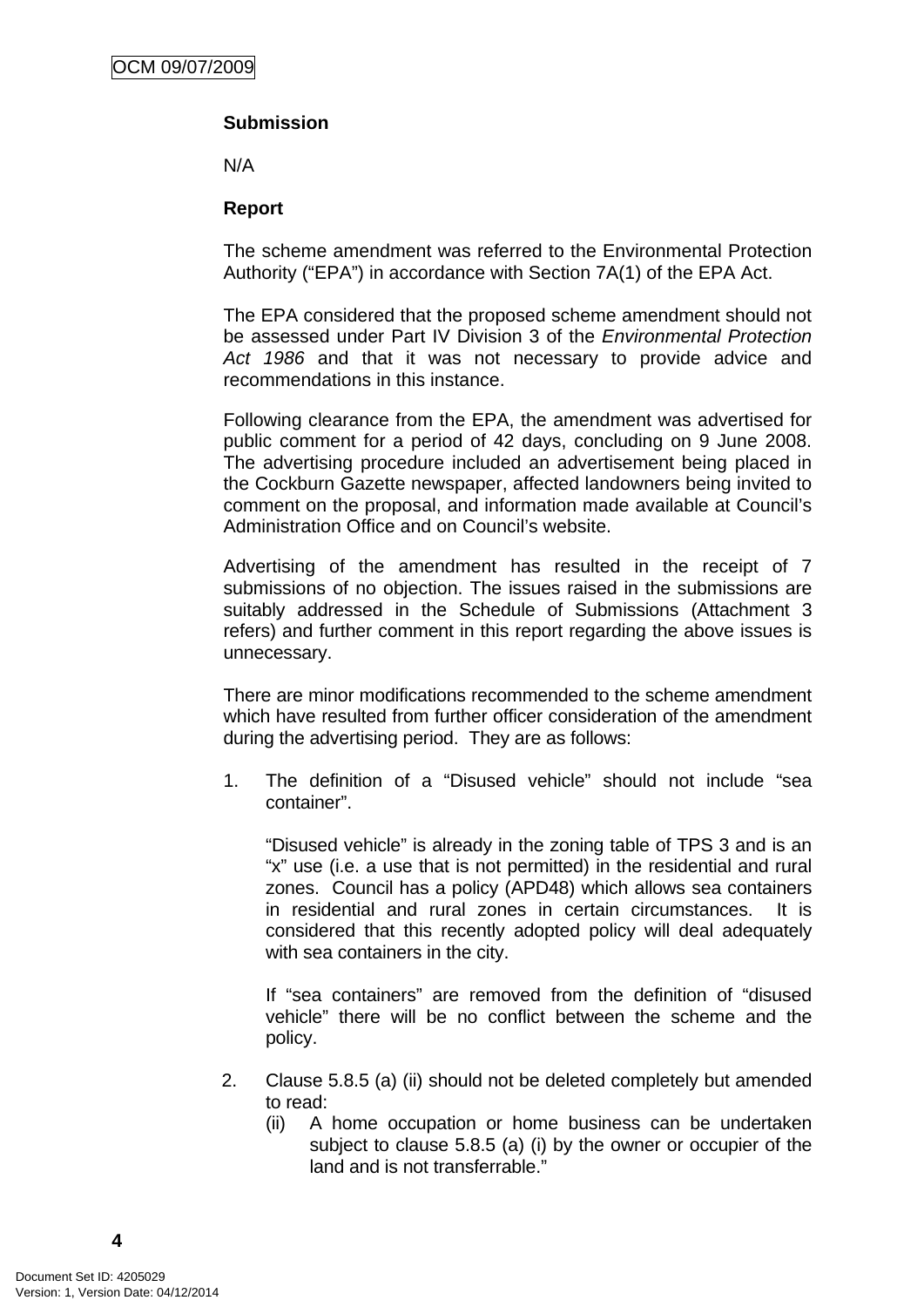The modification of this clause will allow "Occupiers" to undertake home business or home occupations and also retains the stipulation that home occupations or home businesses are not transferrable.

These two modifications have been made to Schedule A of the scheme amendment document.

#### **Strategic Plan/Policy Implications**

#### **Demographic Planning**

• To ensure the planning of the City is based on an approach that has the potential to achieve high levels of convenience and prosperity for its citizens.

#### **Lifestyle and Aspiration Achievement**

• To identify community needs, aspirations, expectations and priorities for services that are required to meet the changing demographics of the district.

#### **Employment and Economic Development**

• To plan and promote economic development that encourages business opportunities within the City.

#### **Budget/Financial Implications**

Nil.

#### **Legal Implications**

Town Planning Scheme No. 3 Planning and Development Act 2005 Town Planning Regulations 1967 (as amended)

#### **Community Consultation**

Following receipt of advice from the EPA, the amendment was advertised for a 42 day period. The 42 day public consultation period for Scheme Amendment No. 72 concluded on 9 June 2009. At the close of advertising, 7 submissions were received.

#### **Attachment(s)**

- 1. Amendment Schedule A (Modified)
- 2. Amendment Schedule B
- 3. Schedule of Submissions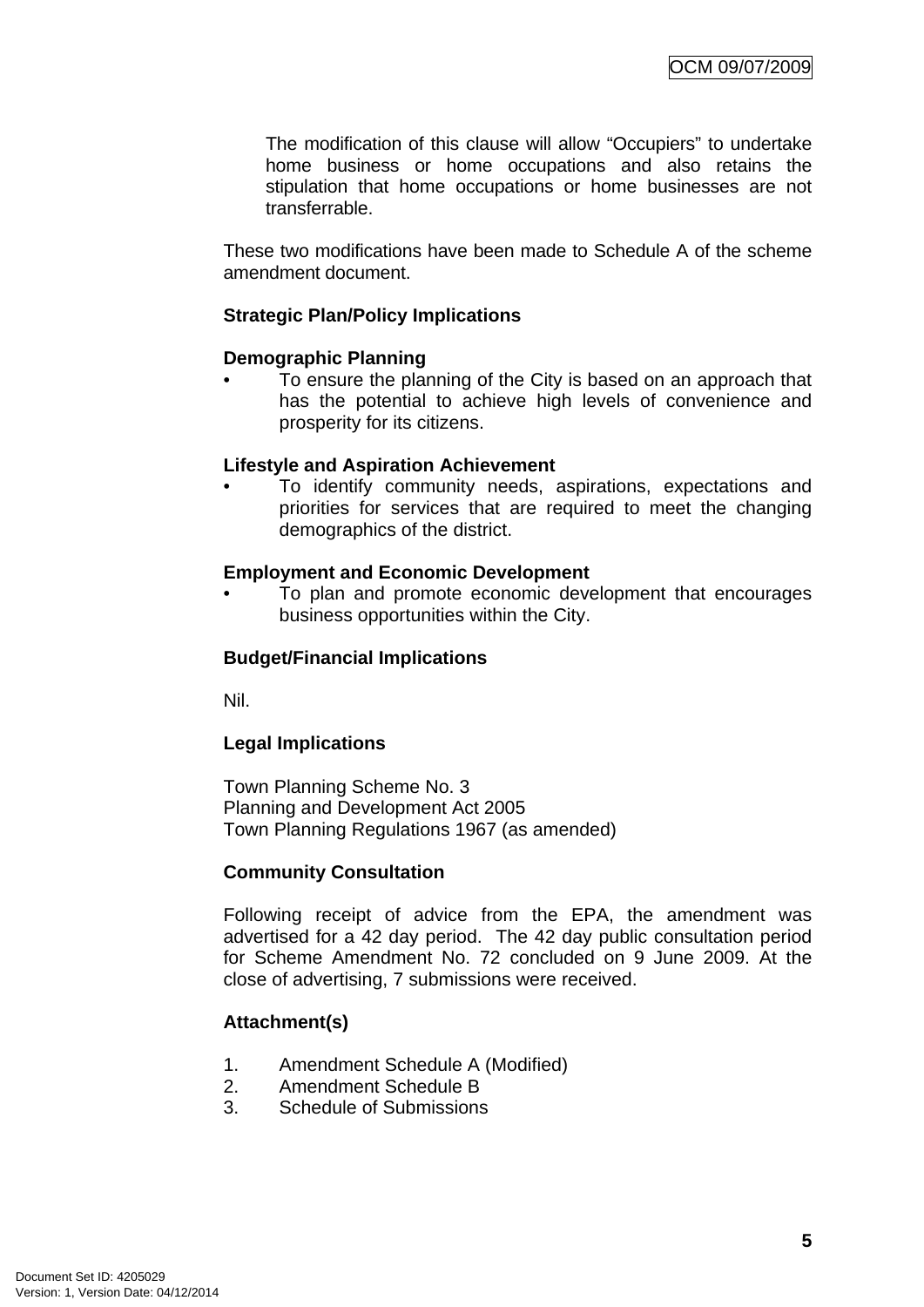# <span id="page-9-0"></span>**Advice to Proponent(s)/Submissioners**

The Proponent(s) and those who lodged a submission on the proposal have been advised that this matter is to be considered at the 9 July 2009 Council Meeting.

## **Implications of Section 3.18(3) Local Government Act, 1995**

Nil.

# **14.2 (OCM 9/7/2009) - FINAL ADOPTION OF LOCAL PLANNING POLICIES (9003) (V LUMMER) (ATTACH)**

# **RECOMMENDATION**

That Council:

- (1) Finally adopts : APD4 'Public Open Space' APD6 'Residential Rezoning and Subdivision Adjoining Midge Infested Lakes and Wetlands' APD8 'Strata Titles' APD9 'Subdivision Retaining Walls' APD11 'Ancillary Accommodation on Rural and Resource Zone Lots' APD12 'Aged and Dependant Persons Accommodation – Development Guidelines' APD14 'Domestic Satellite Dishes' APD19 'Henderson Industrial Area – Development Control' APD20 'Design Principles for Incorporating Natural Management Areas Including Wetlands and Bushlands in Open Space and/or Drainage Areas' as Local Planning Polices without modification in accordance with clause 2.5 of Town Planning Scheme No. 3. (2) Publish a notice in the local newspaper in accordance with clause 2.5.3 (b) of Town Planning Scheme No. 3 and (3) forwards a copy of the policies to the Western Australian
- Planning Commission in accordance with clause 2.5.3 (b) of Town Planning Scheme No. 3.

#### **COUNCIL DECISION**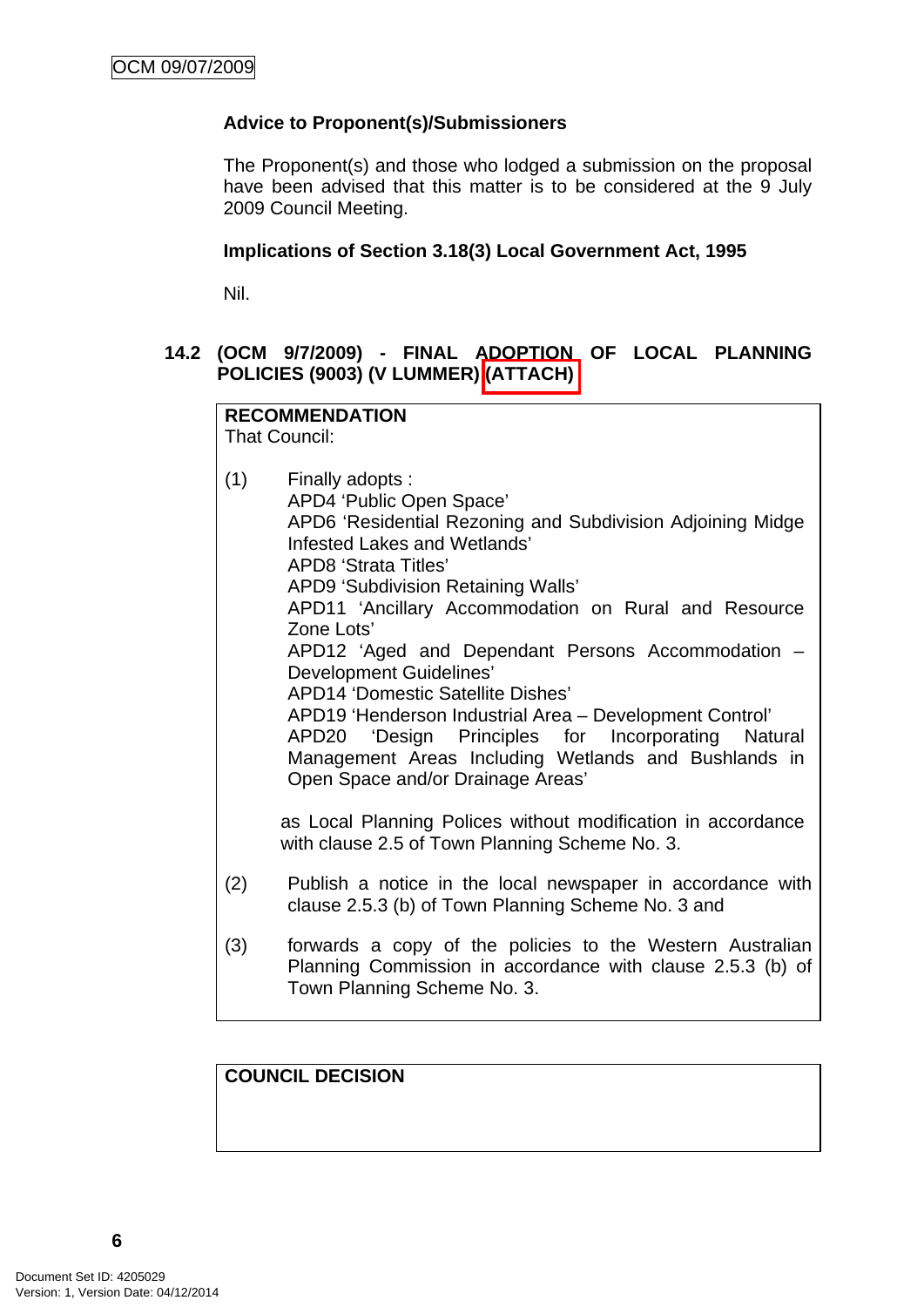# **Background**

At the Council Meeting of 9 April 2009 Council resolved to adopt the minutes of the Delegated Authorities, Policies and Position Statements Committee Meeting held on 19 March 2009 which included amendments to existing policies APD4, APD 8, APD6, APD9, APD11, APD12, APD14, APD19, and APD20.

The resolution included the necessity to advertise the policies in accordance with Town Planning Scheme No. 3 in order that they become properly adopted Local Planning Policies.

These policies have now completed advertising.

#### **Submission**

N/A

#### **Report**

The policies listed have been advertised for public comment in the Cockburn Gazette over 2 consecutive weeks on 28 April 2009 and 5 May 2009. A period of 21 days was provided for written submissions to be received by the City, closing on 19 May 2009.

One submission was received, a comment on policy APD6 'Residential Rezoning and Subdivision Adjoining Midge infested Lakes and Wetlands'. The submission is from an owner and resident of a property within 500 m of Thomson's Lake. The content of the submission is that they have not experienced any problems with midge and they make a general observation that *"this matter is being pushed to cater to the wishes of the hysteria being generated by the "no development at any price brigade"."* 

Policy APD6 aims to restrict residential subdivision, strata's and development in areas considered most likely to be subjected to midge nuisance. It also seeks to advise nearby residents of the potential midge nuisance prior to purchase. The Policy required certain additions and alterations to ensure its ongoing relevance and application to affected areas within the City. The amendments made were relatively minor and it is considered that the comments made in the submission should be noted, but do not warrant changes to the policy.

In view of the above, it is recommended that the advertised policies be finally adopted as Local Planning Policies without modification.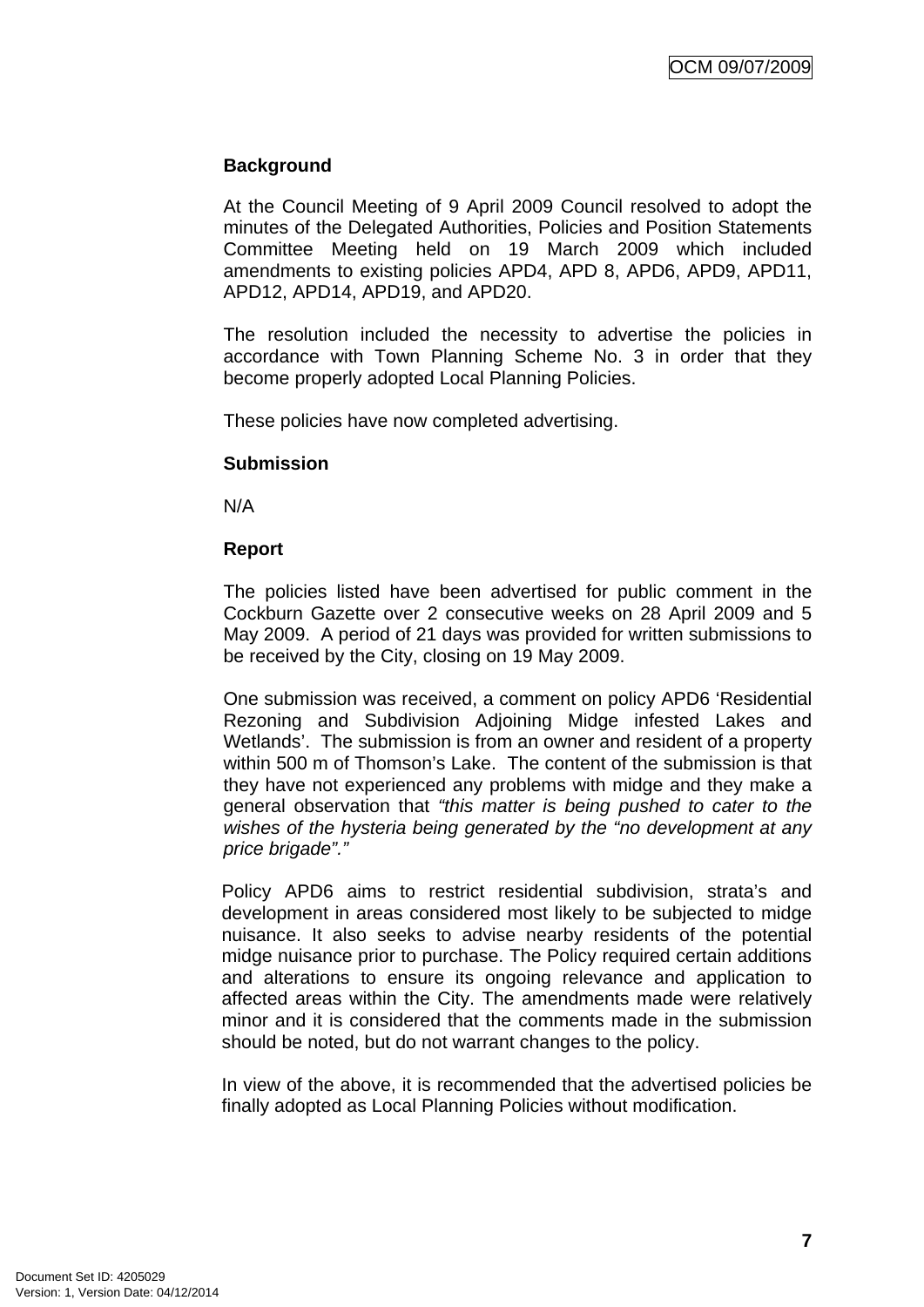# **Strategic Plan/Policy Implications**

#### **Demographic Planning**

- To ensure the planning of the City is based on an approach that has the potential to achieve high levels of convenience and prosperity for its citizens.
- To ensure development will enhance the levels of amenity currently enjoyed by the community.

#### **Budget/Financial Implications**

The cost of placing a notice in the newspaper will be covered in the operational budget.

#### **Legal Implications**

In accordance with Town Planning Scheme No. 3 requirements.

#### **Community Consultation**

Advertised from 28 April to 19 May in The Gazette. See above.

#### **Attachment(s)**

- 1. APD4 'Public Open Space'
- 2. APD6 'Residential Rezoning and Subdivision Adjoining Midge Infested Lakes and Wetlands'
- 3. APD8 'Strata Titles '
- 4. APD9 'Subdivision Retaining Walls'
- 5. APD11 'Ancillary Accommodation on Rural and Resource Zone Lots'.
- 6. APD12 'Aged and Dependant Persons Accommodation Development Guidelines'
- 7. APD14 'Domestic Satellite Dishes'
- 8. APD19 'Henderson Industrial Area Development Control'
- 9. APD20 'Design Principles for Incorporating Natural Management Areas Including Wetlands and Bushlands in Open Space and/or Drainage Areas''

#### **Advice to Proponent(s)/Submissioners**

The submissioner has been advised that the matter is to be considered at the Council Meeting to be held on 9 July, 2009.

#### **Implications of Section 3.18(3) Local Government Act, 1995**

Nil.

**8**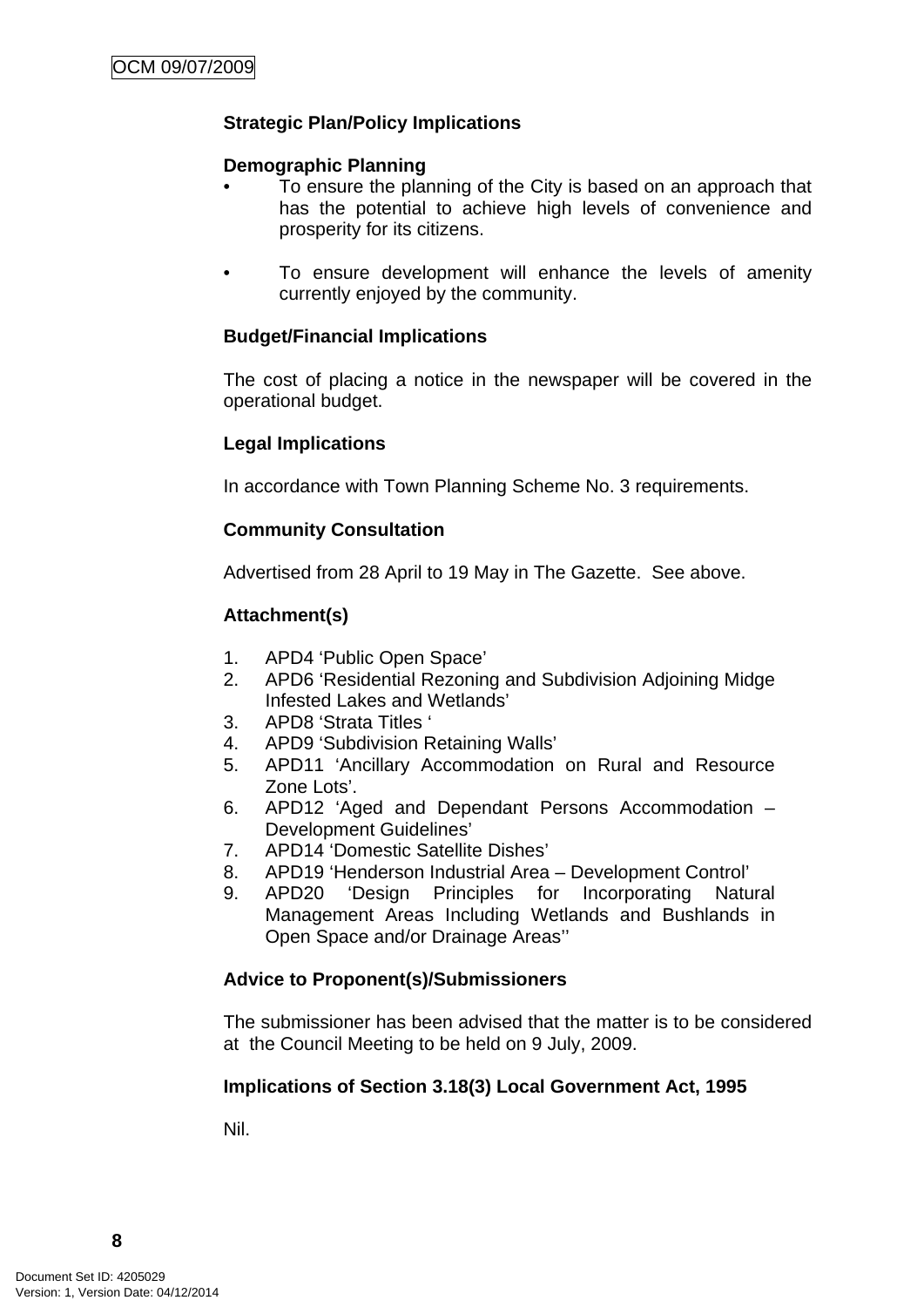<span id="page-12-0"></span>**14.3 (OCM 9/7/2009) - EXTENSION TO OUTBUILDING - LOCATION: NO.**  (LOT 256) DOOLETTE STREET SPEARWOOD **OWNER/APPLICANT: DENIS RAVLICH (2202119) (C SCHOOLING) (ATTACH)** 

## **RECOMMENDATION**

That Council:

(1) grant its approval to the proposed development in accordance with the approved plans subject to the following conditions:

#### STANDARD CONDITIONS

- 1. Development can only be undertaken in accordance with the terms of the application as approved herein and any approved plans.
- 2. Nothing in the approval or these conditions shall excuse compliance with all relevant written laws in the commencement and carrying out of the development.
- 3. Walls, fences and landscape areas are to be truncated within 1.5 metres of where they adjoin vehicle access points where a driveway and/or parking bay meets a public street or limited in height to 0.75 metres.
- 4. All stormwater being contained and disposed of on-site to the satisfaction of the City.
- 5. No activities associated with the construction of the development causing noise and/or inconvenience to neighbours being carried out after 7.00 p.m. or before 7.00 a.m., Monday to Saturday, and not at all on Sunday or Public Holidays.
- 6. Retaining wall(s) being constructed in accordance with a qualified Structural Engineer's design and a building licence being obtained prior to construction.

# SPECIAL CONDITIONS

- 1. The surface finish of the boundary wall abutting Lot 255 (No. 10) Doolette Street is to be either face brick or rendered the same colour as the external appearance of the respective dwellings unless otherwise agreed with the adjoining property owner/s. In all instances, the work is to be of a high standard.
- 2. The extension shall be in the same materials, colour and design as the existing outbuilding.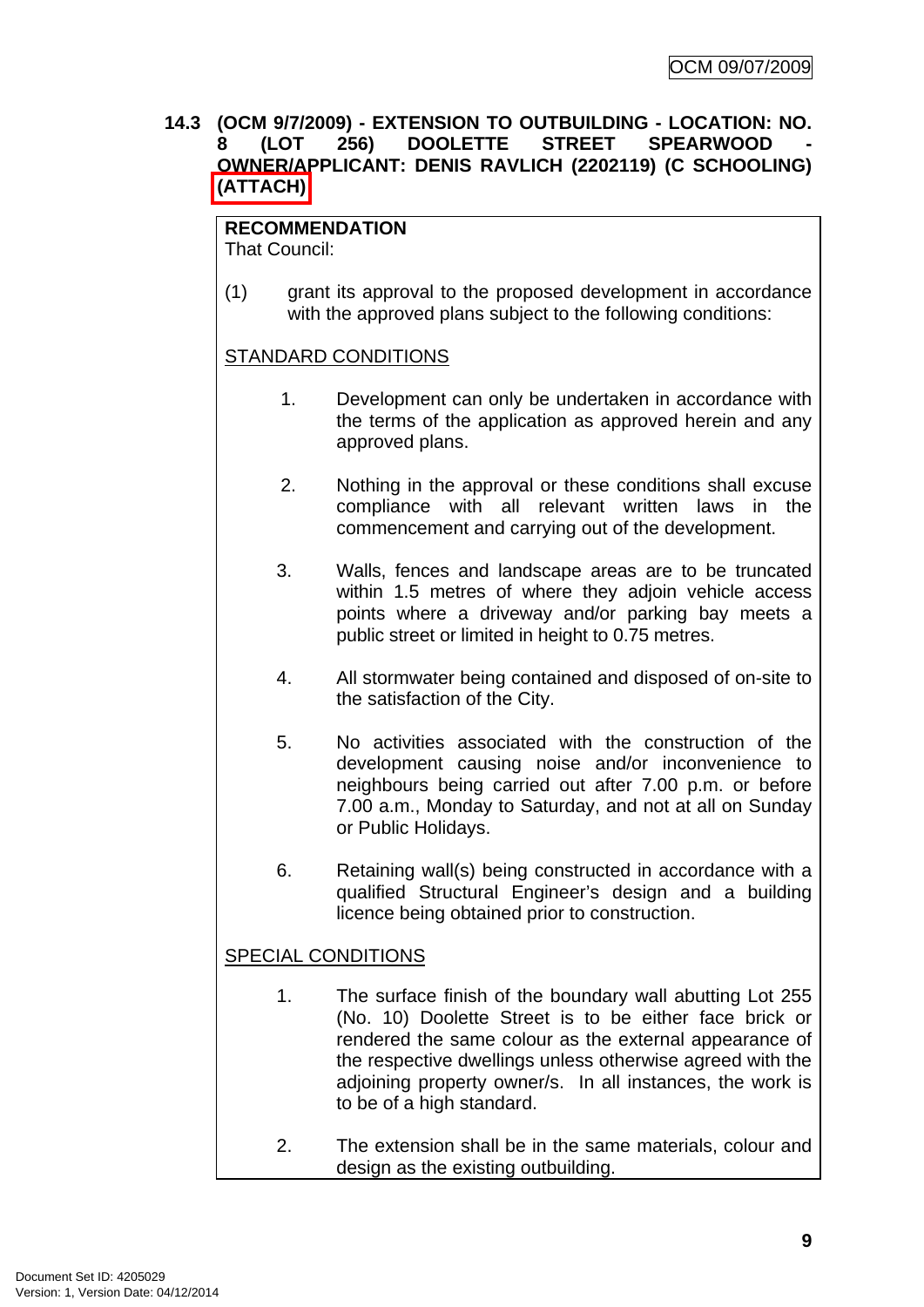# FOOTNOTES

- 1. The development is to comply with the requirements of the Building Code of Australia.
- 2. With regards to Condition 7 the surface finish of the boundary wall of the adjoining lot should be to the satisfaction of the adjoining landowner and to be completed as part of the building licence. In the event of a dispute the boundary wall must be constructed with a clean or rendered finish to the satisfaction of the City.
- (2) issue a Schedule 9 Notice of Determination on Application for Planning Approval – Approval (inclusive of MRS Form 2 Notice of Approval).

# **COUNCIL DECISION**

# **Background**

| Zoning:    | MRS:                     | Urban                  |  |
|------------|--------------------------|------------------------|--|
|            | TPS3                     | <b>Residential R20</b> |  |
| Land use:  | Single house             |                        |  |
| Lot size:  | 728 m <sup>2</sup>       |                        |  |
| Use class: | Single house - Permitted |                        |  |

The Applicant submitted an application for Building Licence on 12 November 1998 for a single storey shed at 8 Doolette Street, Spearwood. The structure was to measure 12.3 metres long, along the southern boundary of the subject lot, by 6.3 metres wide. Included in the structure were a toilet and shower. As part of the application the Applicant sought and obtained a submission of no objection from the owner of the adjoining property to the south for the boundary wall. The dimensions of the boundary wall were considered acceptable under the Residential Planning Codes of Western Australia 1991 (1991 R-Codes). The Building Licence for this structure was granted on 24 November 1998.

#### **Submission**

The Applicant has submitted a development application to the City to extend the outbuilding approved in 1998, incorporating an additional storey above the existing floor and an external staircase on the northern elevation. The proposed extension maintains the building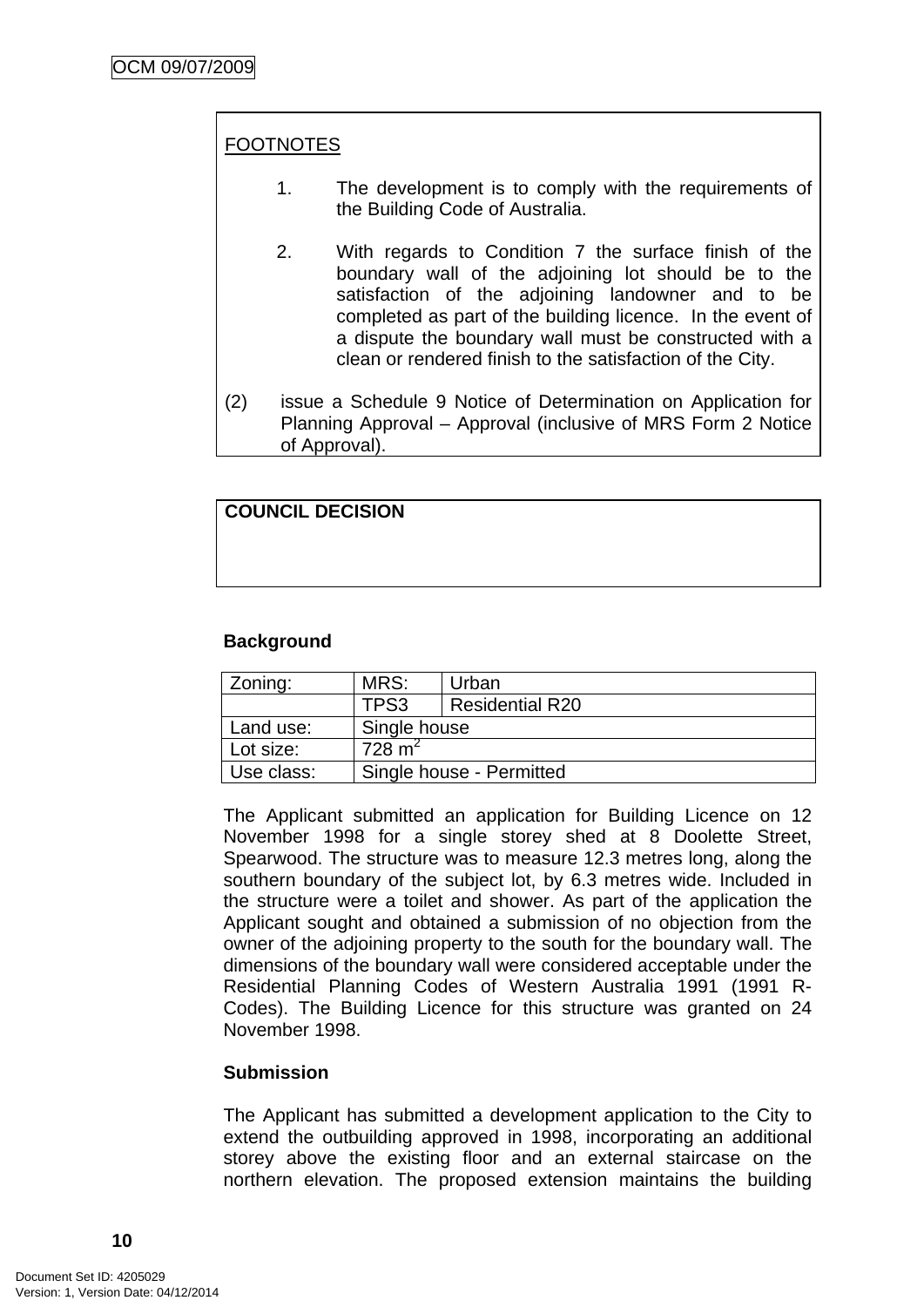footprint of the existing structure, but increases its height to 4.8 metres along the southern boundary and 5.1 metres on the northern elevation. The Applicant states the proposed extension is to provide greater space for him to undertake his hobbies, and to provide additional storage space for his belongings upon redevelopment of the dwelling in the near future.

Additionally, the Applicant has supplied the following justification in support of his application:

- 1. The existing dwelling does not have sufficient space for the Applicant to pursue his art and craft hobbies.
- 2. The sloping topography of the subject lot serves to reduce the bulk and scale of the development from surrounding properties.
- 3. The development will complement the proposed dwelling redevelopment in terms of bulk and scale.

# **Report**

The proposed development exceeds the acceptable development provisions of the Residential Design Codes of Western Australia 2008 (2008 R-Codes) and the City's Local Planning Policy APD18 'Outbuildings' in the following respects:

| <b>VARIATION</b>                                                                       | <b>PRESCRIBED MAXIMUM</b>                                                                                                                      | <b>COMMENTS</b>                                                                                                          |
|----------------------------------------------------------------------------------------|------------------------------------------------------------------------------------------------------------------------------------------------|--------------------------------------------------------------------------------------------------------------------------|
| Boundary wall length of<br>12.3 metres (southern<br>elevation).                        | 9.0 metres (as per 2008 R-<br>Codes).                                                                                                          | No change to boundary<br>wall length from previously<br>approved development<br>(1998). Acceptable<br>on<br>performance. |
| Boundary wall height of<br>(southern<br>4.8<br>metres<br>elevation).                   | 3.0 metres (as per 2008 R-<br>Codes).                                                                                                          | Applicant consulted with<br>surrounding landowners -<br>no objections received.                                          |
| Wall height<br>of $5.1$<br>(northern<br>metres<br>elevation).                          | 2.4 metres (as per 2008 R-<br>Codes). APD18 permits a<br>10% variation to<br>this<br>maximum to be approved<br>under delegation.               | Applicant consulted with<br>surrounding landowners -<br>no objections received.                                          |
| Floor space of 154.98<br>metres<br>square<br>(combined floor space<br>of both levels). | 60 square metres (as per<br>R-Codes). APD18<br>2008<br>permits a 10% variation to<br>this<br>maximum<br>to<br>be<br>approved under delegation. | Applicant seeks to utilise<br>extra space for storage<br>during the redevelopment<br>of the dwelling.                    |

It is considered that the above variations to the 2008 R-Codes are acceptable for the following reasons:

- 1. The increased floor space and height will provide more useable space for the applicant, particularly through the redevelopment of the existing dwelling.
- 2. The extension is intended to be constructed to a high finish from the same materials as the existing outbuilding, and therefore will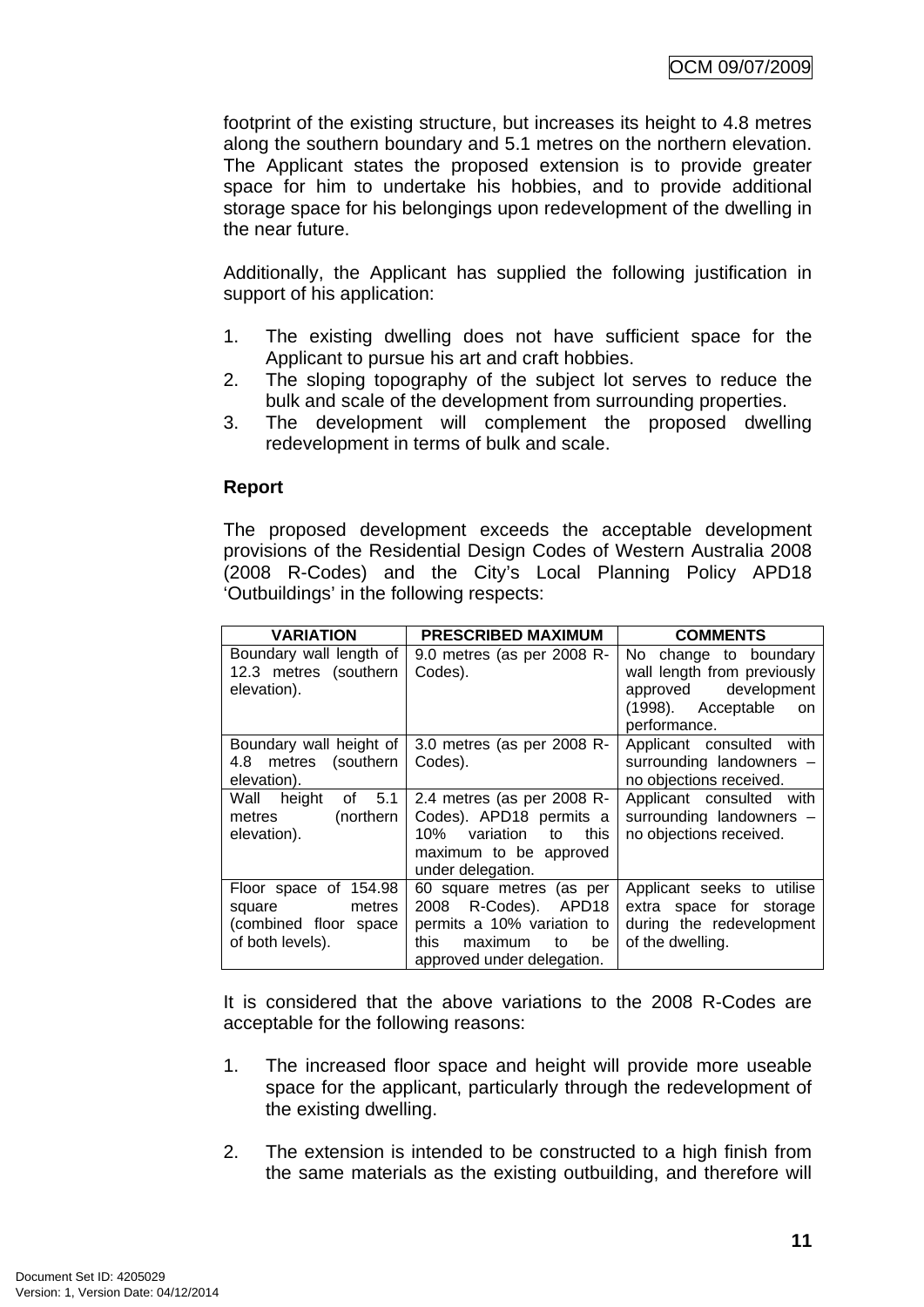not significantly detract from the streetscape or amenity of surrounding properties.

3. All property owners who share a common boundary with 8 Doolette Street have provided submissions of support for the proposed development (see Community Consultation).

It is therefore recommended that Council use its discretion and approve the development, as the development provides cost-effective use of space for the Applicant during the redevelopment of his dwelling and has not drawn objection from surrounding property owners.

#### **Strategic Plan/Policy Implications**

#### **Demographic Planning**

- To ensure the planning of the City is based on an approach that has the potential to achieve high levels of convenience and prosperity for its citizens.
- To ensure development will enhance the levels of amenity currently enjoyed by the community.

#### **Budget/Financial Implications**

Nil

#### **Legal Implications**

Nil

#### **Community Consultation**

The Applicant undertook consultation with the owners of the four properties which share a common boundary with 8 Doolette Street prior to submitting the development application to the City. Additionally the City consulted the owner of 42B Dubove Street Spearwood, directly opposite the subject property, as part of the assessment process. Four submissions of no objection were received in response to the Applicant's consultation, and no response was received as a result of the City's consultation. Of the four submissions of no objection, one respondent stated the submission was on the provision that the extension is to be constructed of the same materials as the existing outbuilding.

# **Attachment(s)**

- 1. Location Plan (including submissioners)
- 2. Submitted development plans

**12**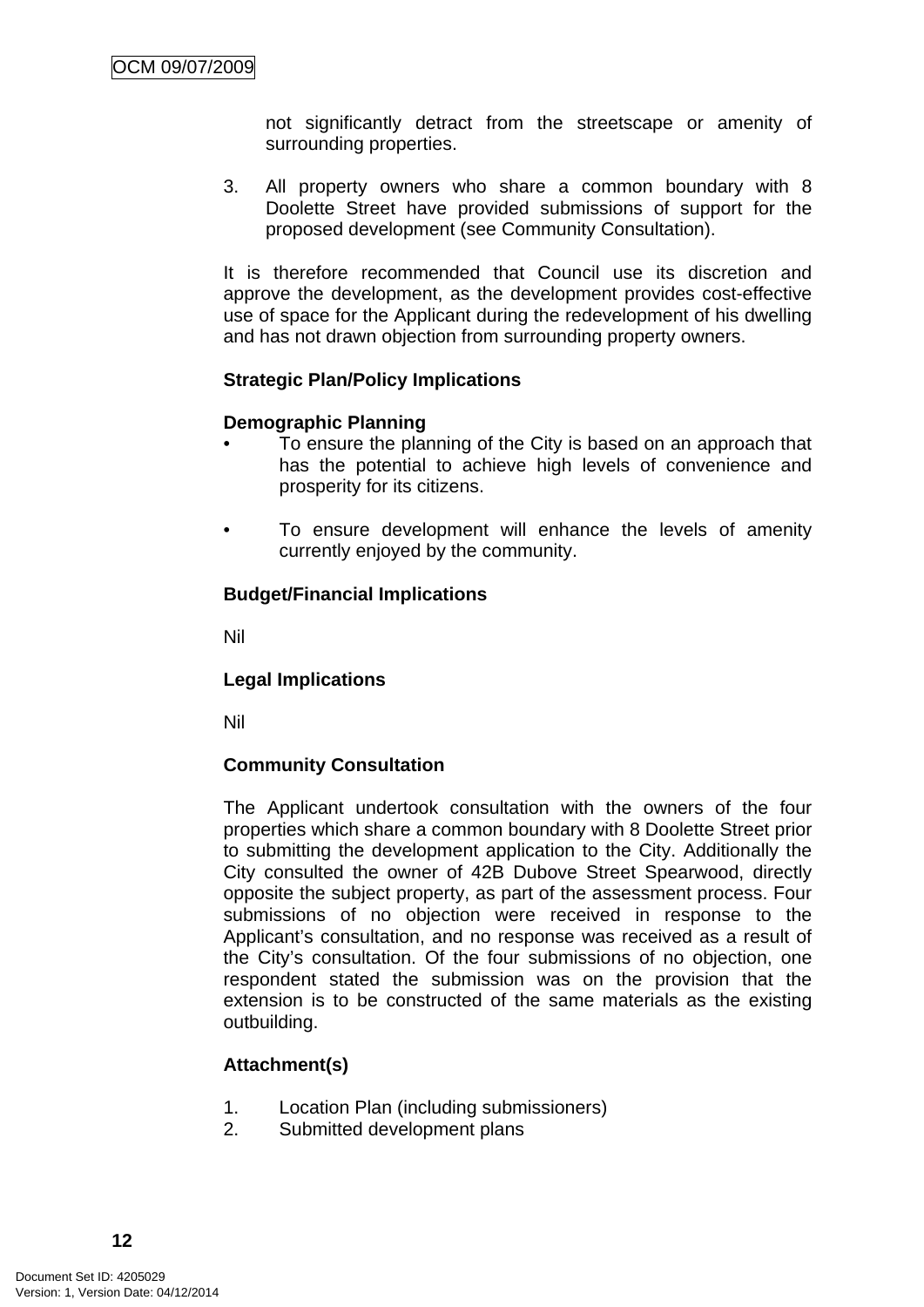# <span id="page-16-0"></span>**Advice to Proponent(s)/Submissioners**

The Proponent(s) and those who lodged a submission on the proposal have been advised that this matter is to be considered at the 9 July 2009 Council Meeting.

# **Implications of Section 3.18(3) Local Government Act, 1995**

Nil.

# **14.4 (OCM 9/7/2009) - COOLBELLUP TOWN CENTRE PROJECT COOLBELLUP AVE, COOLBELLUP - OWNERS: VARIOUS (9624) (A BLOOD) (ATTACH)**

# **RECOMMENDATION**

That Council:-

- (1) note the community and officer support for Scenario 3 as the preferred option;
- (2) do not proceed further with this study;
- (3) do not proceed with the preparation of a Town Planning Scheme with resumptive powers, due to the real potential for Council to be exposed to significant financial risks;
- (4) not agree to fund any further studies in respect to redevelopment options for the shopping centre on its current site;
- (5) agree that strategic planning officers be available to be part of a working group or to provide planning information in respect to future studies commissioned by the owners; and
- (6) advise those who returned surveys, made submissions as well as all owners in the Coolbellup Town Centre Precinct of this decision.

# **COUNCIL DECISION**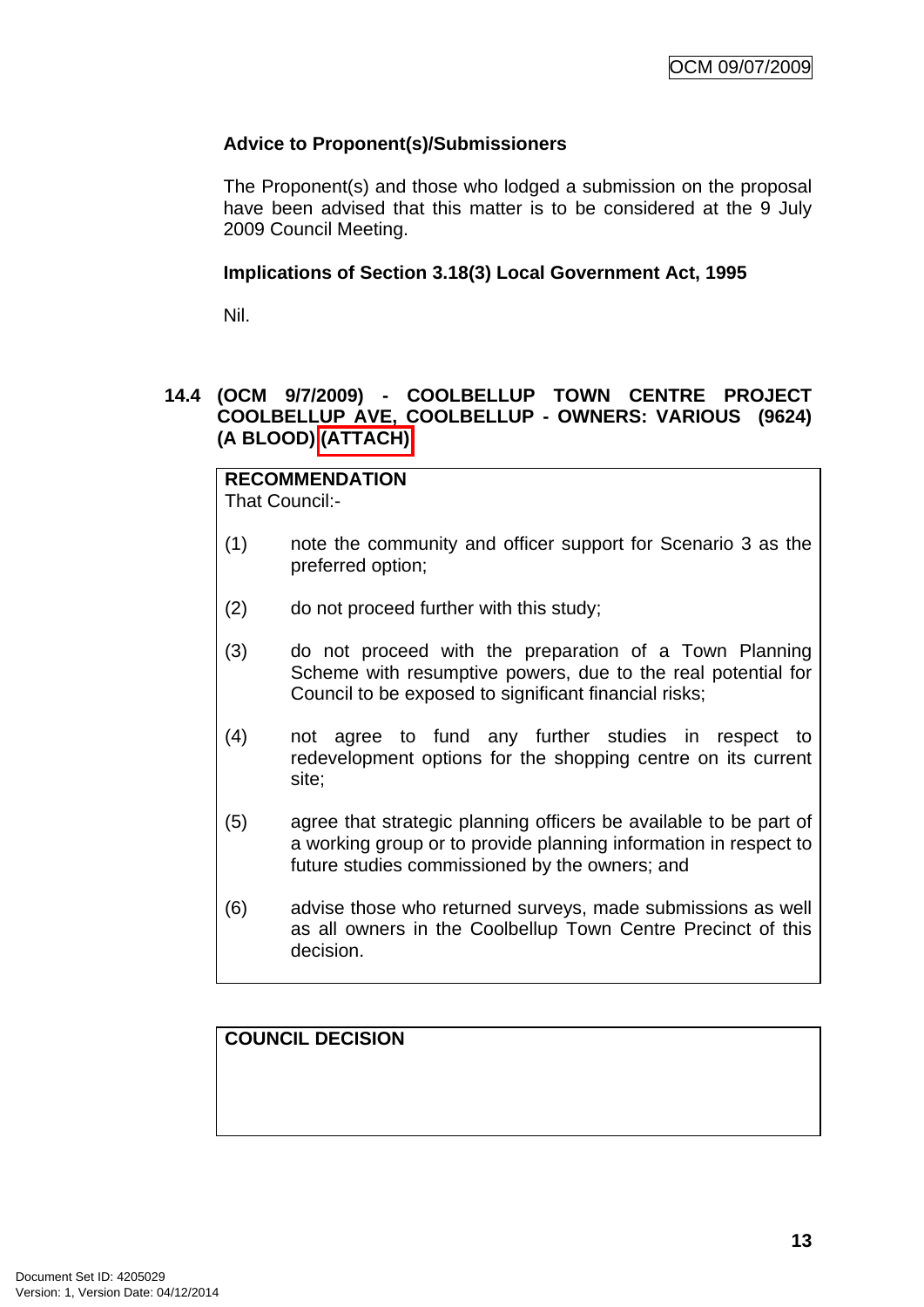#### **Background**

On 20 November 2001 Council agreed to request the Department for Housing and Works ("DHW") and the Department for Planning and Infrastructure ("DPI") to undertake a joint planning study of the Coolbellup Town Centre Precinct.

An Enquiry by Design community consultation workshop established as a result of the agreement with DHW and DPI investigated options for the redevelopment of the existing underperforming Coolbellup Town Centre. One of the options investigated - Scenario 3 - involved the relocation and redevelopment of the existing Coolbellup Town Centre on the former Koorilla Primary School site.

Council at its meeting held on 17 February 2004 (Minute No. 2316) resolved to pursue Scenario 3 as the preferred option for the redevelopment of the Coolbellup Town Centre and to establish a consultative process to include landowners and tenants within the commercial precinct, government agencies and Council. The purpose of this was to further investigate Scenario 3, and to develop an implementation strategy.

Council at its meeting held on 14 December 2006 resolved to accept the tender from Syme Marmion & Co ("Syme Marmion") to assess the possible redevelopment of the Coolbellup Town Centre on the former Koorilla Primary School site, and the development of the existing site for residential purposes (Item 14.13 Minute No. 3335).

Following an initial assessment, Syme Marmion advised that they could not support the former Koorilla Primary School site option and recommended investigation of options for the redevelopment of the existing shopping centre or the development of a new shopping centre on the hotel site at the corner of Coolbellup Avenue and Waverley Road. A report on the outcomes of the investigations on the redevelopment of the existing shopping centre site and the development of a new shopping centre on the hotel site was presented to Council at its meeting held on 13 December 2007. At that meeting Council resolved to seek community, landowner and tenant feedback on the options and proposals prepared by Syme Marmion, in order to gauge the level of support for the redevelopment of the Coolbellup Town Centre (Minute No. 3629). This report contains the analysis of feedback, and recommends a course of action for Council to pursue.

#### **Submission**

Nil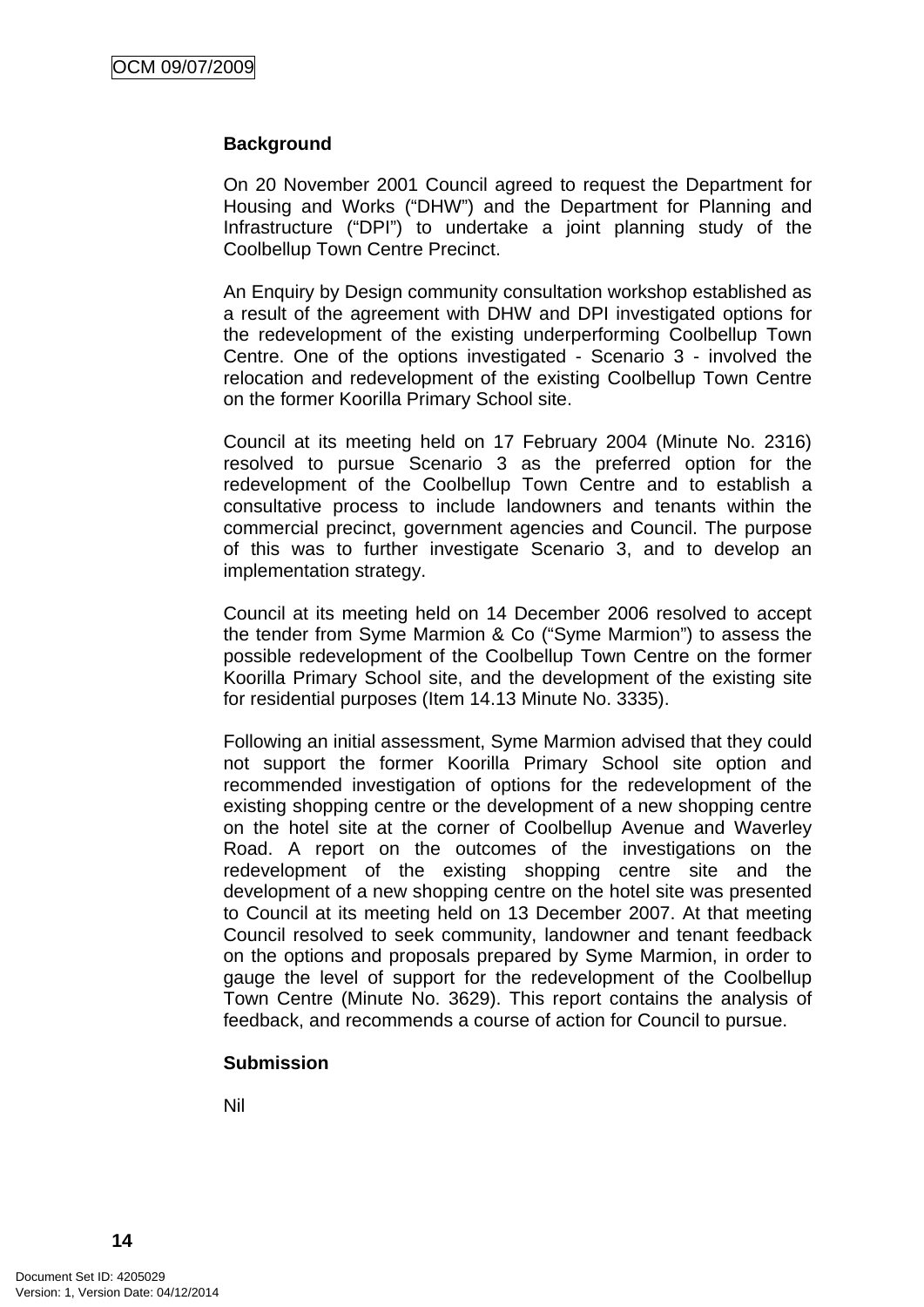#### **Report**

Consultation on the possible redevelopment options for the Coolbellup Town Centre prepared by Syme Marmion for the City was undertaken for three months commencing on 6 November 2008.

The Coolbellup Town Centre Redevelopment Options brochure provided background information, details of options and the results of the static feasibility analysis for Scenarios 1-3. The brochure also included a survey seeking feedback on the scenarios and some details of the respondents' use of the centre now and if it was to be redeveloped.

The scenarios outlined in the brochure are shown in the Agenda attachments. Relevant details are as follows:-

#### Scenario 1

New commercial centre on the former Koorilla Primary School Site and redevelopment of the old site for residential (not supported by the consultants and accordingly no layout was provided). Potential loss of \$4.1m, potential profit of \$1.4m to the City.

#### Scenario 2

Redevelopment of the existing centre including refurbishment of retained section. Resulted in a smaller centre with surplus land developed for residential to help pay for the works. Potential loss of \$3.1m, potential profit of \$1.3m to the City.

#### Scenario 3

Relocation of the shopping centre to the corner of Coolbellup Drive and Waverley Road (part of the hotel site) and redevelopment of the current shopping centre site for residential to help pay for the works. Potential loss of \$4.1m, potential profit of \$1.0m to the City.

#### Scenario 4

Do nothing - centre to continue unchanged with the owners undertaking repairs, upgrades and refurbishment on an as needed basis.

The brochure and letter was sent to all residents in Coolbellup, landowners in the Coolbellup Town Centre Precinct, tenants in the shopping centre, Coolbellup Community Association and servicing authorities. The brochure was also available on the City's website. The survey was confined to the suburb of Coolbellup given the Town Centre precinct and shopping centre is primarily a local neighbourhood facility and is therefore a local issue.

There are 2311 dwellings in Coolbellup and 39 individual owners in the Town Centre Precinct. There were 397 survey responses received (17.1%), as well as five written submissions including a joint response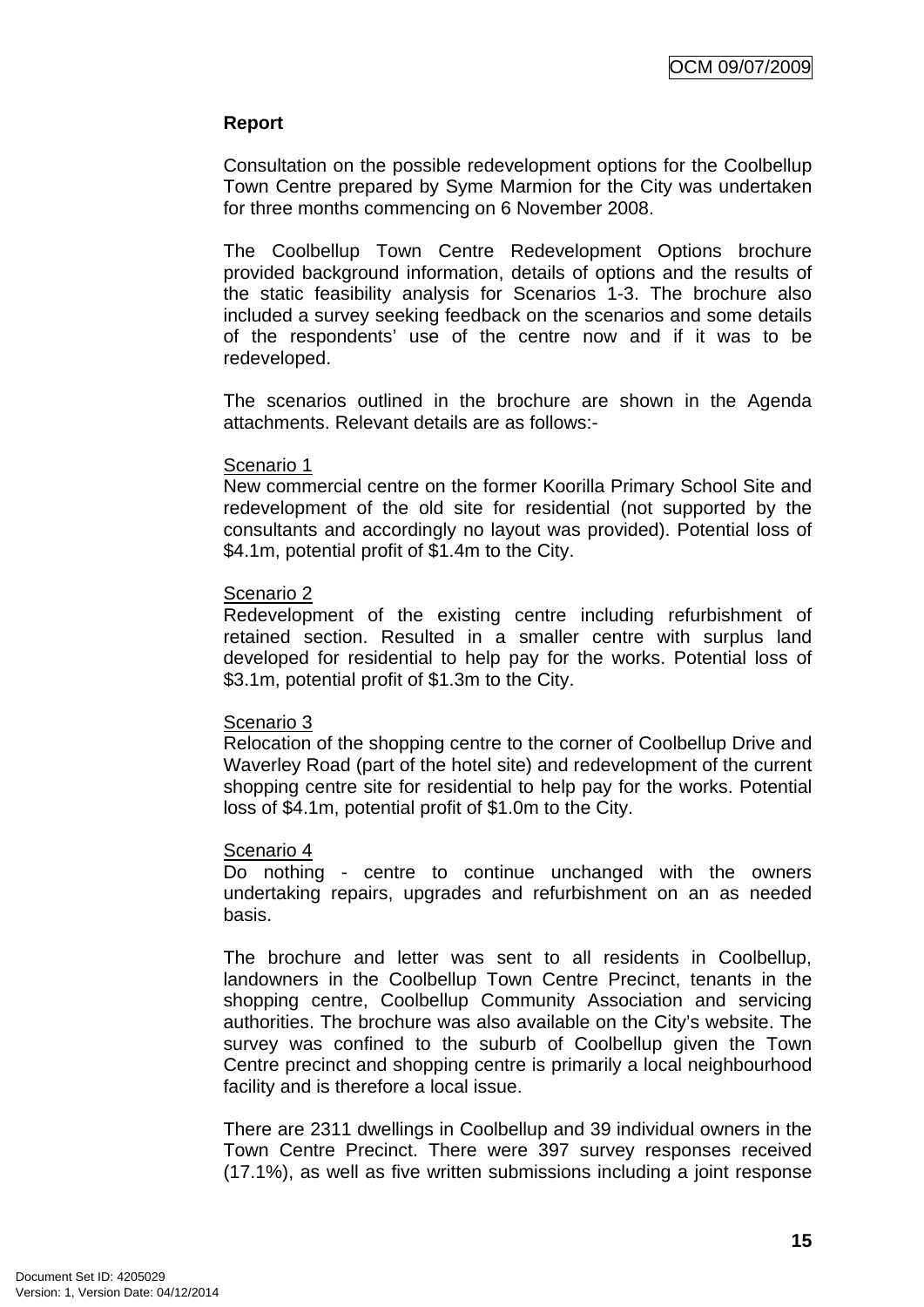from the strata manager of the main shopping centre on behalf of the 36 strata owners. A schedule of the submissions is contained in the Agenda attachments.

| <b>Scenario</b> | Support* | $%$ of<br>responses* | $%$ of<br><b>Coolbellup</b> |
|-----------------|----------|----------------------|-----------------------------|
| 1 Korilla       | 83       | 20.9                 | 3.6                         |
| 2 Current site  | 102      | 25.7                 | 4.4                         |
| 3 Hotel site    | 158      | 39.8                 | 6.8                         |
| 4 Do Nothing    | 58       | 14.6                 | 2.5                         |
| Total           | 401      |                      | 17.3                        |

A summary of the survey responses is as follows:

\* Note: some survey responses supported more than one scenario and hence numbers or percentages do not correlate with the number of surveys returned.

The survey shows that approximately 85% of respondents consider that the centre should be redeveloped in some way compared to only 14.5% who consider that the centre is acceptable and nothing should be done. The strongest support was for a new centre on the hotel site.

The main reasons given in support of Scenarios 1 and 3 were that people did not consider that the current centre could be satisfactorily redeveloped and it would be less disruptive to develop a new centre that met the needs of the community. Also the majority of those who supported Scenarios 1 and 3 said that they would shop more at Coolbellup if it was a new centre. By comparison, approx 60% of people supporting Scenario 2 said their level of shopping at the centre would be the same and only 40% said it would be more. Those who supported Scenario 4 generally said they would shop less or the same at the centre if it was redeveloped.

Two submissions were received from owners within the Town Centre Precinct being the medical centre as owner/occupiers and the strata manager of the main centre on behalf of the 36 strata owners. Copies of the written submissions are included in the Agenda attachments. The response from the strata manager is an outcome of a meeting of the strata owners on 10 December 2008. The Coordinator of Strategic Planning attended the meeting and provided an update on the project, the consultation process and answered questions from the owners and the strata manager. Cr Oliver was also present at the meeting at the request of the strata owners.

The response by the strata manager on behalf of the owners makes the following main points:

- 1. There is an absence of detail for the project.
- 2. Ability to gain unanimity among all owners is an issue.

**16**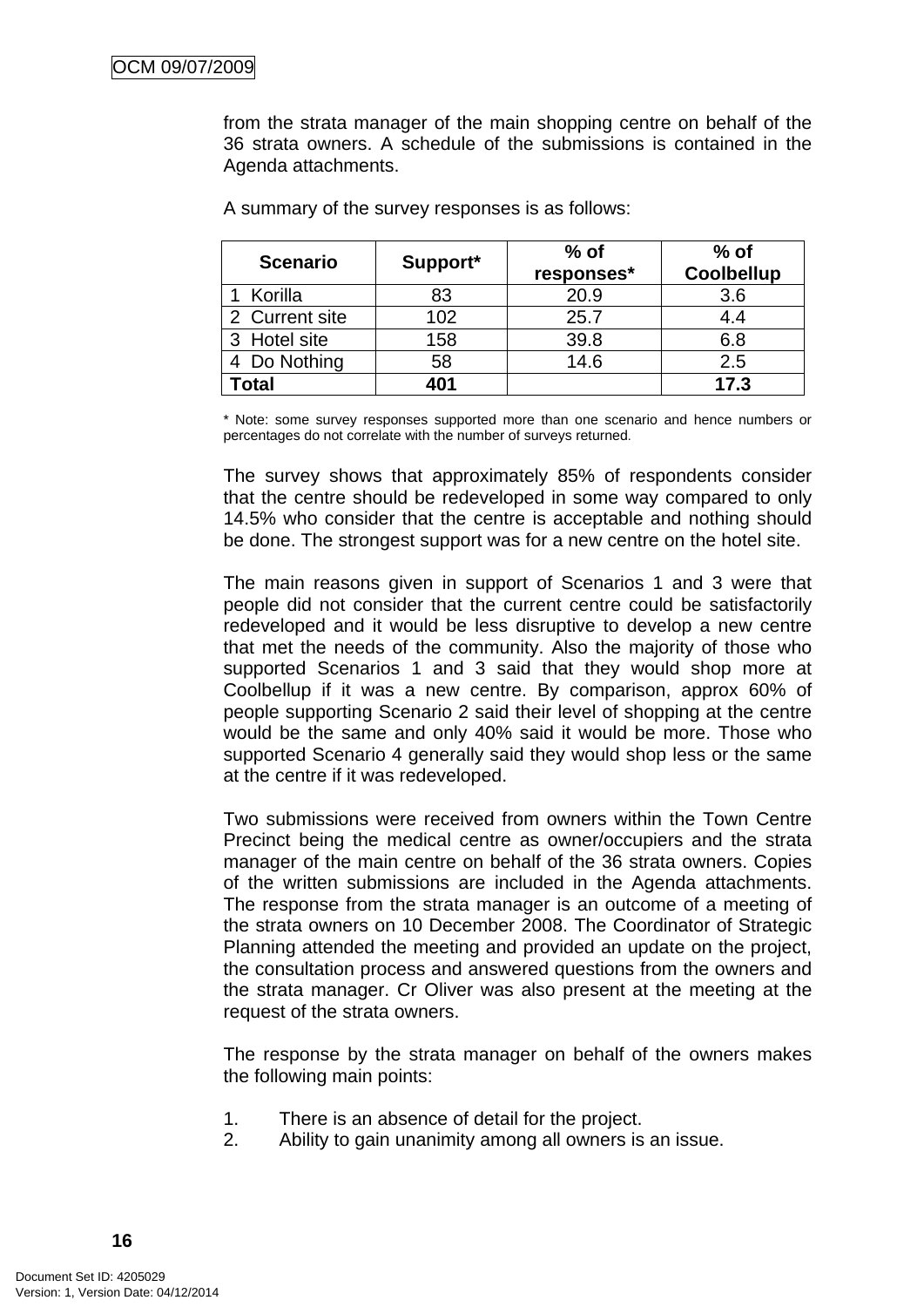- 3. The owners acknowledge that the residents of Coolbellup expect and deserve modern type retail facilities that can only be accomplished with the full support of the City of Cockburn.
- 4. Some owners and in particular the medical centre would be hard to convince of the justification for a further injection of capital.
- 5. Need to maintain independence of business operation and zoning is essential particularly for the professional medical suites.
- 6. If redeveloped, it will be critical for no or minimal interruption to normal business operations unless totally compensated for consequential loss.
- 7. Of the options presented, the strata owners have an interest in further exploring Scenario 2.
- 8. The owners' expression of interest to further explore Scenario 2 does not come with any commitment of its execution or any contribution of resources or money to the City.

The submission from the medical centre was to generally support the submission by the strata manager but emphasised that the practice was not in a position to inject further capital, the need to maintain independence, no interruption to the business and that they are opposed to the demolition of the south wing they occupy. They also point out that the significant reduction in floor space proposed in Scenario 2 would also limit the shopping centre's ability to accommodate all the current businesses.

An inspection of the Town Centre revealed that there is only one small external shop for lease in the main shopping centre, and three vacant shops in the northern complex of which one was for sale and two for lease. This is a significant turn around from earlier surveys where approximately one third of the centre was vacant. This situation is attributed to the medical centre moving into the shopping centre and taking up much of the previously vacant floor space.

Three submissions were received from exiting tenants in the shopping centre. They all supported to need to do something but were divided between Scenarios 1, 2 and 3.

Separate written submissions were received from Amana Living which supported Scenario 3 as it provides easy walking access for the hostel and village residents, and letters of technical advice from Main Roads and Water Corporation.

Having received the above comments from the community, landowners and tenants during the consultation process, Council needs to now determine what is the most appropriate course of action to follow. This ranges from do nothing to full intervention through a Town Planning Scheme with resumptive powers. There are a number of points that need to be taken into consideration in determining an appropriate response. These are as follows: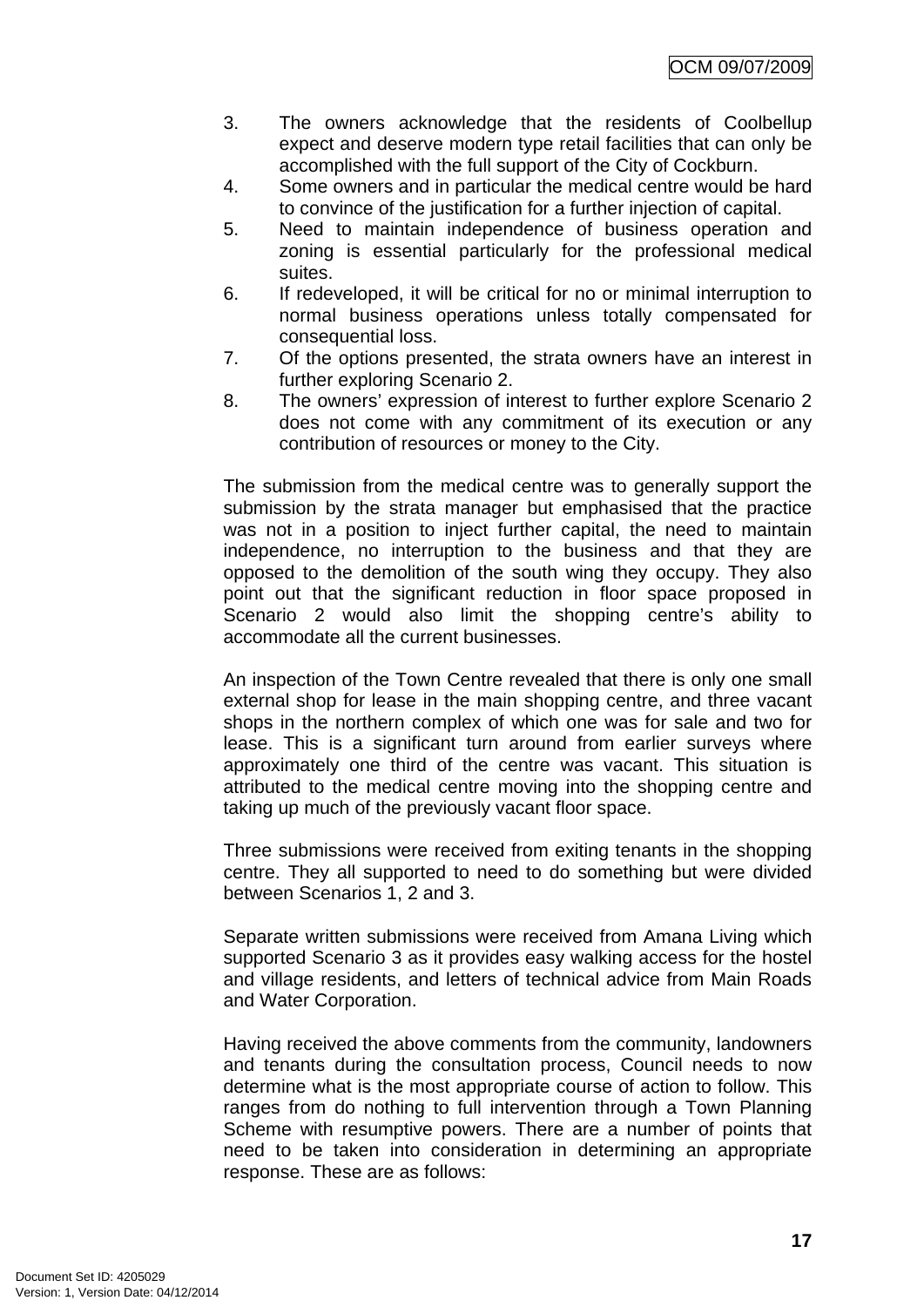- 1. Need for a better shopping centre in Coolbellup
	- The community, shopping centre owners and tenants acknowledge the need for change and better facilities in Coolbellup but there is no clear overall preference.
- 2. Changed circumstances
	- Previously there were a significant number of vacancies in the centre and it was in significant decline. This is no longer the case with only four vacant shops. The change is largely attributable to the bottle shop moving to the old service station site, the old food hall being developed as a child care facility and the medical centre relocating into the shopping centre.
	- The potential to reduce the size of the shopping centre and free up some of the value in the site through residential development is now considered difficult especially given the views expressed by the medical centre and the potential loss of services to the community.
	- Increased occupancy has had an effect on the values of the strata shops and the value of potential compensation thus negatively affecting the feasibility of the various scenarios. This is particularly important given there was only a small potential profit, but a significant loss across Scenarios 1 to 3.
- 3. Owners position
	- The submission from the strata owners and the medical centre stress the need to keep the existing centre and in particular the southern wing accommodating the medical centre that was proposed to be demolished in Scenario 2.
	- It is not possible to keep the southern wing under Scenario 2 and it is inevitable that there will be disruption to businesses under any redevelopment proposal. Accordingly, there is a risk of claims for losses that are not part of the initial feasibility study nor could they be accurately quantified in any review.
	- It is completely unrealistic of the owners to expect the City to meet the total cost of any further studies, given that it is private land and to do so without any commitment to the implementation of a Scenario.
	- It is evident that it is going to be difficult if not impossible to get a unanimous view of the owners in respect to proposals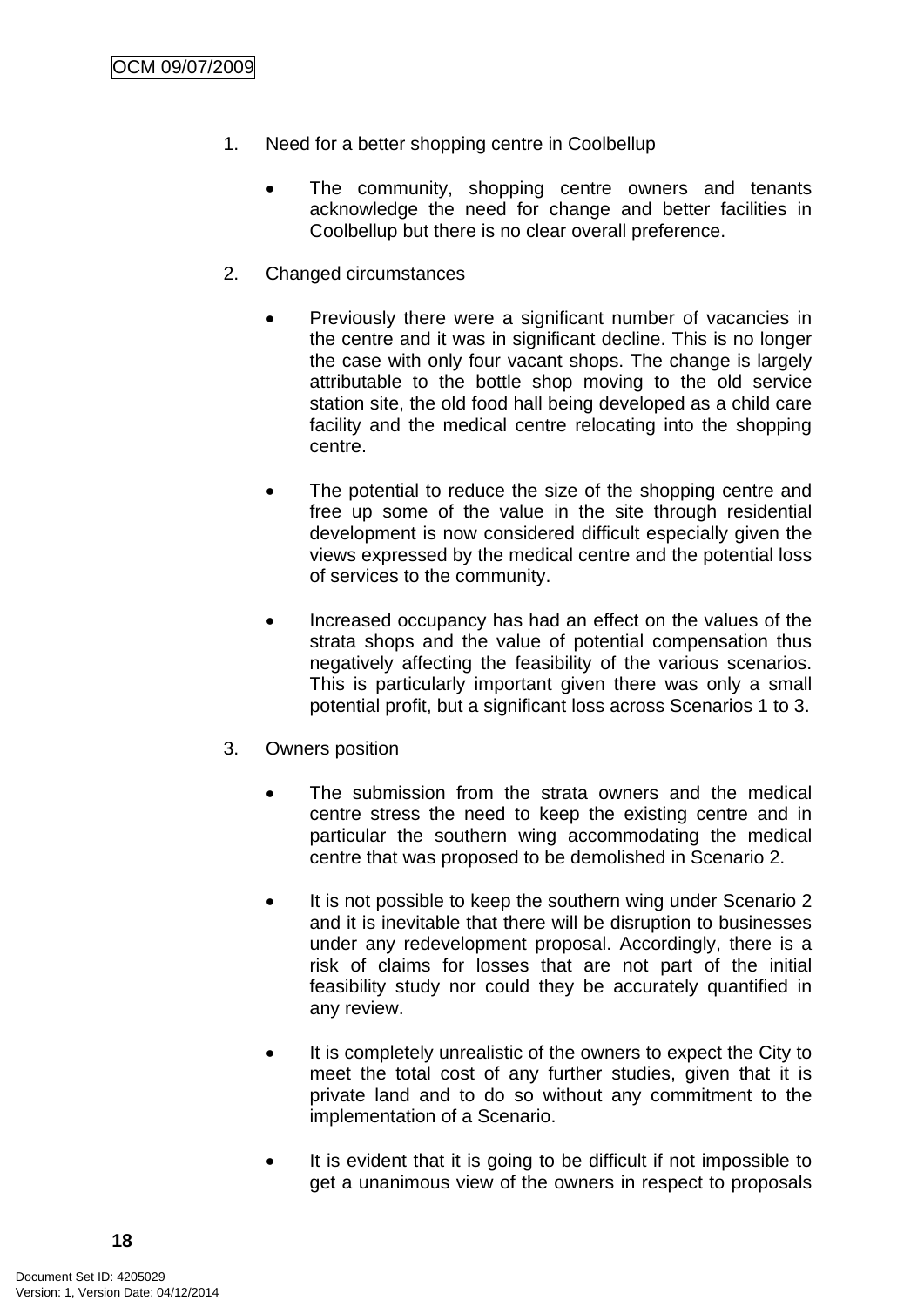for the centre. Accordingly to implement any meaningful redevelopment it is clear that there will need to be a resumption of private property by the City through the provisions of a Town Planning Scheme. This would expose the City to significant financial risk, given the rights for compensation which both strata owners and their tenants would have under relevant legislation (namely *Planning and Development Act 2005* and *Land Administration Act 1997*).

- 4. Disruption to Business
	- The owners have stated that any redevelopment of the shopping centre site under Scenario 2 should have no or minimal disruption to existing business and if there is then there be compensation for consequential loss. The feasibility does not include any compensation for losses to businesses and it is inevitable that redevelopment will have an impact. Accordingly this is an additional cost/risk to the project if undertaken by the City.
- 5. Principles for redevelopment
	- The Scenarios and broad feasibility prepared by Syme Marmion were predicated on freeing up value in the Town Centre by reducing and consolidating the retail and developing surplus land for residential purposes and having the shopping centre in a single ownership to maximise its value. This is contrary to the general views of the shopping centre owners who oppose the reduction of the centre's size and some of the community who expressed the desire for more shops to create competition.
	- To maintain the current shopping centre size and develop some residential is not an option as the centre would not be able to meet the parking requirements. Also significantly increasing the size of the existing centre on the current site is not an option as it would not be able to provide the required number of parking bays on site.
	- The community has expressed the most support for Scenarios 1 and 3 as they are of the view that it will be difficult to restructure and redevelop the existing centre and development of a new centre would be less disruptive. The idea of developing a new centre particularly on the hotel site is also supported by the Strategic Planning officers in preference to the redevelopment scenario.
- 6. Increased financial risks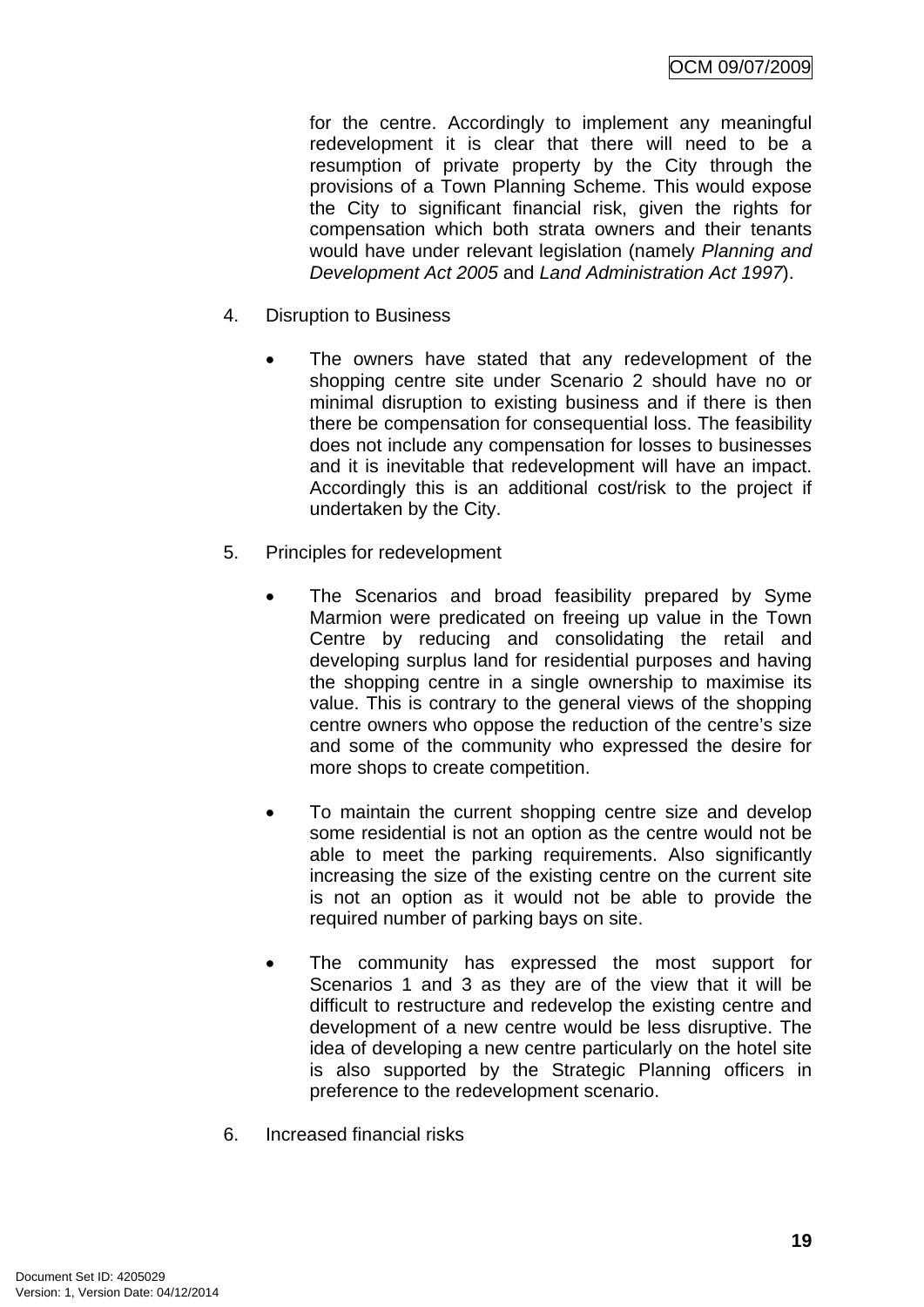Since Syme Marmion undertook the feasibility assessment of the various options, there have been a number of things that have increased the financial risk which is highly relevant given that the initial assessment showed the possibility of a small profit or a significant loss. The changes include the following:

- Unknown value of compensation including that arising from disruption to businesses which was not included in the initial assessment.
- One year period of finance cost is considered to be inadequate given the complications of the project especially if resumption is contemplated. The period should be at least two years adding another \$1.4m to the costs and wiping out any profit.
- The reduced prospects of finding a buyer for the centre and residential apartments in the current market which would enable the reduction in finance costs.
- The reduced possibility of obtaining funding for the project in the current situation particularly given the current range of returns.
- Possible expansion and therefore increased competition from other shopping centres as a result of the Western Australian Planning Commission deleting the retail floor space limits on centres that applied under the Metropolitan Centres Policy.
- The extent and value of general maintenance works required on the existing structure as well as the refurbishing costs are not well understood and could be significant.
- The value of the residential land was based on R60 which is right in commercial land and R100. Depending on the proposal, there may be community opposition to higher densities.
- 7. Need to resume the land
	- Redevelopment of the Town Centre precinct is complicated due to the fact that there are some 39 individual owners in the Town Centre Precinct and it will be extremely difficult if not impossible to gain the support of all owners. It is clear that there is no unanimous agreement to development and without 100% landowner support the City would need to compulsorily resume land so that existing strata's can be extinguished and redevelopment undertaken without any impediment.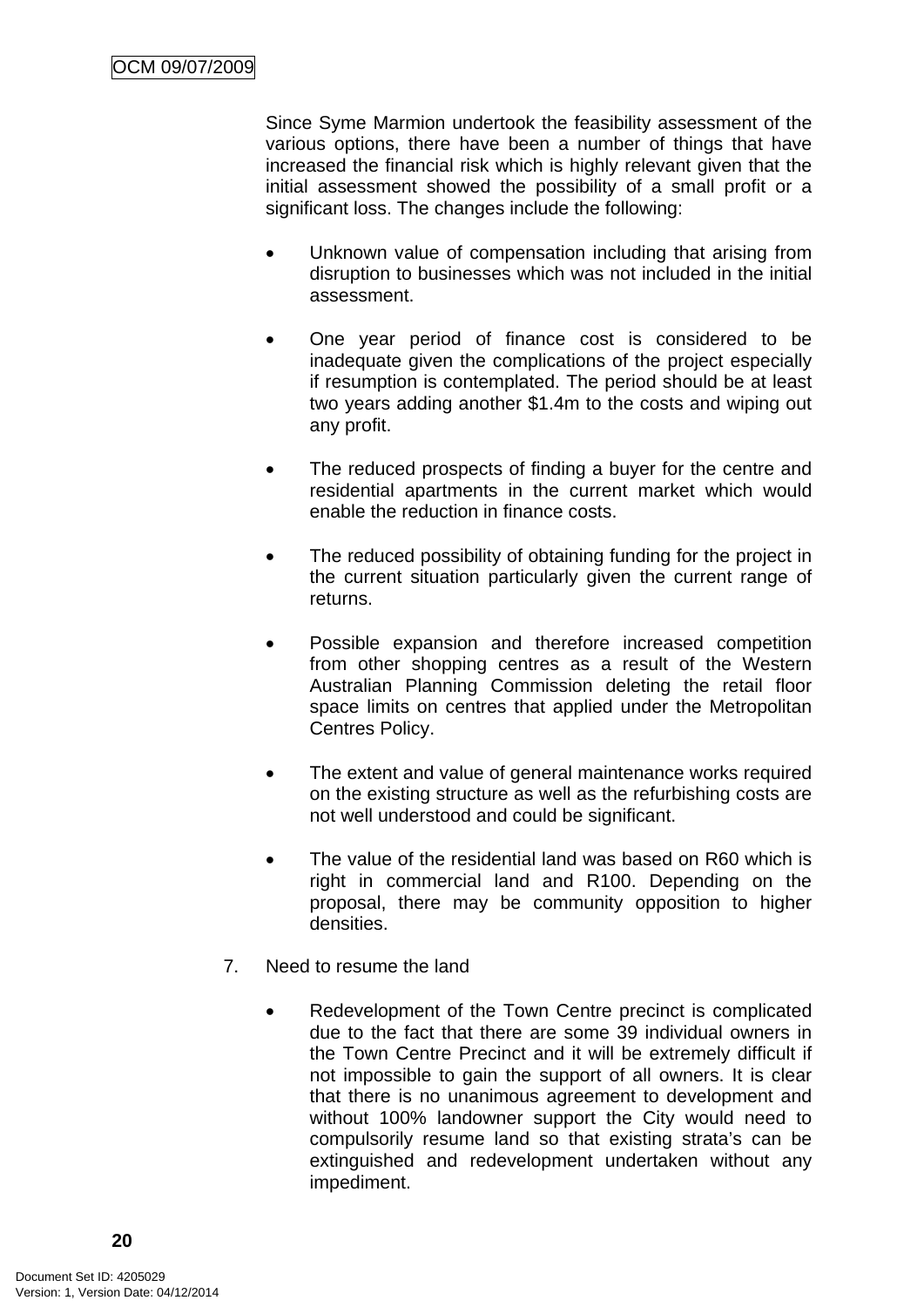- Resumption of land would give rise to compensation which is over and above the land value used in the feasibility study. This could add in excess of \$1.2m to the land costs depending on the scenario and the degree to which current owners participate.
- 8. Possible loss by the Council.
	- The preliminary feasibility assessment indicated the potential for a small profit in the order of \$1.0m or a significant loss in the order of \$4.0m. Subsequent investigations have identified increased and additional costs that will almost certainly eliminate the profit if the City were to resume the land.
	- Whilst there is merit in providing a newer and better centre for the residents of Coolbellup it is likely that a significant loss would attract strong criticism from the wider community and the media. This would make it very hard for Council to consider future redevelopment partnerships especially those with a far better financial prospect than this one.
- 9. Scenario 2 is substantially a private development
	- Owners of the shopping centre advise that they are prepared to work with Council on Scenario 2 which is for the redevelopment of the existing site but on the basis that the City meet all the costs and without a commitment to do anything at the end of the process. This is an unreasonable position for Council to consider.
	- Where the City has a physical interest through ownership there is justification for Council to expend funds on studies etc. However, the response by the owners for the redevelopment of the existing centre is considered to be a private development and should be funded by the owners. Accordingly Council's funds should not be spent in this situation.

There is a need for Council to provide a clear response to the community and owners/tenants within the Town Centre precinct as to what further action, if any, the Council is prepared to take. The options range from leaving it for the owners of the shopping centre to progress Scenario 2 with the City providing general advice as required, to fund further design work and feasibility assessments for the consideration of the owners or to agree to implement either Scenario 2 or 3 by resuming the land.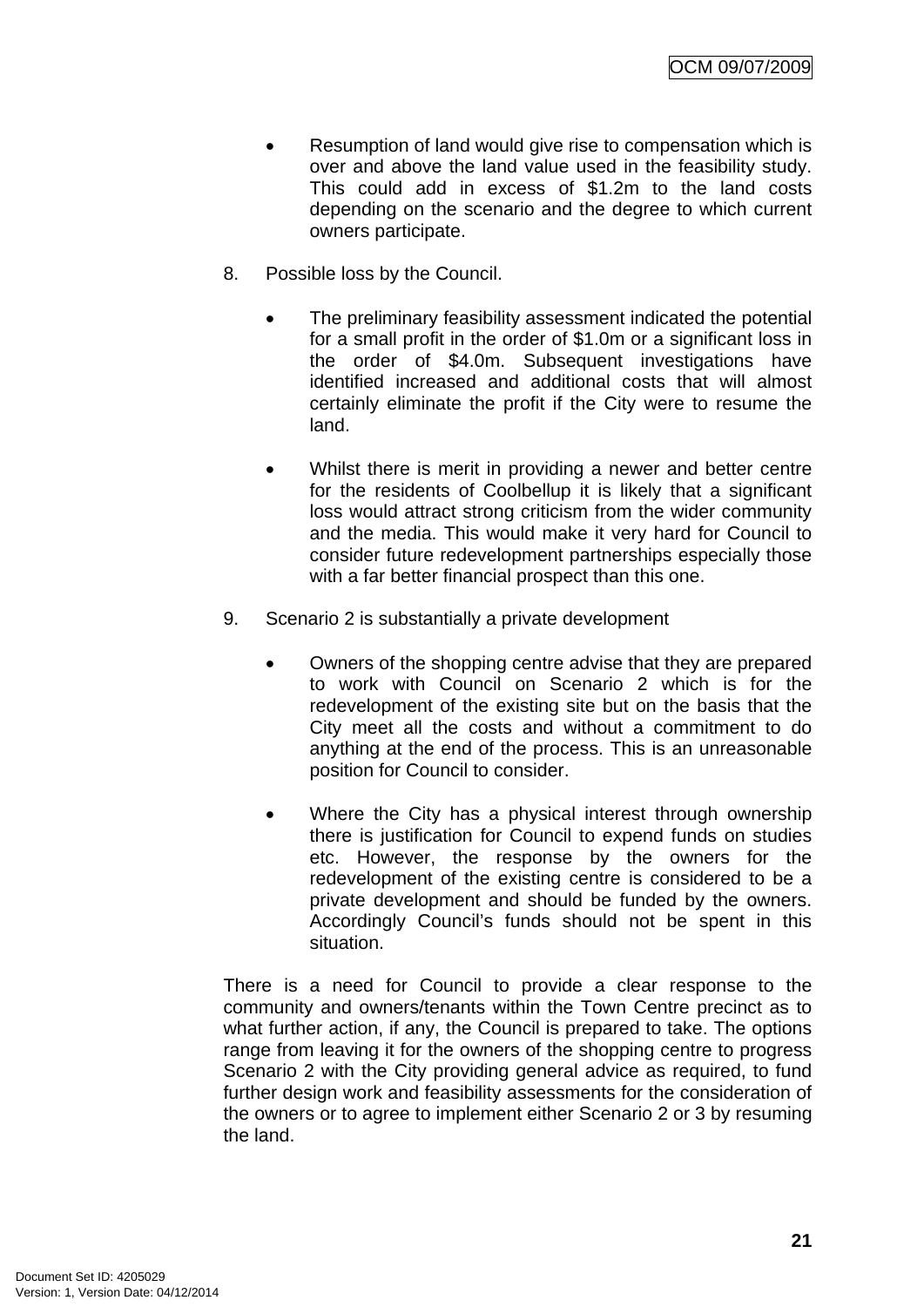It is considered that based on the current information the project is at best marginally profitable and at worst extremely risky with the City standing to lose a considerable amount of money. On balance, it is considered that the City should not consider any resumption and the owners should be encouraged to self fund further studies of redevelopment options. The City should maintain contact with the strata owners and participate in any studies or be a member of any working group established by the owners.

#### Recommendations

- 1. Note the community and officer support for Scenario 3 as the preferred option.
- 2. Not proceed further with this study.
- 3. Not proceed with the preparation of a Town Planning Scheme with resumptive powers.
- 4. Not agree to fund any further studies in respect to redevelopment options for the shopping centre on its current site.
- 5. Agree that Strategic Planning officers be available to be part of any working group or to provide planning information in respect to future studies commissioned by the owners.
- 6. Advise those who made a submission and all owners within the Town Centre Precinct of Council's decision.

# **Strategic Plan/Policy Implications**

#### **Demographic Planning**

- To ensure the planning of the City is based on an approach that has the potential to achieve high levels of convenience and prosperity for its citizens.
- To ensure development will enhance the levels of amenity currently enjoyed by the community.

#### **Lifestyle and Aspiration Achievement**

• To foster a sense of community spirit within the district generally and neighbourhoods in particular.

#### **Employment and Economic Development**

• To plan and promote economic development that encourages business opportunities within the City.

#### **Budget/Financial Implications**

The 2009/10 budget has no allocation of funds for additional studies for this project. Should Council wish to undertake additional studies this will need to be considered at the time of the budget review.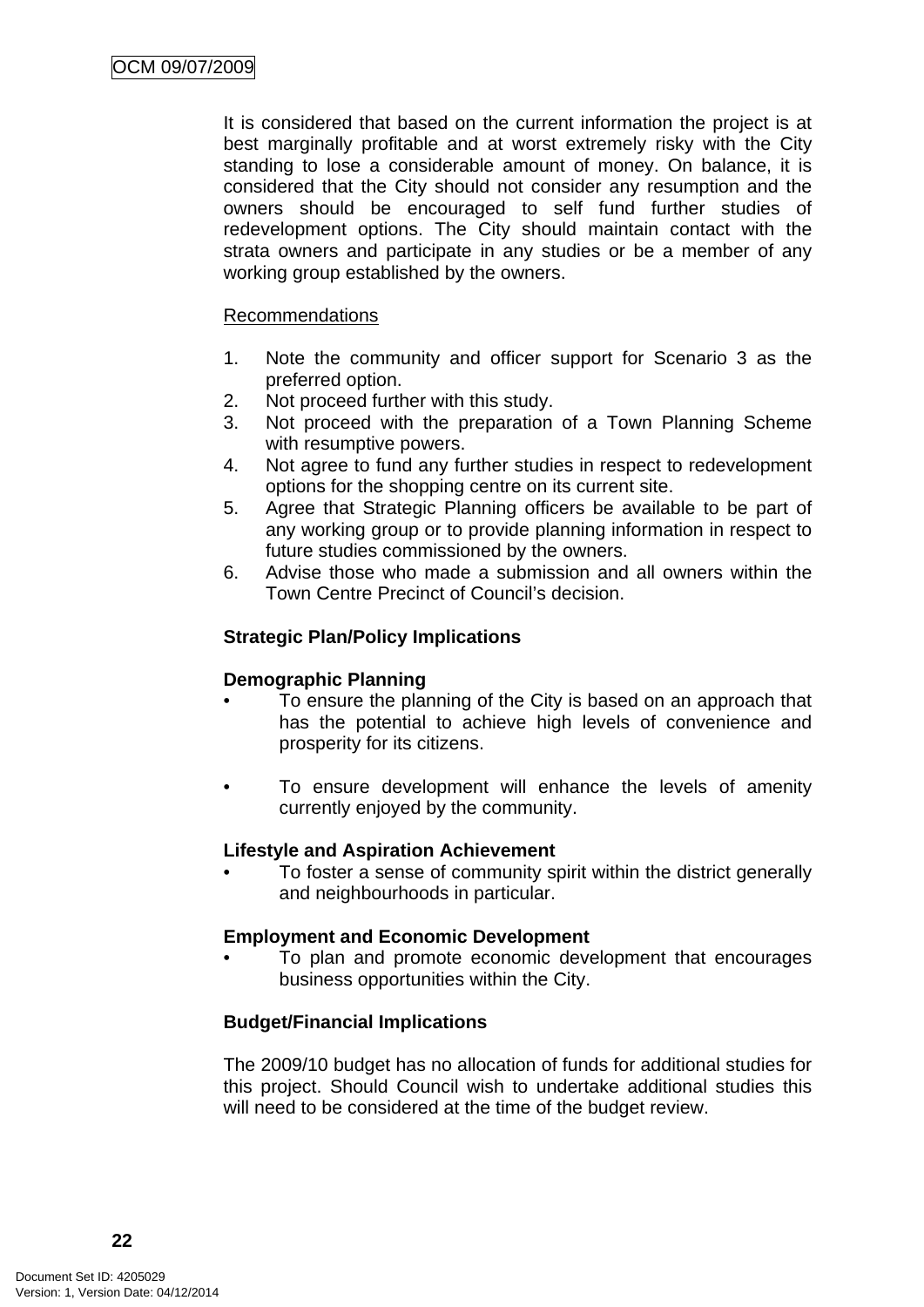The initial feasibility assessment of the various scenarios indicates the potential for a small profit or a significant loss should the Council want to proceed with Scenarios 1, 2 or 3.

## **Legal Implications**

Legal advice has been received from McLeods Barristers & Solicitors. (under separate cover).

#### **Community Consultation**

The Coolbellup Town Centre Redevelopment Options brochure was sent to all residents in Coolbellup, landowners in the Town Centre Precinct, tenants in the shopping centre, Coolbellup Community Association and servicing authorities. The brochure was also available on the City's website.

The proposal was advertised between 6 November 2008 and 6 February 2009.

397 surveys and five written submissions were received.

# **Attachment(s)**

- 1. Scenarios 2 and 3 from the brochure
- 2. Schedule of Submissions
- 3. Written submissions
- 4. Legal advice "Confidential" (under separate cover)

# **Advice to Proponent(s)/Submissioners**

The Proponent(s) and those who lodged a submission on the proposal have been advised that this matter is to be considered at the 9 July 2009 Council Meeting.

#### **Implications of Section 3.18(3) Local Government Act, 1995**

Nil.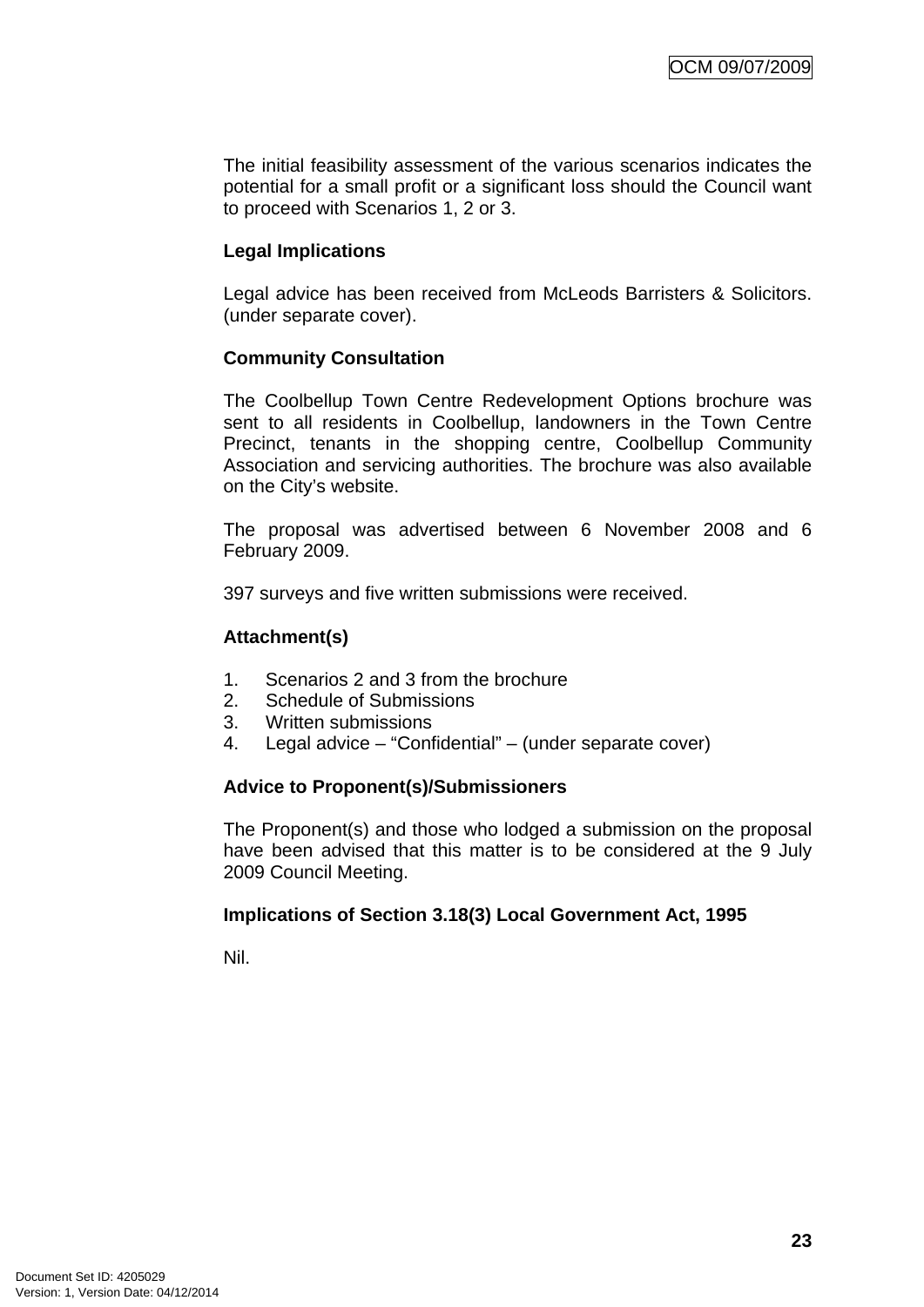<span id="page-27-0"></span>**14.5 (OCM 9/7/2009) - CLOSURE OF PORTION OF STOCKTON BEND ADJACENT TO LOTS 14 AND 15 STOCKTON BEND, COCKBURN CENTRAL - APPLICANT: WOODHEAD ARCHITECTS - OWNER: FIRE AND EMERGENCY SERVICES AUTHORITY OF WA (9629) (A BLOOD) (ATTACH)** 

**RECOMMENDATION** That Council:-

- (1) subject to the proponent agreeing in writing to meet all costs associated with the proposal, advertise the proposed road closure of two portions of Stockton Bend, Cockburn Central in accordance with Section 58 of the *Land Administration Act 1997*;
- (2) at the conclusion of the statutory advertising period and subject to no objections being received, request the Minister for Lands to close two portions of Stockton Bend, Cockburn Central in accordance with Section 58 of the *Land Administration Act 1997*;
- (3) subject to the road closure, the land being made available for purchase by the adjoining landowner as per the normal procedures of the *Land Administration Act 1997*; and
- (4) advise the applicant of Council's decision accordingly.

# **COUNCIL DECISION**

# **Background**

Nil.

# **Submission**

By letter dated 11 June 2009 Woodhead Architects on behalf of the Fire and Emergency Services Authority of WA ("FESA") requested that the City initiate the closure of two portions of Stockton Bend, Cockburn Central (letter included in Agenda attachments).

# **Report**

Woodheads Architects have prepared detailed proposals for the development of the new FESA headquarters on Lots 14 and 15 Stockton Bend, Cockburn Central.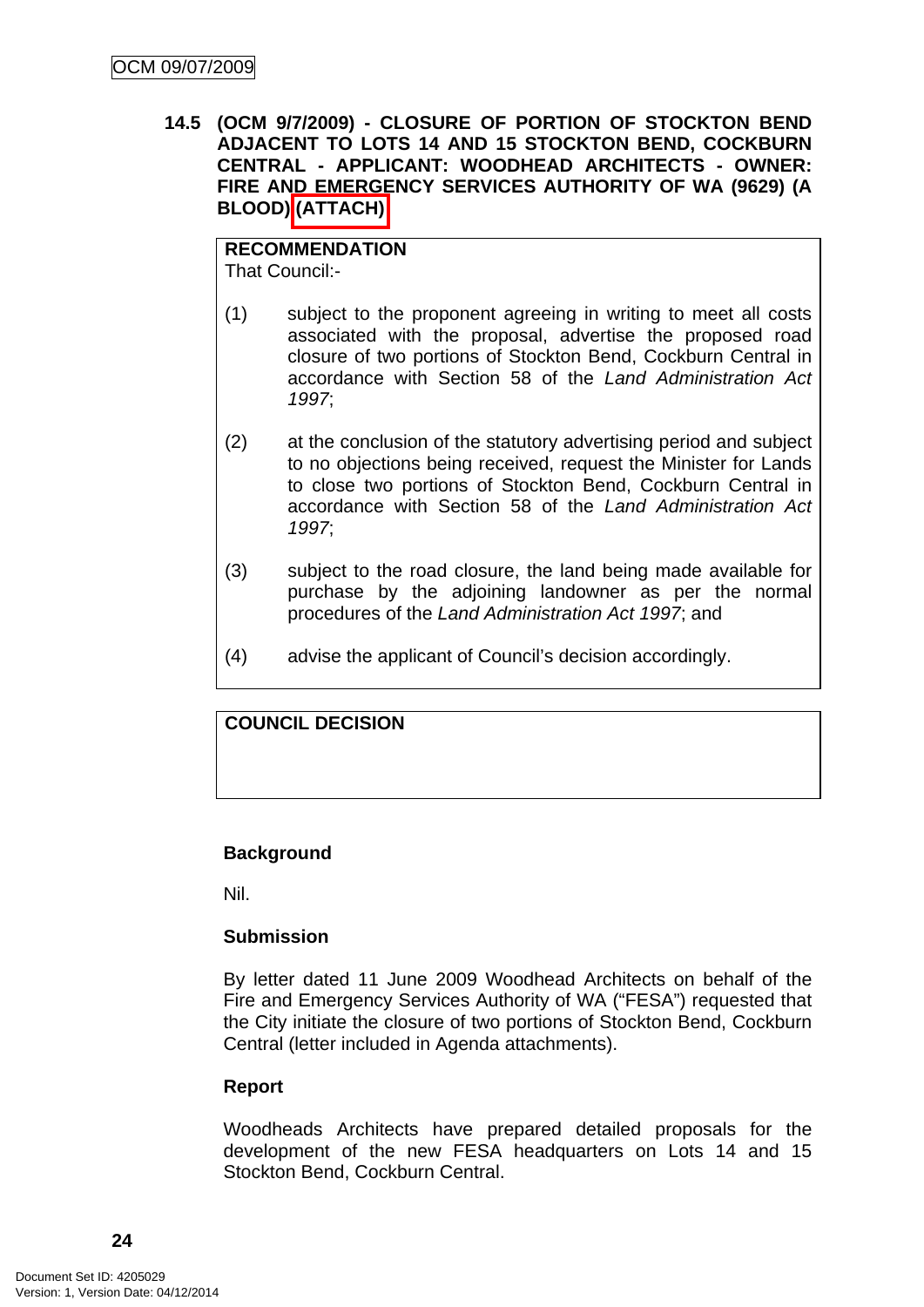At the time of creating Lots 14 and 15, two small road widenings of 17.5  $m<sup>2</sup>$  were created to accommodate Western Power transformers (see plan in Agenda attachments for their location). These now conflict with the detailed proposals for the lots and associated building design, and accordingly it is proposed to close the widenings and for this land to be purchased by FESA and incorporated into Lots 14 and 15.

There is no infrastructure in the widenings and Western Power has agreed to the proposal on the basis that an alternative site be provided on the land (see Agenda attachments for letter of agreement from Western Power).

It is recommended that Council support the request from Woodhead Architects and initiate closure of the two portions of Stockton Bend in accordance with Section 58 of the *Land Administration Act 1997*.

#### **Strategic Plan/Policy Implications**

#### **Governance Excellence**

• To conduct Council business in open public forums and to manage Council affairs by employing publicly accountable practices.

#### **Budget/Financial Implications**

Proponent to meet all associated costs.

#### **Legal Implications**

To be undertaken in accordance with Section 58 of the *Land Administration Act 1997*.

#### **Community Consultation**

To be advertised in accordance with Section 58 of the *Land Administration Act 1997*.

#### **Attachment(s)**

- 1. Letter of request from Woodhead Architects
- 2. Location Plan
- 3. Western Power letter of support

#### **Advice to Proponent(s)/Submissioners**

The Proponent has been advised that this matter is to be considered at the 9 July 2009 Council Meeting.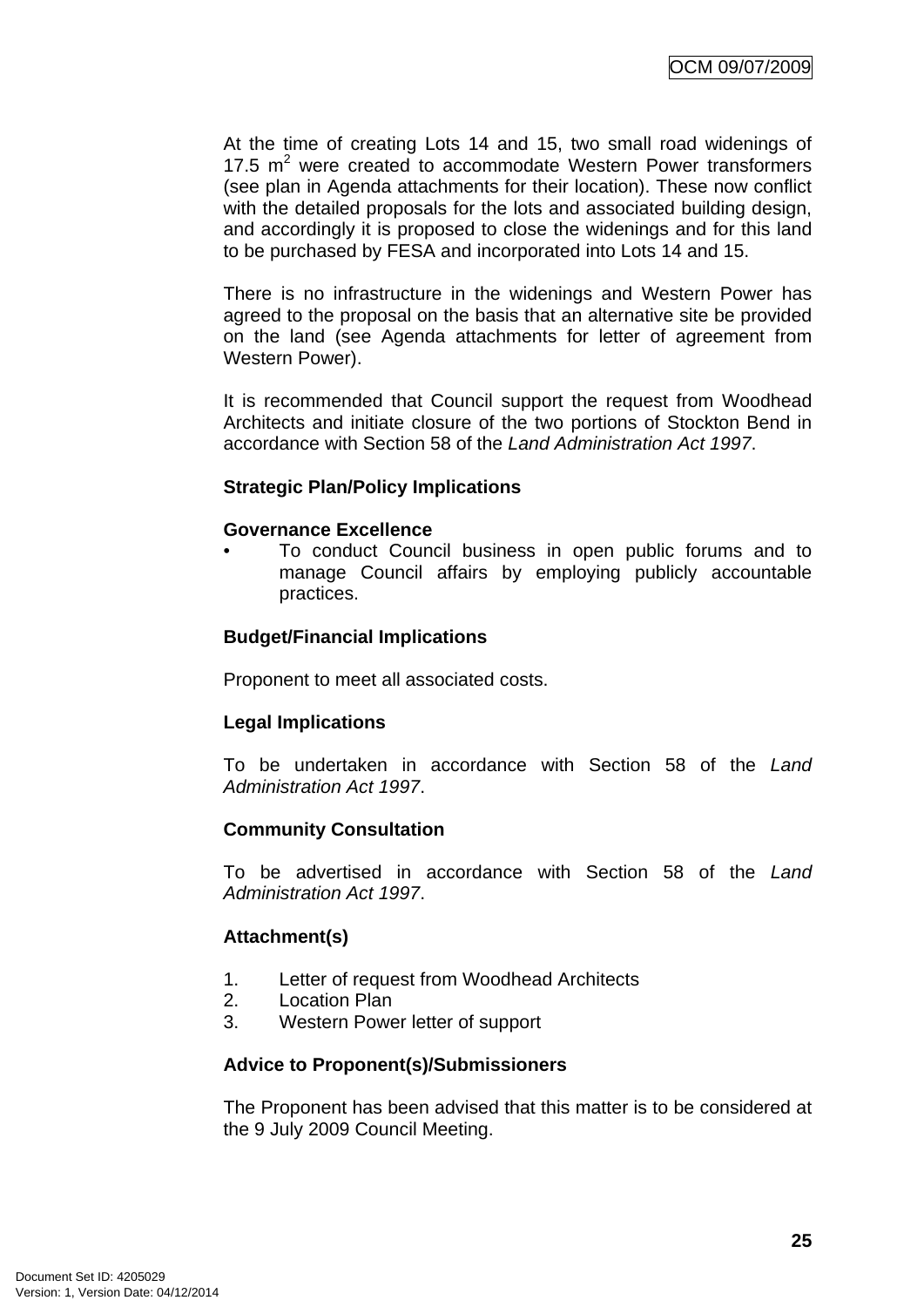## <span id="page-29-0"></span>**Implications of Section 3.18(3) Local Government Act, 1995**

Nil.

# **14.6 (OCM 9/7/2009) - PARKING AND TRAFFIC AT COCKBURN CENTRAL (5515220) (R DONG / R AVARD / J RADAICH) (ATTACH)**

# **RECOMMENDATION**

That Council:

- (1) request the Minister for Transport to expedite the proposed parking and road realignment related to the area to the east of the freeway that serves Cockburn Central;
- (2) request the Department for Planning and Infrastructure to include the impact of the North Lake Road bridge over the freeway in the traffic modelling component of their land use and transport network study of the South metropolitan area;
- (3) request the Minister for Transport to bring forward the realignment of North Lake Road over the freeway in accordance with the Cockburn Central Structure Plan to address the steady increase and regional traffic congestion in the Cockburn Central area;
- (4) liaise with and assist the Public Transport Authority to expedite the provision of temporary car parking on Lots 601 and 11 Knock Place; and
- (5) liaise with the Public Transport Authority to investigate the possibilities of improving the efficiency and convenience of the feeder bus services to the surrounding residential areas.

# **COUNCIL DECISION**

#### **Background**

At its Ordinary Meeting held on 9 April 2009 Mayor Howlett requested that a report be prepared on options to assist in minimising the traffic congestion and parking problems at Cockburn Central.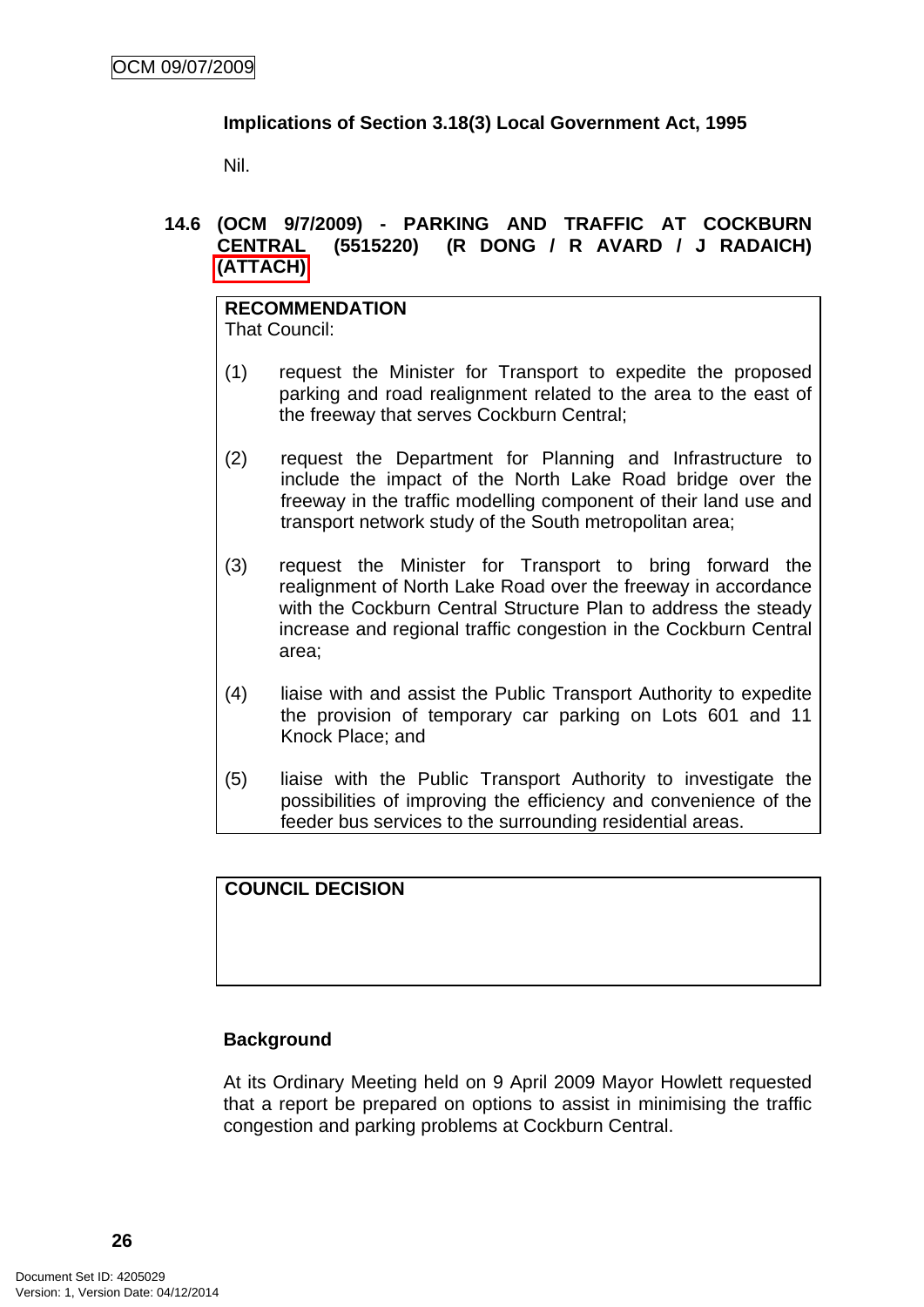OCM 09/07/2009

# **Submission**

N/A

#### **Report**

The requested report has been broken up into three (3) sections that addresses the issues of parking related to the Cockburn Central railway station; traffic flow in the Cockburn Central Gateways shopping centre area; bus connections to the site and from the station to/through Gateways Shopping Centre.

#### Parking issues

There have been many complaints concerning the lack of parking to serve the requirements of the Cockburn Central Train Station. There have been complaints by those who have received fines and requests from businesses such as Cockburn Gateways and those in Knock Place for the City to control parking. There will be little benefit in community consultation for this situation as the imposition of parking controls in all constituencies is a matter of ongoing conflicting views.

There is a general acknowledgment that the amount of public parking available provided by the Public Transport Authority (PTA) to patrons of the railway station at Cockburn Central is inadequate. The result has been that railway patrons have sought alternative parking. Cockburn Gateways Shopping Centre approached the City seeking approval to control parking in their car parks as it was evident that railway patrons were parking in the shopping centre car park for extended periods which in the view of the shopping centre impacted on the convenience of parking for its customers.

Landcorp sort support from the City to control parking in the Cockburn central precinct on property they own as the footpaths were being damaged by vehicles parking on them. The vacant lots were also being used for parking by train patrons, particularly by four wheel drive vehicles which damaged the treatment provided to prevent soil erosion. Business owners on the east side of the freeway on Knock Place also sort the support of the City to control parking as access to their properties was being seriously impeded by vehicles parking along the verges close to the business entries resulting in trucks not being able to get in or out of the properties. A number of fire hydrants along Knock Place were also being parked over by train patrons.

In response to these issues the City was required to erect a number of signs in accordance with its Local Parking Laws to ensure that property was not damaged, and public safety and owners could have ready access to their properties. As a result of these actions, many individuals who had received infringement notices have complained to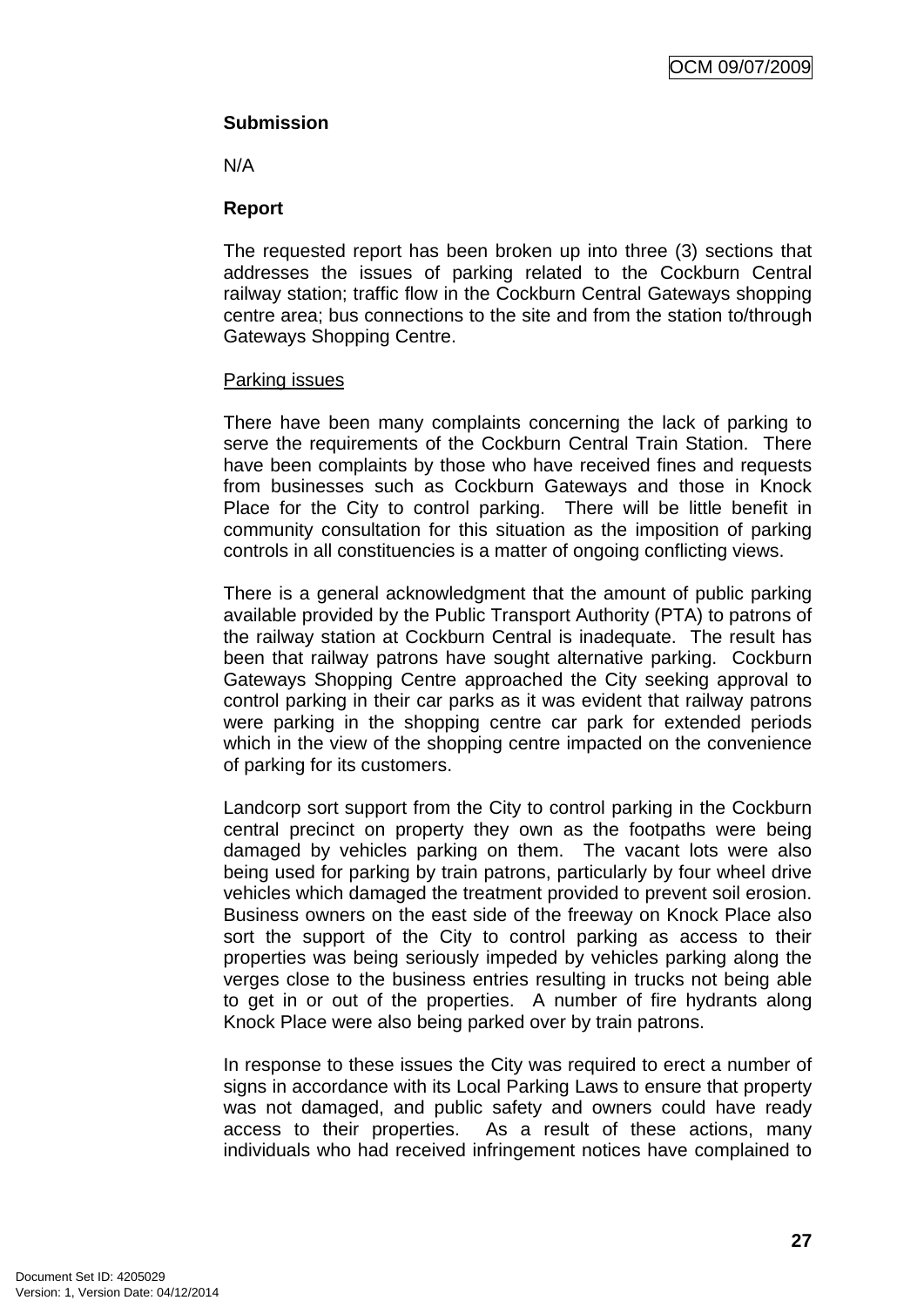Local Members of Parliament, Elected Members and officers of the City.

There have been a number of inspections as a result the Mayor has written to the Minister for Transport, the Hon Simon O'Brien proposing several practical and immediate solutions (a copy of which is attached).

#### Parking Proposals

Recently, the Public Transport Authority (PTA) lodged a Development Application proposing 195 car parking bays be constructed on Lot 714 Knock Place which is an extension to the existing park & ride facility to the eastern side of the freeway. The City has recommended approval to the proposal and forwarded its recommendations to the Western Australian Planning Commission (WAPC) on 14 May 2009. It is understood that the PTA is intending to commence the construction of these parking bays as soon as possible.

Furthermore, the PTA has been actively liaising with the City with regard to its park & ride facility proposal (north-east of the train station) on portions of Lots 601, 11, 1, 803 and 905 Knock Place. However, this park & ride facility cannot be fully implemented because Lots 1 and 905 Knock Place are currently still under private ownership. It is understood that the WAPC is in the process of negotiating the acquisition of Lots 1 and 905 to enable the PTA to implement the park & ride facility proposal in accordance with the Structure Plan. Given that the process of this land acquisition may take quite some time, the PTA is considering the construction of a temporary car park instead on Lots 601 and 11 Knock Place to alleviate the immediate pressure of car parking in the area. The City has expressed its support to this initiative and suggested that the PTA investigates the feasibility of ingress/egress provision of this car park as well as traffic management.

It is recommended that the City's Strategic Planning Department proactively liaise with and assists the PTA to expedite the construction of the temporary car parking facilities on Lots 601 and 11 Knock Place.

#### Traffic congestion

The issue of traffic is complex given the dynamic nature of the traffic environment in this precinct. Traffic management and network development will be an evolving outcome dictated as much by development as by traffic demand. A range of short and longer term solutions are currently being contemplated.

The immediate traffic congestion in and around the Gateways Shopping Centre is being addressed by the shopping centre as a condition of their expansion plans. They are currently undertaking modifications to their entry/ exit at Beeliar Drive that will allow easier egress from the shopping centre. The traffic light modifications will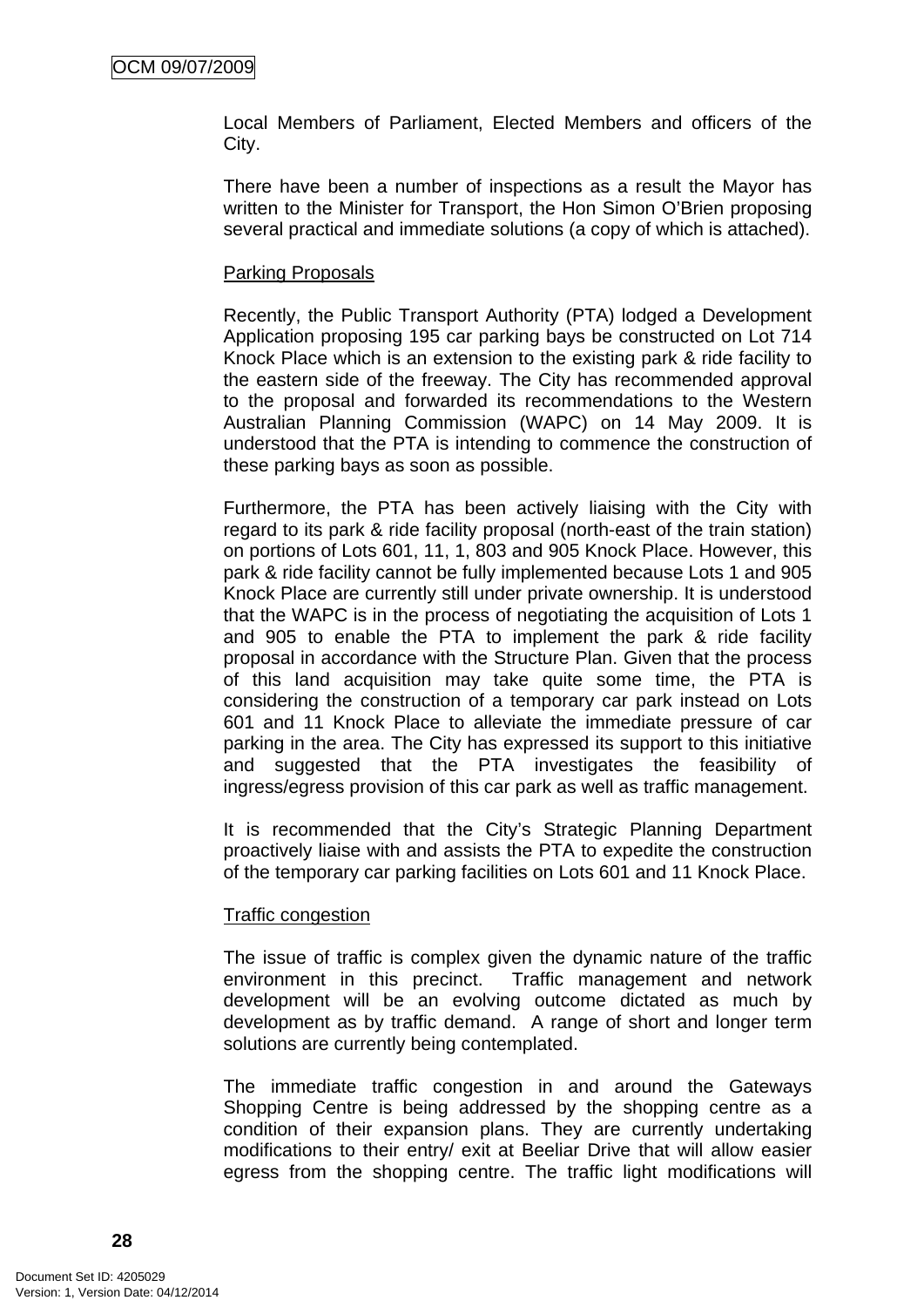allow 2 right turn lanes out of the shopping centre instead of the current 1 right turn lane.

The longer term issues require a broader network review and thorough understanding of the drivers of traffic generation for this precinct. The shopping centre developer will undertake a traffic impact study as a requirement of the shopping centre expansion into stage 3. This study will address accessibility and congestion in and around the shopping centre, and should identify further traffic relief measures.

It is essential; however, that a broader study be completed which seeks to address the lack of capacity at the Armadale Rd/ Beeliar Dr/ freeway access ramps and bridge which is currently struggling to cope with the increased regional traffic. Our network is already under pressure which is only compounding the traffic congestion problem. Serviceability of a number of major intersections is poor:

- Armadale Road and Tapper Road
- Exit/Entry ramps at Kwinana Freeway and Armadale Road
- Exit/Entry ramps at Kwinana Freeway and Beeliar Drive
- North Lake Road and Beeliar Drive
- Beeliar Drive and Wentworth Parade

DPI have advised that they are undertaking a comprehensive land use and transport network study for this area, taking into consideration the traffic generated by the significant nearby development proposals currently being prepared (Kwinana Quay, Murdoch Activity centre, Jandakot City, Latitude 32 and intermodal terminal). The study involves complex traffic modelling by DPI and Main Roads, and completion is anticipated by the end of the year (a copy of DPI letter is attached). The City needs to ensure that alternative scenarios can be modelled to identify measures to relieve traffic congestion in this area.

One such solution that officers believe requires further consideration is the continuation of North Lake Road across the freeway and its connection to Armadale road. This connection relieves pressure from the current freeway access and potentially better distributes traffic in the precinct. Modelling of this outcome and various configurations of the freeway connection is important to our planning processes.

MRWA have acknowledged that they are responsible for the funding of the North Lake Road traffic bridge; however, have indicated that it is not a high enough priority and do not see it receiving funding in the next 6-8 years (a copy of MRWA correspondence is attached). Currently a consortium group are undertaking a financial analysis of the benefits of such a proposal however the impacts of this connection on the traffic demand need to be determined through detailed modelling and review. It is important that we receive some confirmation from DPI or MRWA that this option will be included in their broader network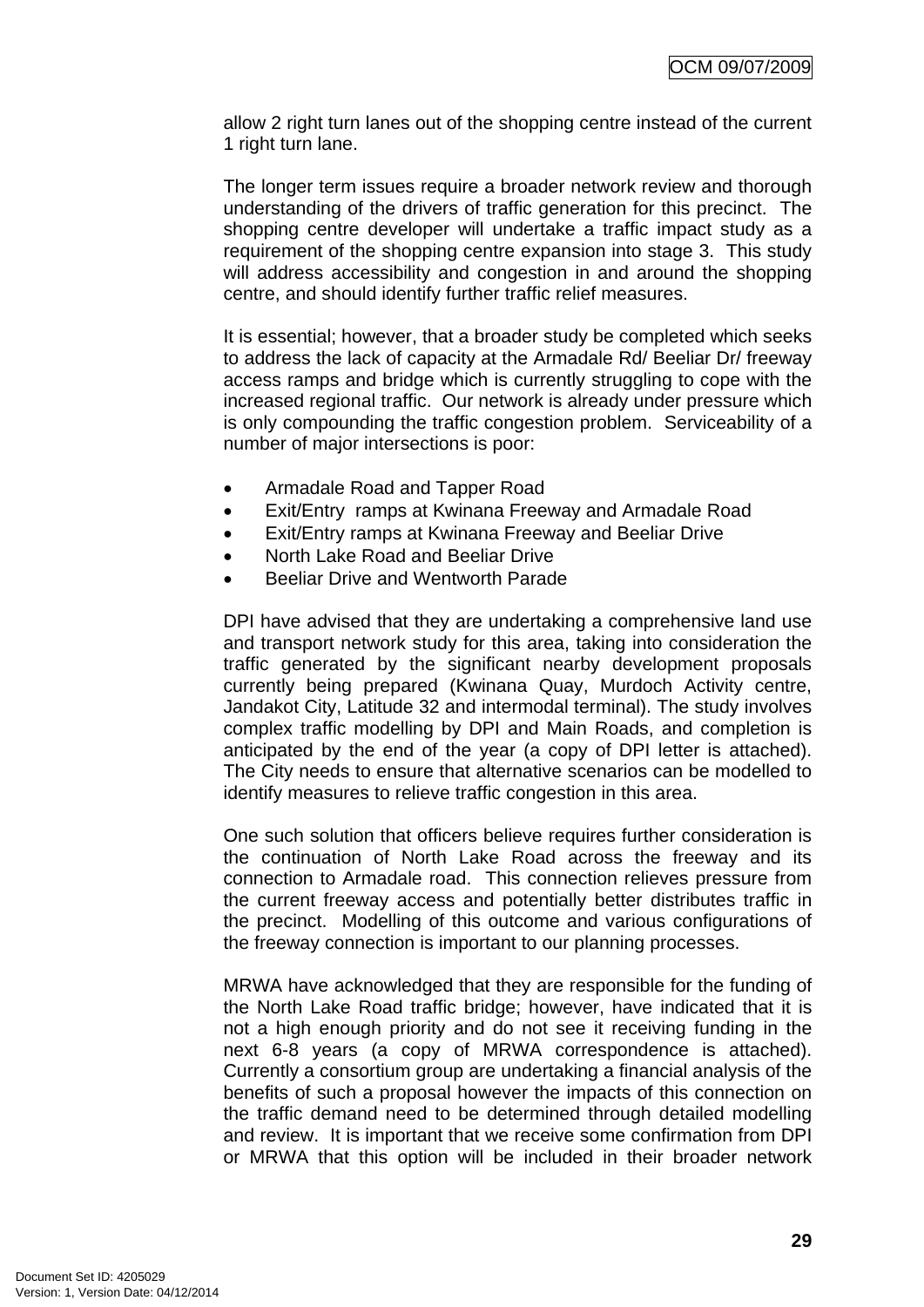review or alternatively, they agree to undertake detailed paramics modelling over this area as a separate exercise.

#### Feeder bus services

It is likely that parking demand at Cockburn Central will increase over time due to the continuous growth in residential development within the surrounding areas. It must be recognised that this growing parking demand will never be catered for by just one single measure – such as, the construction of an increasing number of car parking bays. Therefore, alternative measures such as improving the feeder bus services and improvements to the pedestrian/cycleway network are the ultimate viable solutions to address the parking issue at Cockburn Central.

The City of Cockburn has been in liaison with the PTA and the owners of the Gateways Shopping Centre seeking to negotiate an improved bus connection between the Railway Station and the shopping centre and beyond. It should be noted that this matter must be agreed by the City and the Planning Commission as part of the approval process for any expansion in the shopping centre floor area.

With regard to the feeder bus services to the surrounding residential areas, it is generally recognised that the more efficient and convenient feeder bus services would certainly encourage more commuters to give up their car and take the bus instead, and hence reduce car parking demand at the train station. The following aspects are the key elements in terms of improving the efficiency and convenience of the feeder bus services:

- Reducing waiting time  $-$  Many studies show that lengthy waiting time is one of the most significant factors which discourage commuters using bus services particularly during the peak hours. Although it is understood that the PTA does allocate more buses during the peak hours, the waiting time may still not be seen as efficient enough to encourage more commuters to use the services. It is recommended that the City liaises with the PTA to investigate possibilities of reducing the current bus waiting time and improve its efficiency particularly during the peak hours.
- Improving the convenience particularly in terms of the bus stop walkable catchments - The distances from individual houses to the nearest bus stop is also a significant factor which affects commuters' attitude in using the feeder bus services. It is necessary to investigate the current bus stop locations and their walkable catchments in order to identify deficiencies in the areas. It is therefore recommended that the City liaises with the PTA to carry out this investigation.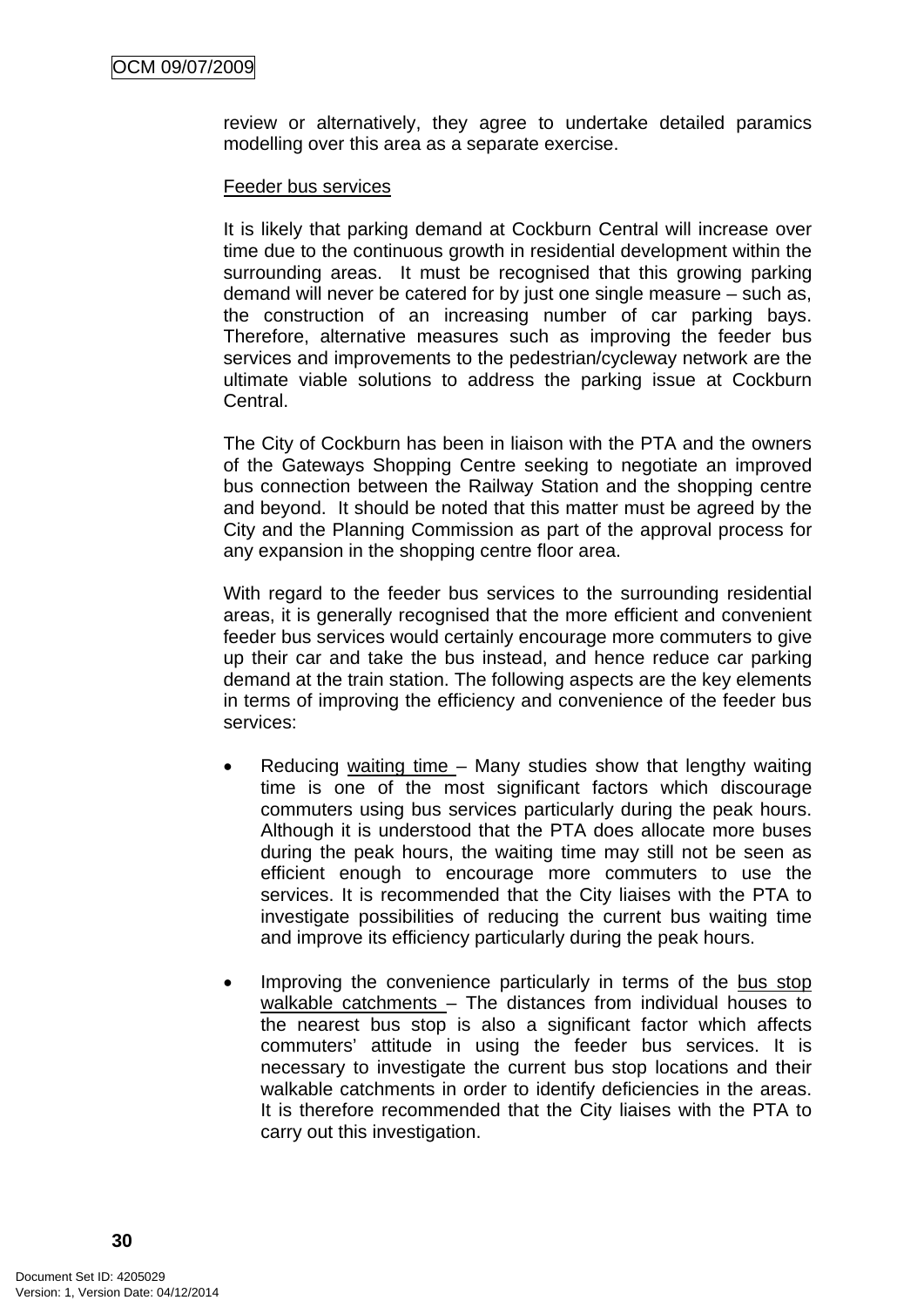# **Strategic Plan/Policy Implications**

#### **Governance Excellence**

To provide effective monitoring and regulatory services that administer relevant legislation and local laws in a fair and impartial way.

#### **Transport Optimisation**

• To achieve provision of an effective public transport system that provides maximum amenity, connectivity and integration for the community.

#### **Budget/Financial Implications**

N/A

#### **Legal Implications**

The City of Cockburn Parking and Parking Facilities Local Laws apply.

#### **Community Consultation**

N/A

# **Attachment(s)**

- 1. Location Plan
- 2. Composite Structure Plans Cockburn Central
- 3. DPI correspondence regarding traffic modelling
- 3. Mayoral Correspondence
- 4. MRWA correspondence (5 May 2009)

#### **Advice to Proponent(s)/Submissioners**

N/A

#### **Implications of Section 3.18(3) Local Government Act, 1995**

Nil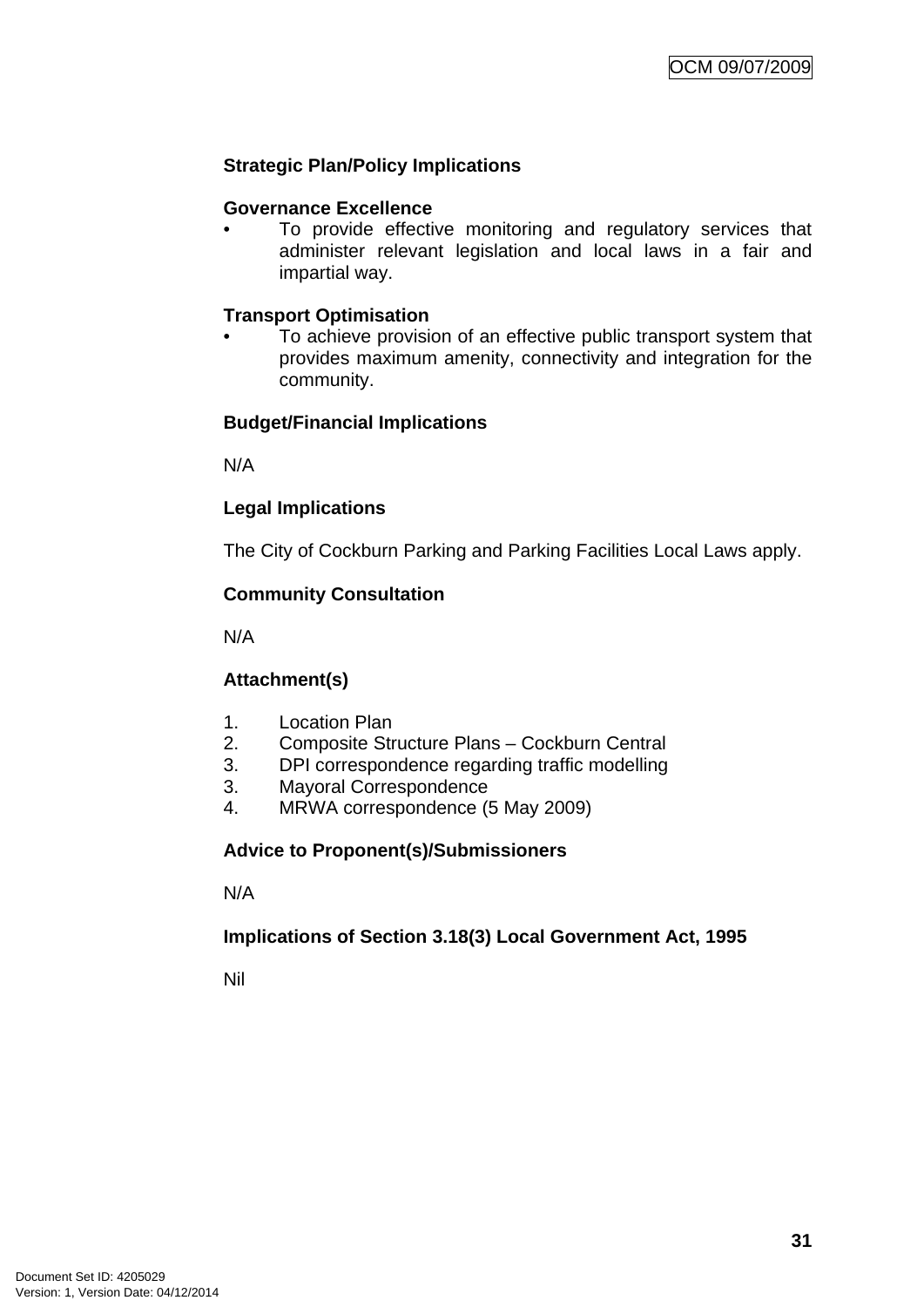#### <span id="page-35-0"></span>**15. FINANCE AND CORPORATE SERVICES DIVISION ISSUES**

#### **15.1 (OCM 9/7/2009) - LIST OF CREDITORS PAID - MAY 2009 (5605) (K LAPHAM) (ATTACH)**

#### **RECOMMENDATION**

That Council receive the List of Creditors Paid for May 2009, as attached to the Agenda.

# **COUNCIL DECISION**

#### **Background**

It is a requirement of the Local Government (Financial Management) Regulations 1996, that a List of Creditors be compiled each month and provided to Council.

#### **Submission**

N/A

#### **Report**

The list of accounts for May 2009 is attached to the Agenda for consideration. The list contains details of payments made by the City in relation to goods and services received by the City.

#### **Strategic Plan/Policy Implications**

#### **Governance Excellence**

• To conduct Council business in open public forums and to manage Council affairs by employing publicly accountable practices.

#### **Budget/Financial Implications**

N/A

#### **Legal Implications**

N/A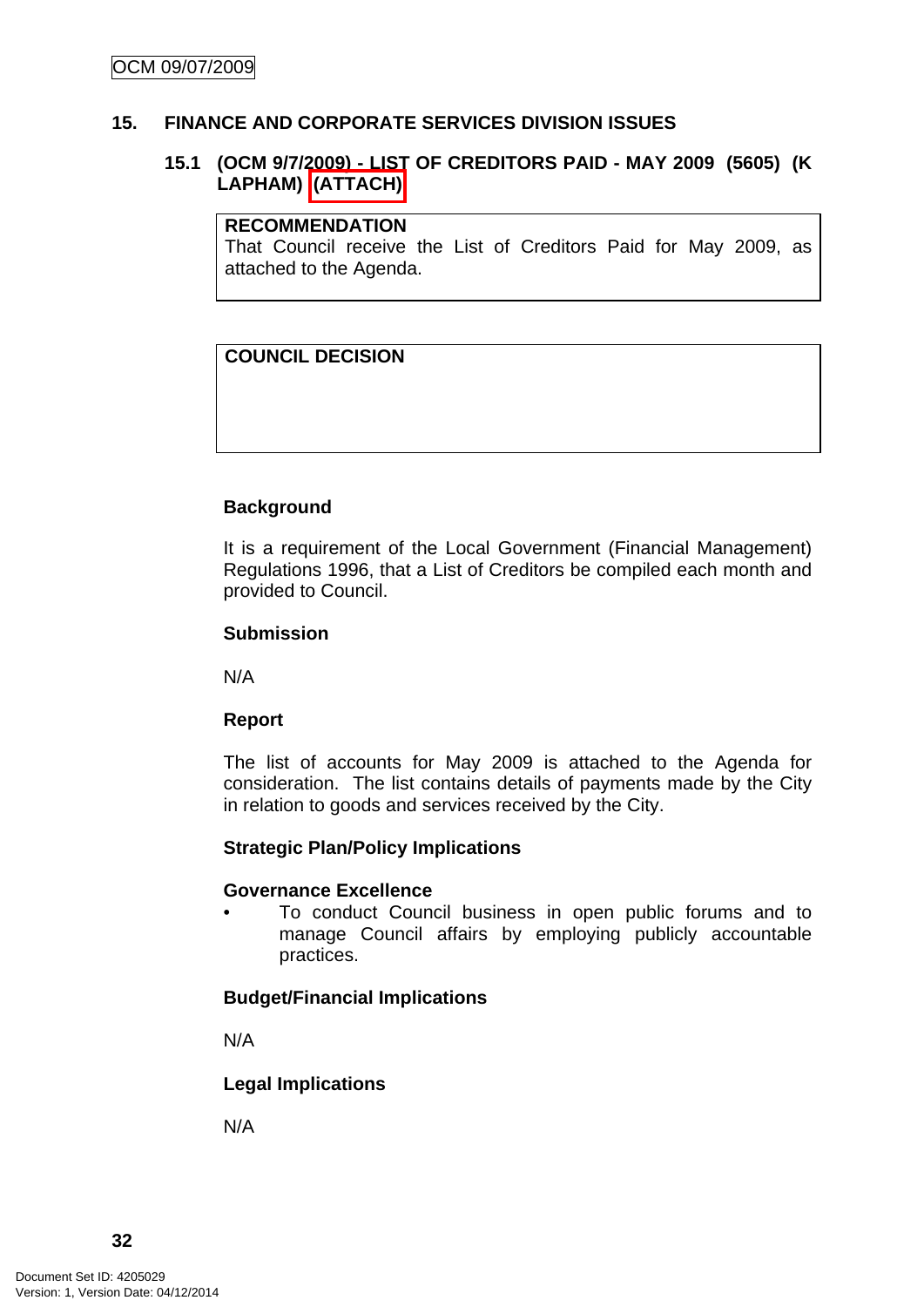# <span id="page-36-0"></span>**Community Consultation**

N/A

# **Attachment(s)**

List of Creditors Paid – May 2009.

# **Advice to Proponent(s)/Submissioners**

N/A

# **Implications of Section 3.18(3) Local Government Act, 1995**

Nil.

# **15.2 (OCM 9/7/2009) - STATEMENT OF FINANCIAL ACTIVITY AND ASSOCIATED REPORTS - MAY 2009 (5505) (N MAURICIO) (ATTACH)**

# **RECOMMENDATION**

That Council receive the Statements of Financial Activity and associated reports for May 2009, as attached to the Agenda.

# **COUNCIL DECISION**

# **Background**

Regulation 34(1) of the Local Government (Financial Management) Regulations 1996 prescribes that a local government is to prepare each month a Statement of Financial Activity.

Regulation 34(2) requires the Statement of Financial Activity to be accompanied by documents containing:–

- (a) details of the composition of the closing net current assets (less restricted and committed assets),
- (b) explanations for each material variance identified between YTD budgets and actuals; and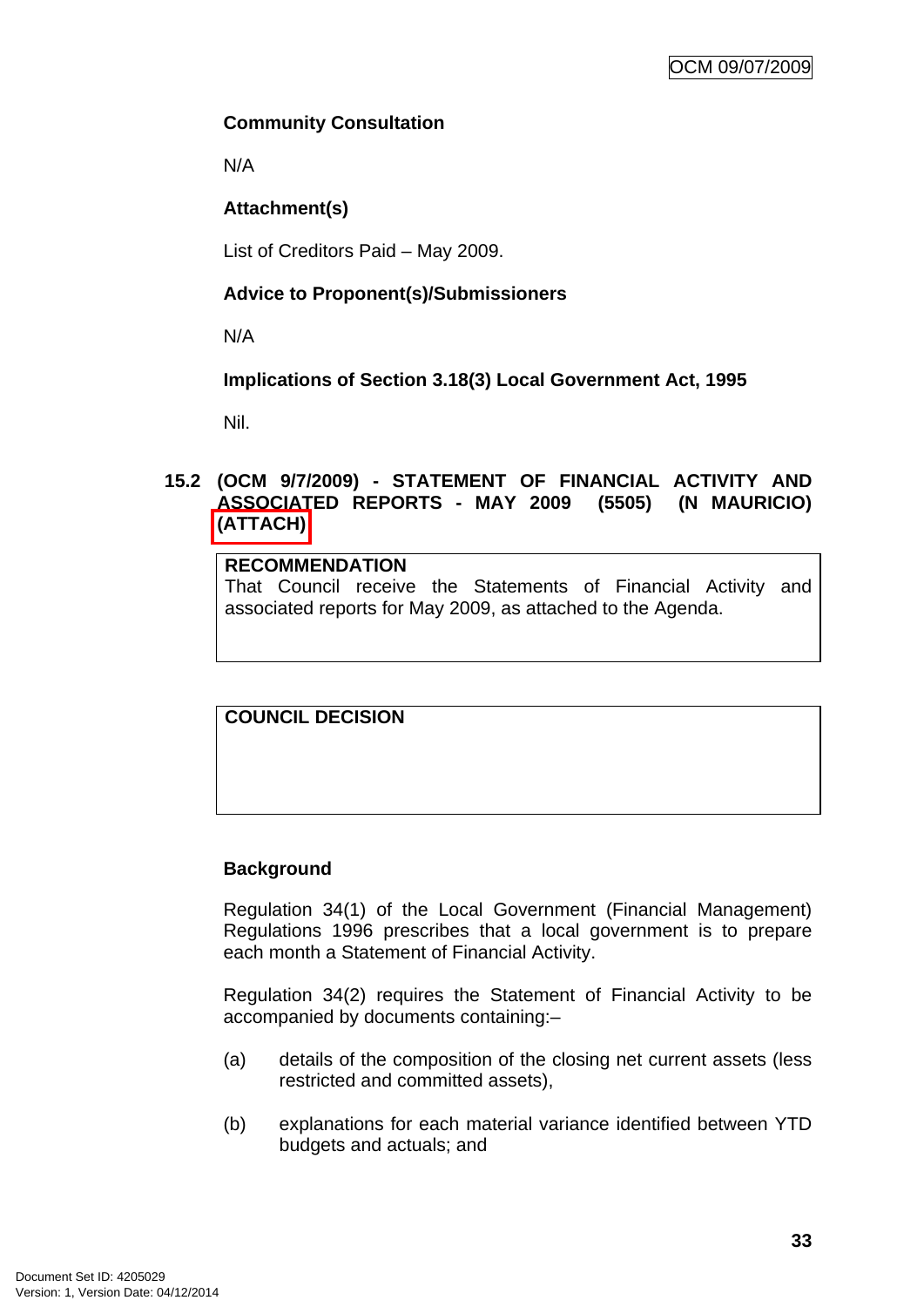(c) any other supporting information considered relevant by the local government.

Regulation 34(4)(a) prescribes that the Statement of Financial Activity and accompanying documents be presented to Council within 2 months after the end of the month to which the Statement relates.

The regulations prescribe that the information reported in the Statement can be shown either by nature and type, Statutory Program or Business Unit. To date, the City has prepared the Statement by Statutory Program utilising a very similar format to that presented of guidelines issued by the Department of Local Government.

#### **Submission**

N/A

#### **Report**

#### Introduction

Attached to the Agenda is a new and improved version of the monthly Statement of Financial Activity. This supersedes the previous format that has been unchanged for the past several years.

The City conducts its business and service delivery through a clearly defined organisational structure. This structure is encapsulated within Council's Position Statement PSES11 'Structure for Administering the City of Cockburn'. The structure comprises a number of Directorates broken up into Business Units, which are further broken up into service units/areas.

Having due regard for the above, the previous format with generic Statutory Program headings was seen to be lacking in usefulness for the purposes of financial reporting and management. Whilst compliance motives were being satisfied, it was questionable whether it's intended purpose as a measuring tool for budgetary performance was being truly met.

Accordingly, the new format reports financial performance under the City's Business Unit organisational structure. This better aligns the City's financial performance with management hierarchies and accountabilities. The new format also includes a view of the financial data by Nature and Type, providing a more complete picture of the financial performance and aiding understanding.

As the demands on Council's financial resources continue to increase exponentially and thereby eroding future financial capacity, it becomes increasingly critical to rigorously monitor, review and assess financial performance. It is envisaged that this new format will deliver the rigor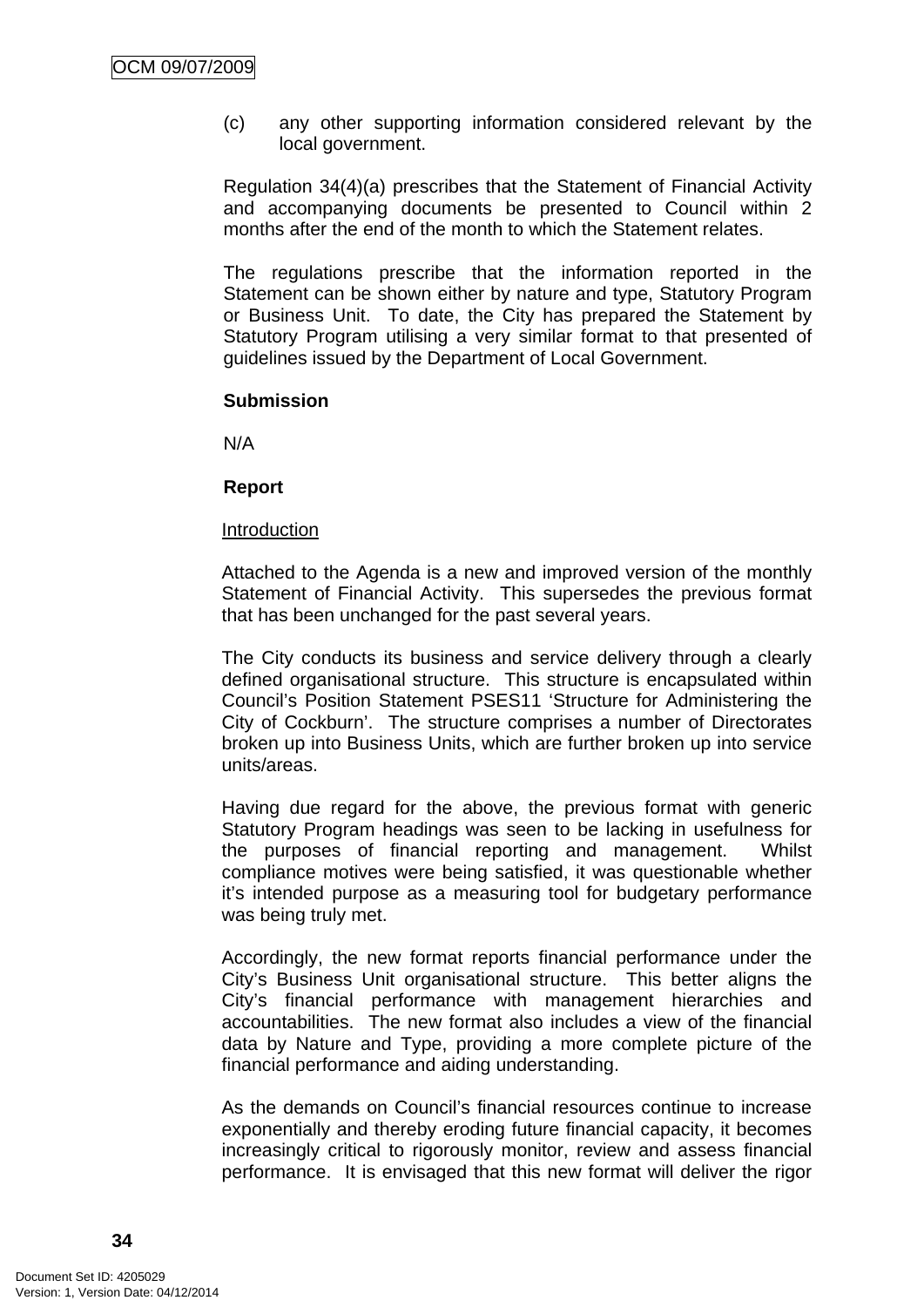desired through greater transparency in budgetary performance and consequently, improved accountability for this performance.

#### The New Statement of Financial Activity

As previously mentioned, the single biggest change is the switch from a 'program' reporting to a 'business' reporting structure. As our organisational structure defines Directorates broken into Business Units and then Service Units, the decision had to be made as to what level was most appropriate for meeting the objectives of the new statement.

There are currently 14 Business Units comprising a total of 36 service units. Each Business Unit is managed by a Manager belonging to the Strategic Business Management Group (SBMG). It was considered that Business Units were the most logical reporting level for the new report, given the numbers involved and the level of management responsibility.

Many of the other changes made to the format are considered unique to Cockburn and representative of particular accounting methods and systems employed by the City (eg. accounting treatments for developer contribution plans and internal recharging). Following are some explanations for various sections of the report and any significant changes made.

#### Operating Revenue

The operating revenue section is now shown by Business Unit. It includes all of Council's revenue deemed operating in nature. Any income received for the purpose of asset acquisition or development is considered capital in nature and is excluded from this section, as was previously the case.

Profit or loss from the sale of assets is now also excluded, as this has capital origins and is a non-cash entry. It was considered that budget variations in this area unfairly distort performance in the operating revenue category.

A new disclosure in this section is the amount of restricted cash revenues received in prior years that have been allocated to fund current year spending. As these are included within the Business Unit totals, they need to be reversed out (below the line) in order to balance the current year's revenue total. This is because restricted cash is not revenue in the current year, having been recognised in prior reporting years (and not spent on the intended purpose). The reason the revenue is included in the first instance, is to properly explain all funding sources. From an internal management and reporting perspective, it provides a complete picture of source and application of funds.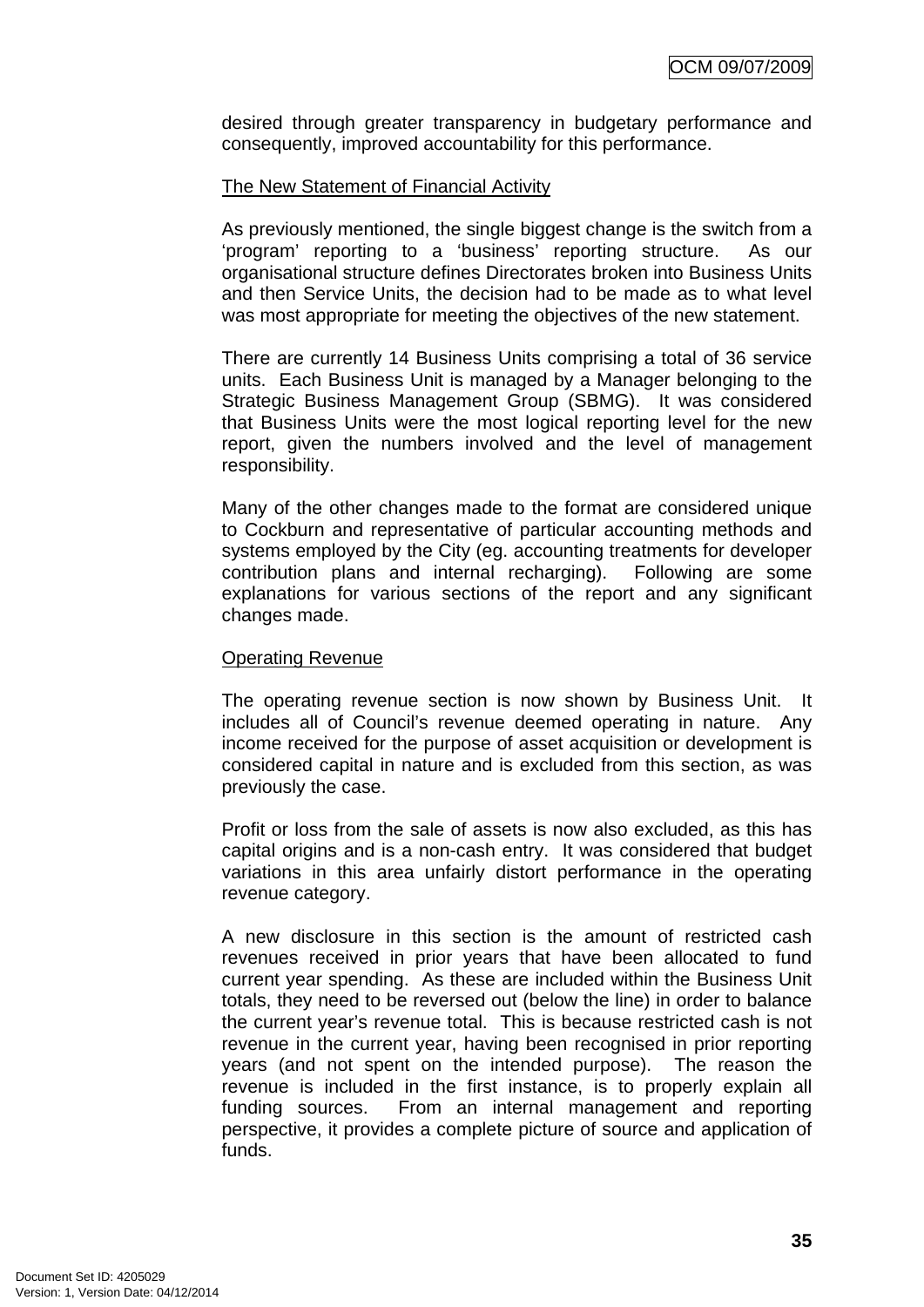#### Operating Expenditure

Operating expenditure is also reported by the attributed Business Unit. Internally recharged amounts have been excluded from the Business Unit totals and consolidated below the line. These refer mainly to internal service provision costs that are redistributed through an Activity Based Costing (ABC) model. Whilst these are important in determining the true cost of any service delivery, from a cost control and accountability perspective, it is appropriate to have these excluded (deemed non-discretionary to units). The Net Internal Recharging totals will not always net to zero. The reasons will be explained in the variance analysis commentary.

Also included below the line, are any significant and abnormal expense items such as impairment charges for devalued assets and payments for Crown land under roads.

#### Depreciation on Non-Current Assets

Depreciation is a very significant and important expenditure item. In the previous format, this was included within the program line items under operating expenditure and reversed out as a non-cash item (below the line) to derive the closing net current position. The new format has a separate section for depreciation detailed by asset type. This treatment is more relevant (than by Business Unit) in this instance, as depreciation is deemed non-discretionary and thus not subject to unit management and control over the short term (similar to ABC costs).

#### Profit/(Loss) on Assets Disposal

As stated previously, this transaction item has been relocated out of operating revenue and like depreciation, is also reported by asset type.

#### Development Contribution Plans

Council has several active development contribution areas (DCA's) established under the Town Planning Scheme No.3. There are strict accounting and audit requirements for these funds and the need to keep them apart from the City's general operating funds.

The previous statement format allowed DCA transactions to distort financial performance. This was due to cashflows for these being extremely difficult to predict (if not impossible). Thus, it is warranted to isolate these within a separate section.

#### Capital Items

Items deemed capital in nature are grouped under this section. Whilst this includes true capital items such as spending on assets and reserve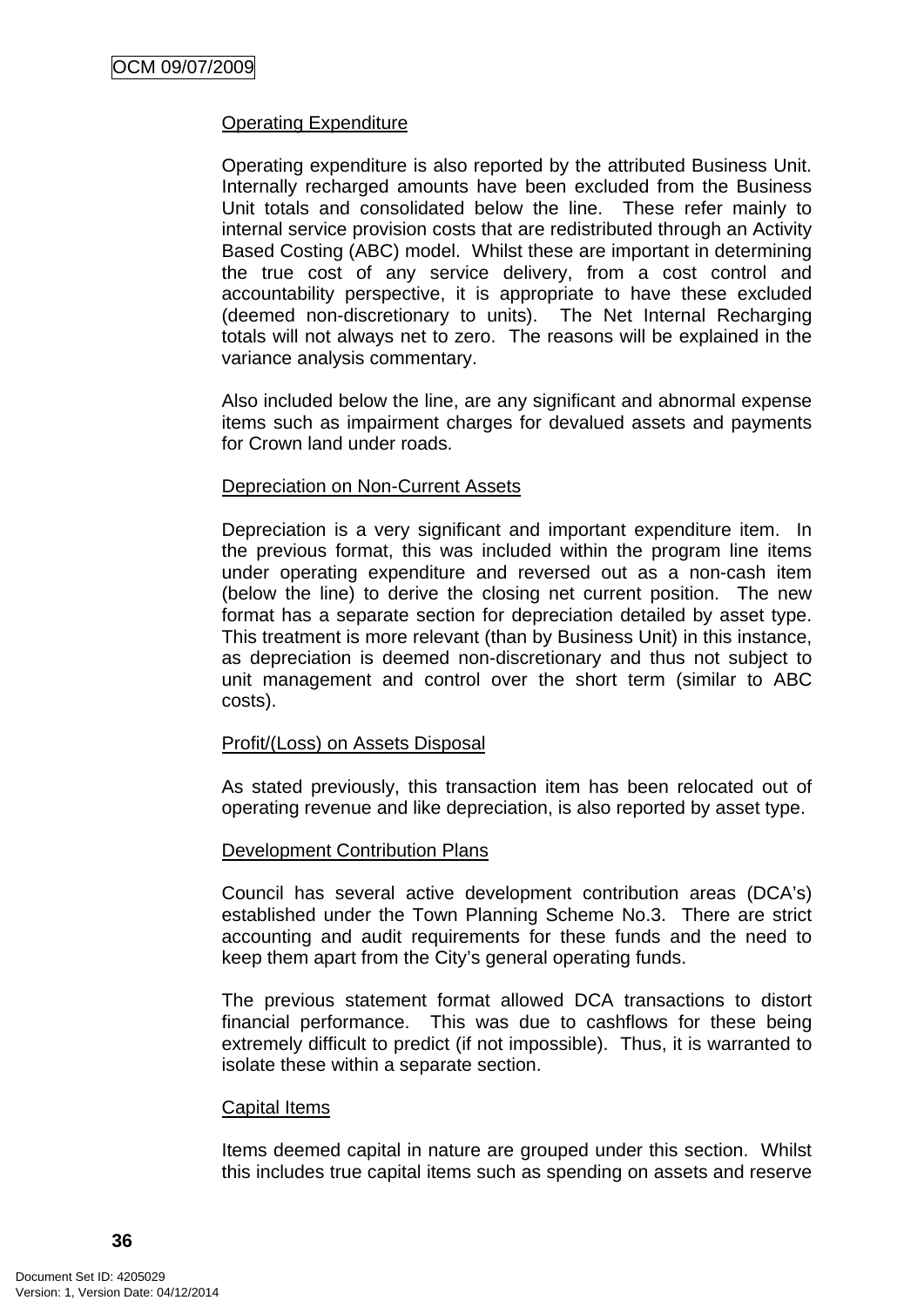transfers, it also includes revenues received funding asset spending. Accounting concepts and standards direct that these be treated as operating revenues. However, for the purpose of this Statement, they are more useful being reported as a funding source for the capital spent.

#### Note 1 - Closing Funds used in Activity Statement

In accordance with the regulations, this note provides a reconciliation of Council's net current assets (adjusted for restricted assets and cash/investment backed reserves). This provides a financial measure of Council's working capital and an indication of its liquid financial health.

#### Material Variances Explained

The explanations for material variances within operating revenue and expenditure will now be reported by Business Unit (instead of program), providing a more transparent assessment. Budget variances in expenditure for capital works and projects will continue to be reported by asset class. Material variances are determined in accordance with Council's adopted Material Variance Threshold (see paragraph below).

#### Other Statements/Reports

A detailed Statement of Councils Cash/Investment backed Reserves will continue to be provided as well as a Restricted Funds Analysis report. These assist to substantiate the calculation of Council's net current assets position.

The Reserve Fund Statement reports the budget and actual position of Council's reserves, whilst the Restricted Funds Analysis summarises bonds, deposits and infrastructure contributions held by Council. The funds reported in these statements are deemed restricted in accordance with Australian Accounting Standards.

#### Material Variance Threshold

For the purpose of identifying material variances in Statements of Financial Activity, Financial Management Regulation 34(5) requires Council to adopt each financial year, a percentage or value calculated in accordance with Australian Accounting Standard AAS5 - Materiality. This standard defines materiality in financial reporting and states that materiality is a matter for professional judgement. Information is material where its exclusion may impair the usefulness of the information provided. AAS5 does offer some guidance in this regard by stating that an amount that is equal to or greater than 10% of the appropriate base amount may be presumed to be material.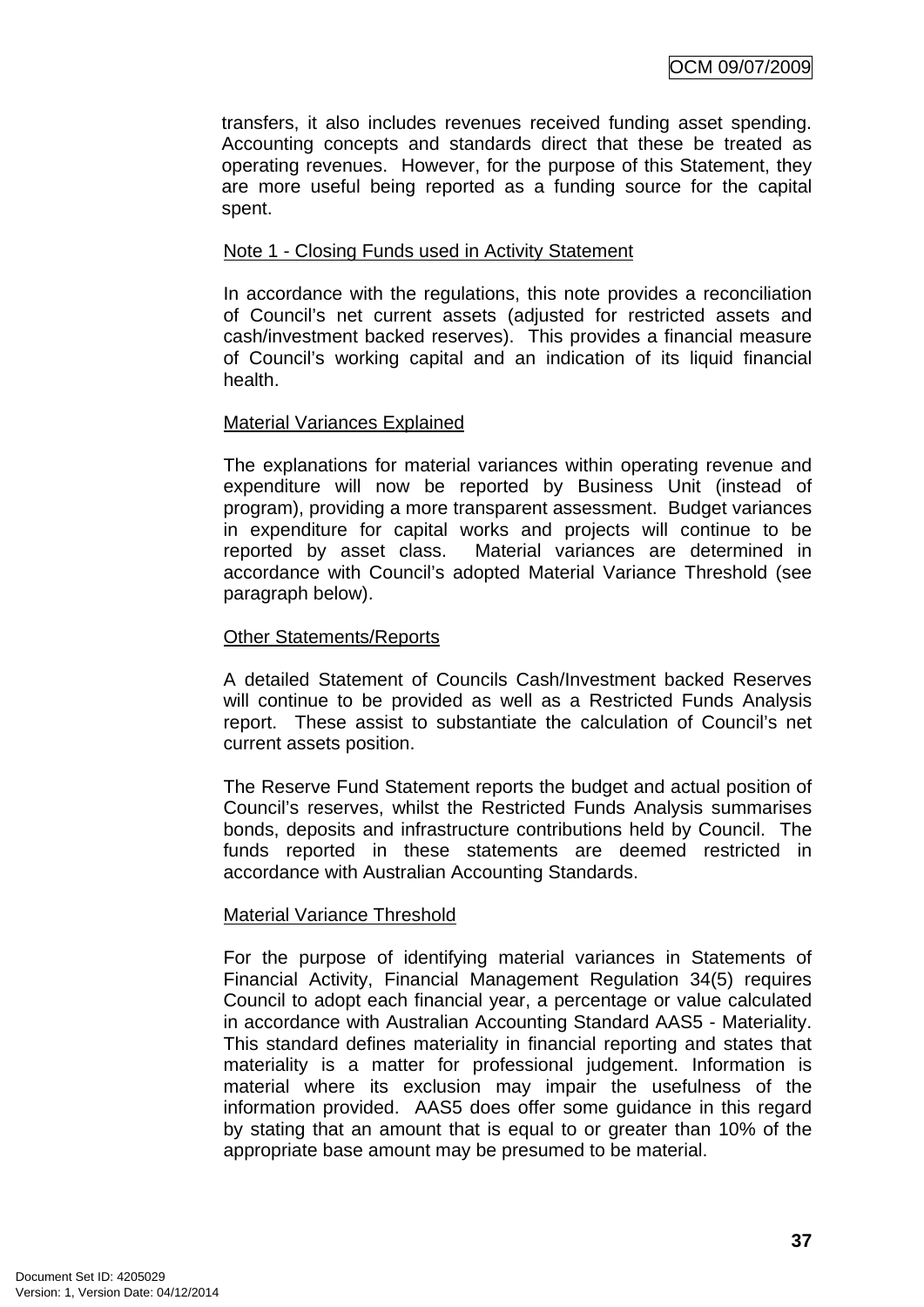The materiality threshold adopted by Council for the 2008/09 financial year is \$50,000 or 10% (whichever is the greater). In applying the threshold, officers give due regard to the nature of the data and how it is best consolidated (eg. at an individual project level, specific works program, distinct activity, nature and type level etc).

#### **Conclusion**

Whilst this new Statement format represents a significant improvement over the previous version, it is intended to be a dynamic document that will be continuously improved and fine tuned as required.

Future enhancements planned include the reporting of financial KPI's, ratio analysis, and the better use of charts and graphs. It is also intended to improve the reporting and presentation of material variances to enhance understanding.

All subsequent changes made will similarly be brought to the attention of Council.

#### **Strategic Plan/Policy Implications**

#### **Governance Excellence**

• To conduct Council business in open public forums and to manage Council affairs by employing publicly accountable practices.

#### **Budget/Financial Implications**

Where variances reported are of a permanent nature (i.e. not due to timing issues), they will impact Council's end of year surplus/deficit position.

#### **Legal Implications**

Section 6.4 of the Local Government Act, 1995 and Regulation 34 of the Local Government (Financial management) Regulations 1996, refer.

#### **Community Consultation**

N/A

# **Attachment(s)**

Statement of Financial Activity and associated reports – May 2009.

#### **Advice to Proponent(s)/Submissioners**

N/A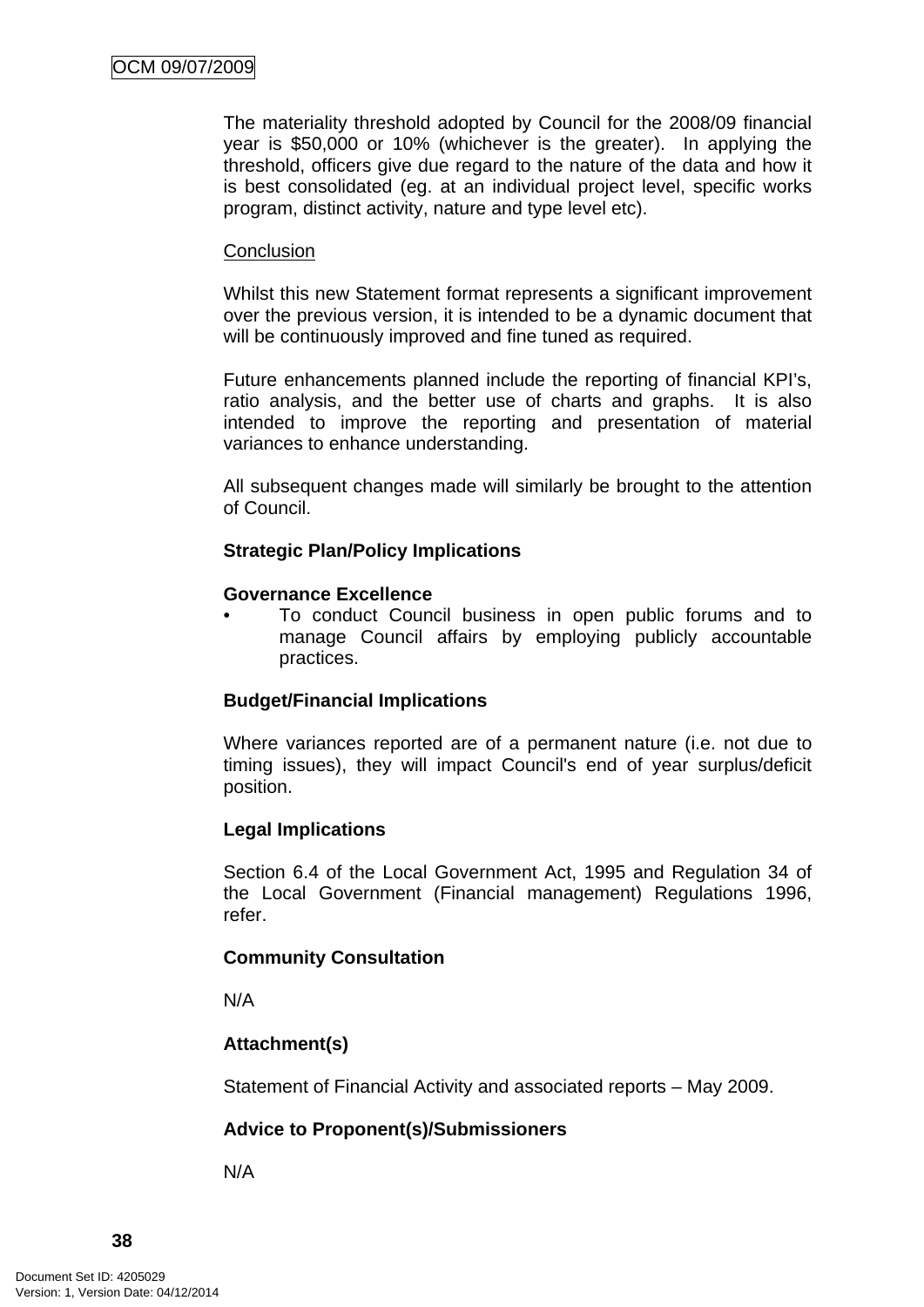# <span id="page-42-0"></span>**Implications of Section 3.18(3) Local Government Act, 1995**

Nil.

## **15.3 (OCM 9/7/2009) - FEES & CHARGES - PLANNING SERVICES AND NAVAL BASE SHACKS (5402) (S DOWNING) (ATTACH)**

# **RECOMMENDATION**

- That Council:
- (1) adopt the fees as contained in the Planning Bulletin 93/2009 dated June 2009, as attached to the Agenda;
- (2) adopt the fees for the Crown Reserve 24308 Naval Base Shacks, as contained in the report;
- (3) adopt the amended fees for the Henderson Resource Recovery Park as attached to the Agenda for the periods 1 July 2009 to 31 December 2009 and 1 January 2010 to 30 June 1010; and
- (4) advertise the fees as per Section 1.7 (2)(ii) of the Local Government Act 1995, providing for local public notice with the fees being effective 22 July 2009 apart from (2) which because of the annual lease, are effective for the 2009/2010 financial year.

# **COUNCIL DECISION**

# **Background**

The Western Australian Planning Commission(WAPC) has control over fees and charges levied by the Statutory Planning Department at the City of Cockburn, as it does at all Local Governments in Western Australia.

The WAPC has tabled the Regulation to amend the fees effective 1 July 2009.

The notice of the fee increase was provided to the City of Cockburn, one day after the Council adopted the 2009/10 budget.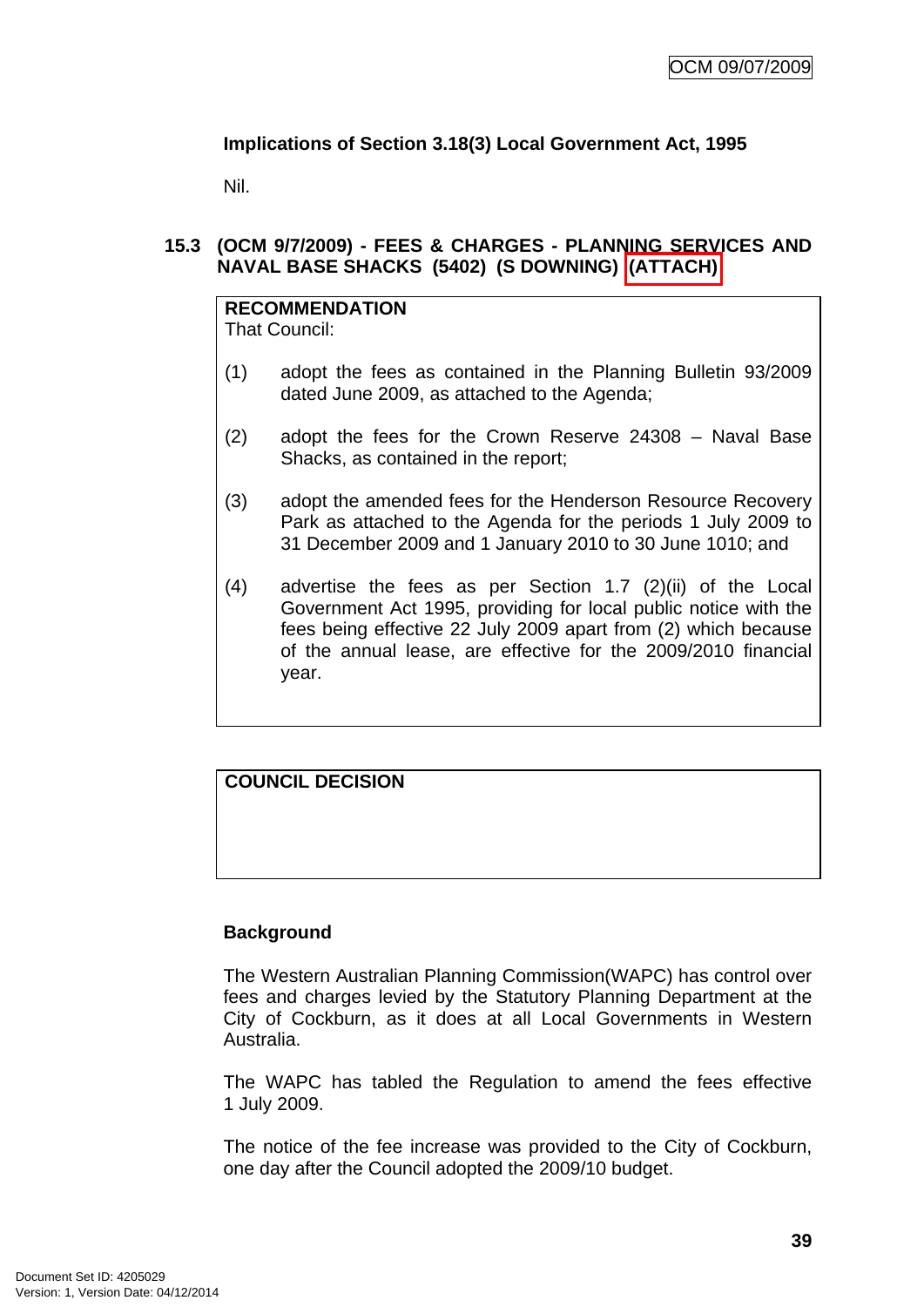No consultation was provided to local government over the increase in fees.

The 2009/10 fees for the Crown Reserve 24308 Naval Base Shacks was inadvertently omitted from the 2009/10 budget.

#### **Submission**

N/A

#### **Report**

Attached is Planning Bulletin 93/2009 Planning and Development Regulations 2009 (Part 7 Local Government Planning Charges). The Planning Bulletin outlines changes to the charges permitted by the Planning and Development Regulations.

The Regulations have been amended to increase the 2009/10 fees by 4.2%. The fees take effect once the Council has adopted the attached schedule.

The Fees for Crown Reserve 24308 Naval Base Shacks will be as follows:

| Lease – Naval Base Shacks | \$1,029 |
|---------------------------|---------|
| FESA levy (min)           | \$45    |
| <b>Security Levy</b>      | \$50    |

The increase combines an increase similar to rates and the equivalent increase in rubbish levy. The fees are also GST inclusive.

#### Waste Disposal Fees & Charges

The recent State Government announcement postponing the 300% increase to the landfill levy provides the City with an opportunity to reconsider the application of its fees and charges at the Henderson Resource Recovery Park.

With the landfill levy mooted to increase from \$7/tonne to \$28/tonne, the City had proposed to increase its gate fees by \$21/tonne to meet the additional charges applied by the state. Officers now propose to transition the increase to the fees and charges incrementally as shown in the attached Schedule of Fees and Charges, Waste Disposal.

Disposal costs will increase to \$85/tonne until December, increasing incrementally to \$100/tonne on the 1st January when the State Government increase to the landfill levy is proposed to come into affect. The schedule attached outlines the range of increases proposed to the fees and charges for endorsement.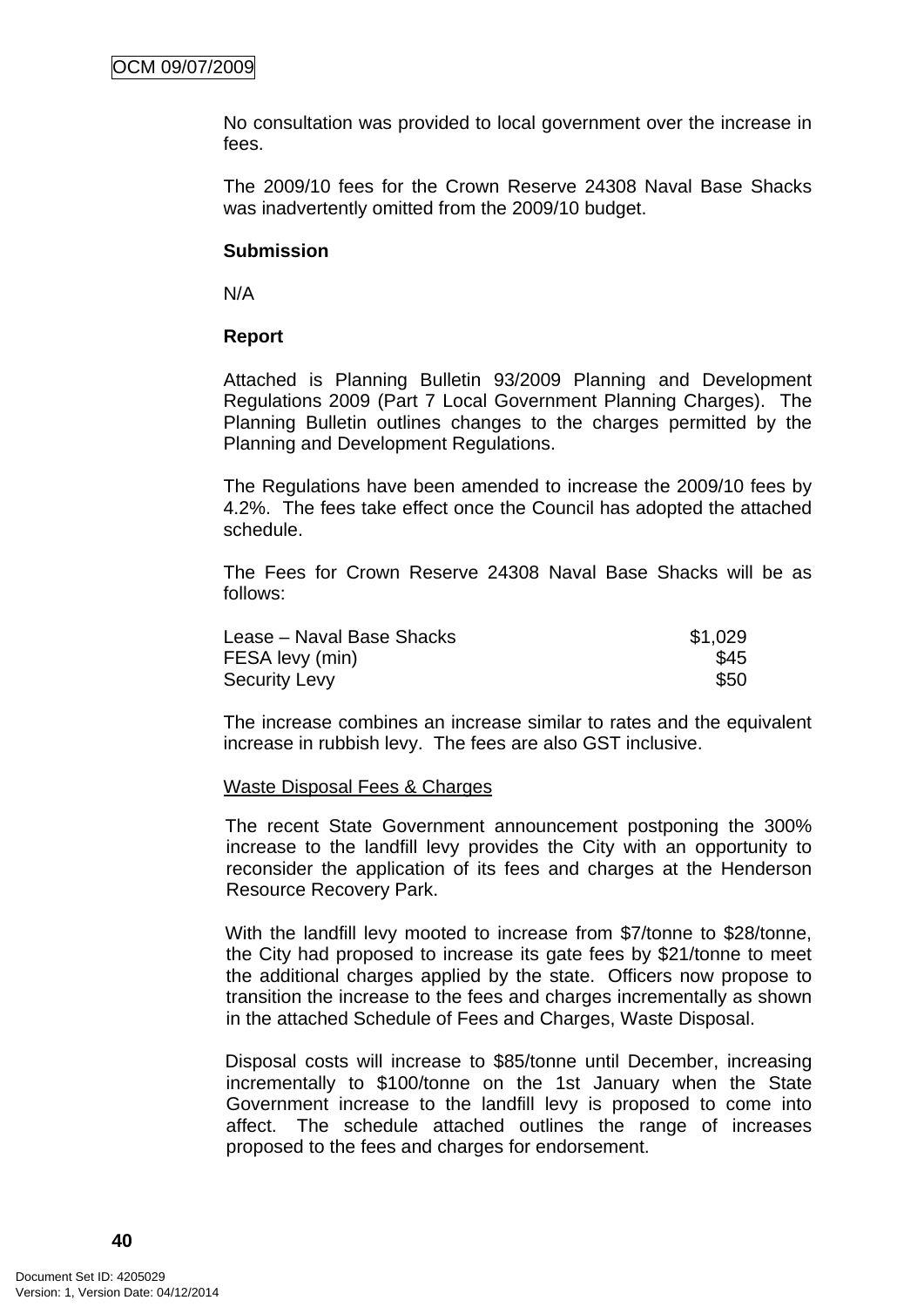# **Strategic Plan/Policy Implications**

## **Governance Excellence**

• To conduct Council business in open public forums and to manage Council affairs by employing publicly accountable practices.

## **Budget/Financial Implications**

It is anticipated that an additional increase of \$29,000 may be expected depending on the current economic situation. An adjustment will be provided at the mid-year Budget review.

#### **Legal Implications**

Section 6.19 of the Local Government Act 1995 provides that the City must undertake local public notice of:

- (a) its intention to do so; and
- (b) the date from which it is proposed the fees or charges will be imposed.

The fees as provided in the Planning Bulletin 93/2009 dated June 2009 will take effect seven days after notice has been published. The effective date will be Wednesday, 22 July 2009.

The fees for the Naval Base Shacks will be effective for 2009/10 in its entirety. Section 1.7 (2)(ii) of the Local Government Act 1995.

#### **Community Consultation**

Notice to be published in the local newspaper.

#### **Attachment(s)**

- 1. Schedule of Planning Fees Planning Bulletin 93/2009.
- 2. Waste Disposal Fees & Charges 2009/2010

#### **Advice to Proponent(s)/Submissioners**

N/A

**Implications of Section 3.18(3) Local Government Act, 1995**

Nil.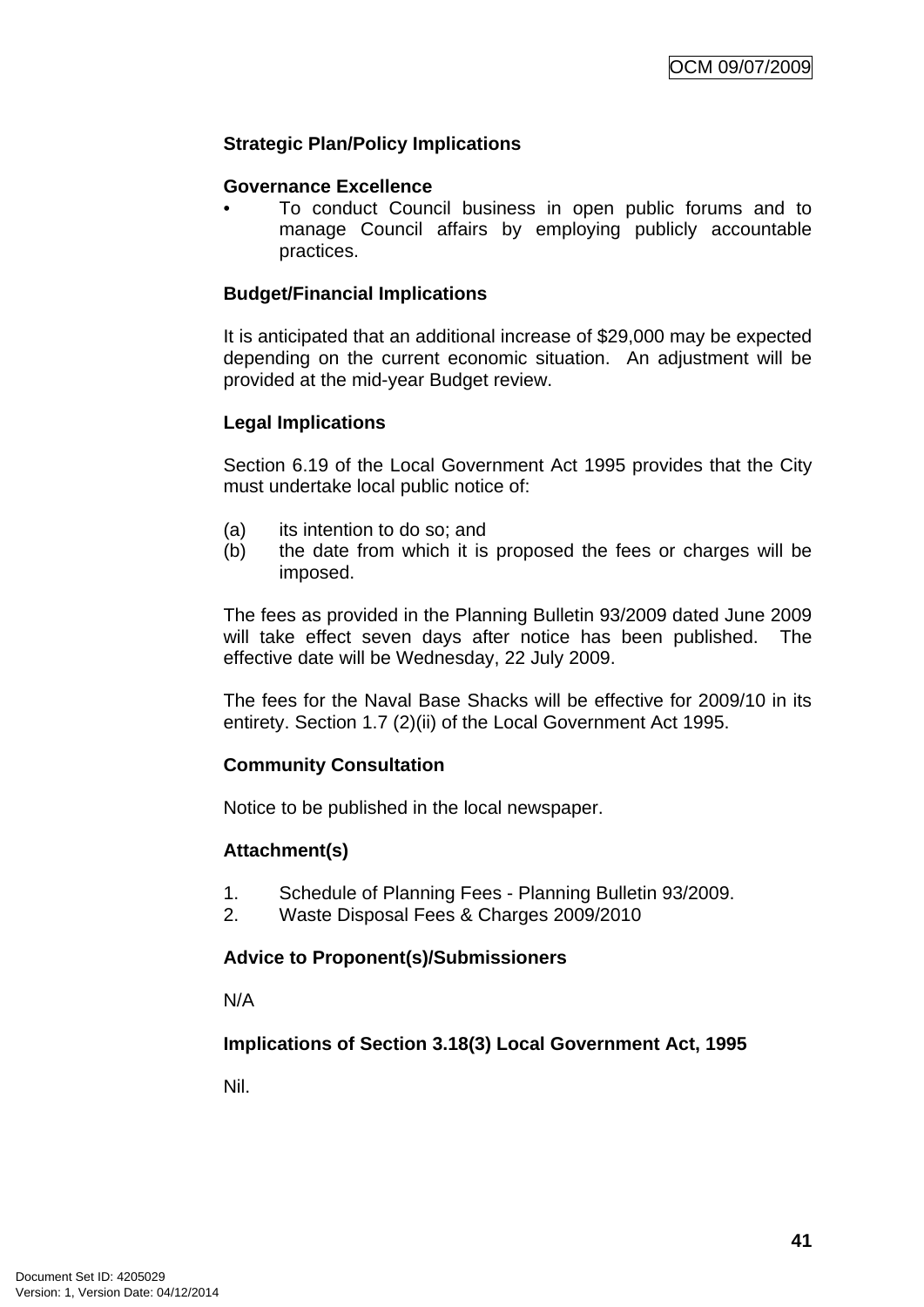#### <span id="page-45-0"></span>**16. ENGINEERING AND WORKS DIVISION ISSUES**

#### **16.1 (OCM 9/7/2009) - COOGEE BEACH NORFOLK ISLAND PINES (3300004) (A CONROY) (ATTACH)**

#### **RECOMMENDATION**

That Council adopt Option 2 of the report, and agree to:

- (1) remove and relocate all of the Norfolk Island Pines recently planted on the western edge of Coogee Beach Reserve; and
- (2) remove and relocate some of the Norfolk Island Pines recently planted on the eastern edge of Coogee Beach Reserve to generally restrict them to the perimeter of the reserve.

# **COUNCIL DECISION**

#### **Background**

As part of the City's 2009 winter tree planting program, thirty six Norfolk Island Pines were planted in the lawn area at Coogee Beach, by the Council's Parks Department.

On 18 May 2009, the Chief Executive Officer received a petition containing twenty three signatures stating:

*We, the undersigned Cockburn residents, request the removal of 36 Norfolk Island Pines recently planted in the lawn area at Coogee Beach. These plantings are inappropriate.* 

*This lawn area prepared and planted by the Poole family in the 1930s is an historic recreation area. Over the years it has hosted many picnic events and impromptu games of cricket, football and other community events, such as the Coogee Beach Festival. There should be no planting across the grassed areas.* 

*Coogee Beach and Woodman Point possess a unique character. Any trees planted in the Coogee Beach area should be indigenous to this area. Coogee Beach connects to the Woodman Point reserve and Conservation area. Council should be building on and supporting the work done by DEC. The Woodman Point Conservation area and reserve contain the best remnant coastal woodland.*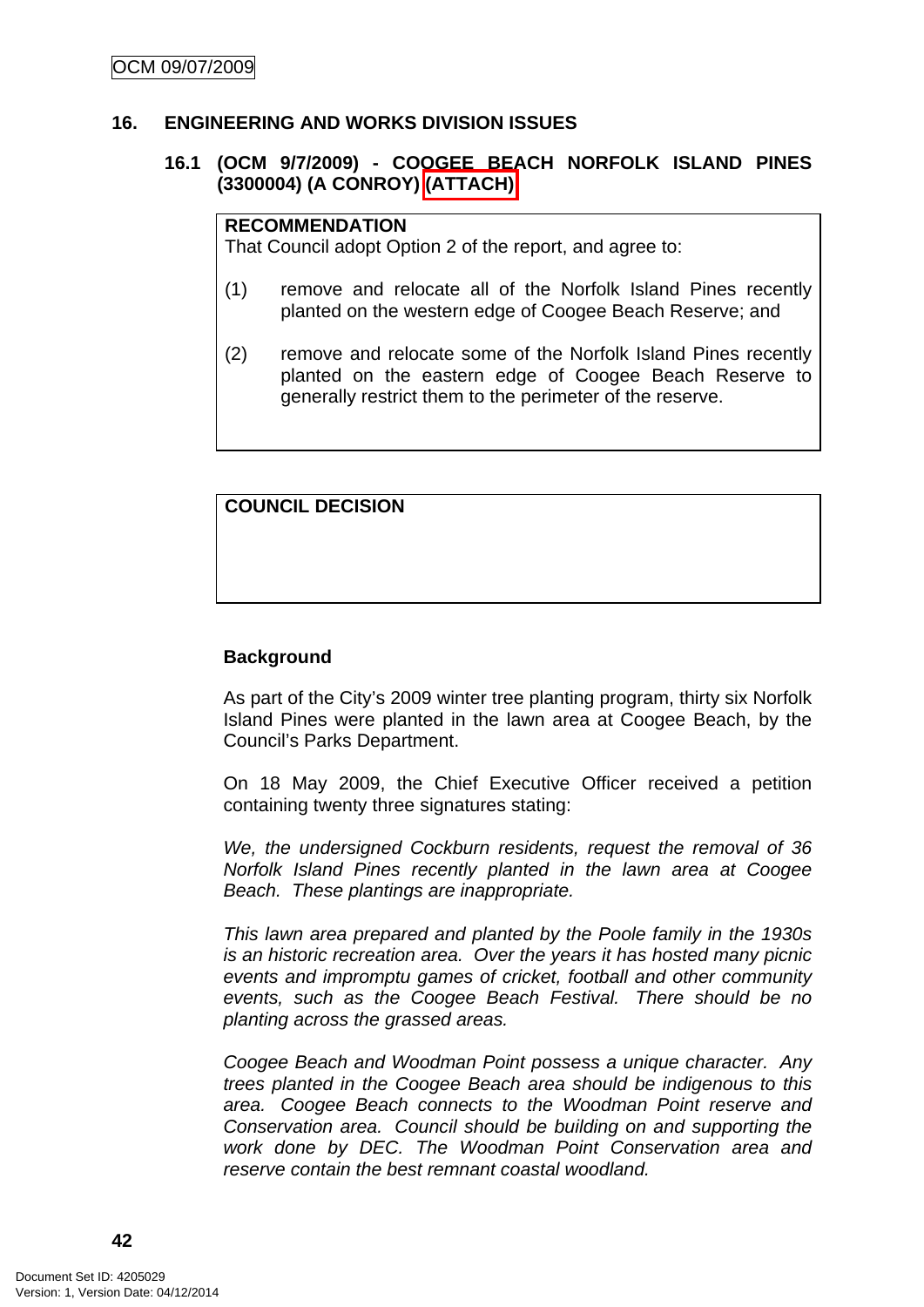*Above all there should be no incursion into the spacious lawn areas. If more shade is needed, trees in very limited numbers should be planted only on the lawn's perimeter. Coogee has its own character and history and can stand alone with no need to mimic other coastal locations.* 

On the 11 June 2009, Chief Executive Officer also received correspondence from the Coogee Beach Progress Association stating:

*The Coogee Beach Progress Association requests the immediate removal of all Norfolk Island Pine trees planted in the grassed area at Coogee Beach.* 

*In addition the Association requests that no further Norfolk Island Trees be planted in the general vicinity of Coogee Beach at any time in the future.*

#### **Submission**

Petition received.

#### **Report**

In deference to concerns raised by the petitioners and the Coogee Beach Progress Association, three options have been prepared for consideration by the Council.

| Option 1 | Do not remove any of the trees.        |
|----------|----------------------------------------|
| Option 2 | Remove and relocate some of the trees. |
| Option 3 | Remove all of the trees.               |

#### Option 1

The rationale not to remove any of the trees (option one) and the basis on which the original plantings were undertaken is that:

- 1. The plantings are appropriate.
- 2. Plantings across the grassed area will not prevent continuation of recreation activities.
- 3. The Department of Environment and Conservation (DEC) does not oppose the planting of Norfolk Island Pines at specific sites in the area.
- 4. City of Cockburn Greening Plan permits the use of exotic trees.
- 5. Planting of trees in recreation areas is in accordance with Council Policy.
- 6. Shade trees are necessary in recreational areas.
- 7. These trees will benefit the next generation.
- 8. Twenty three signatures are considered insufficient to represent the opinion of the broader community.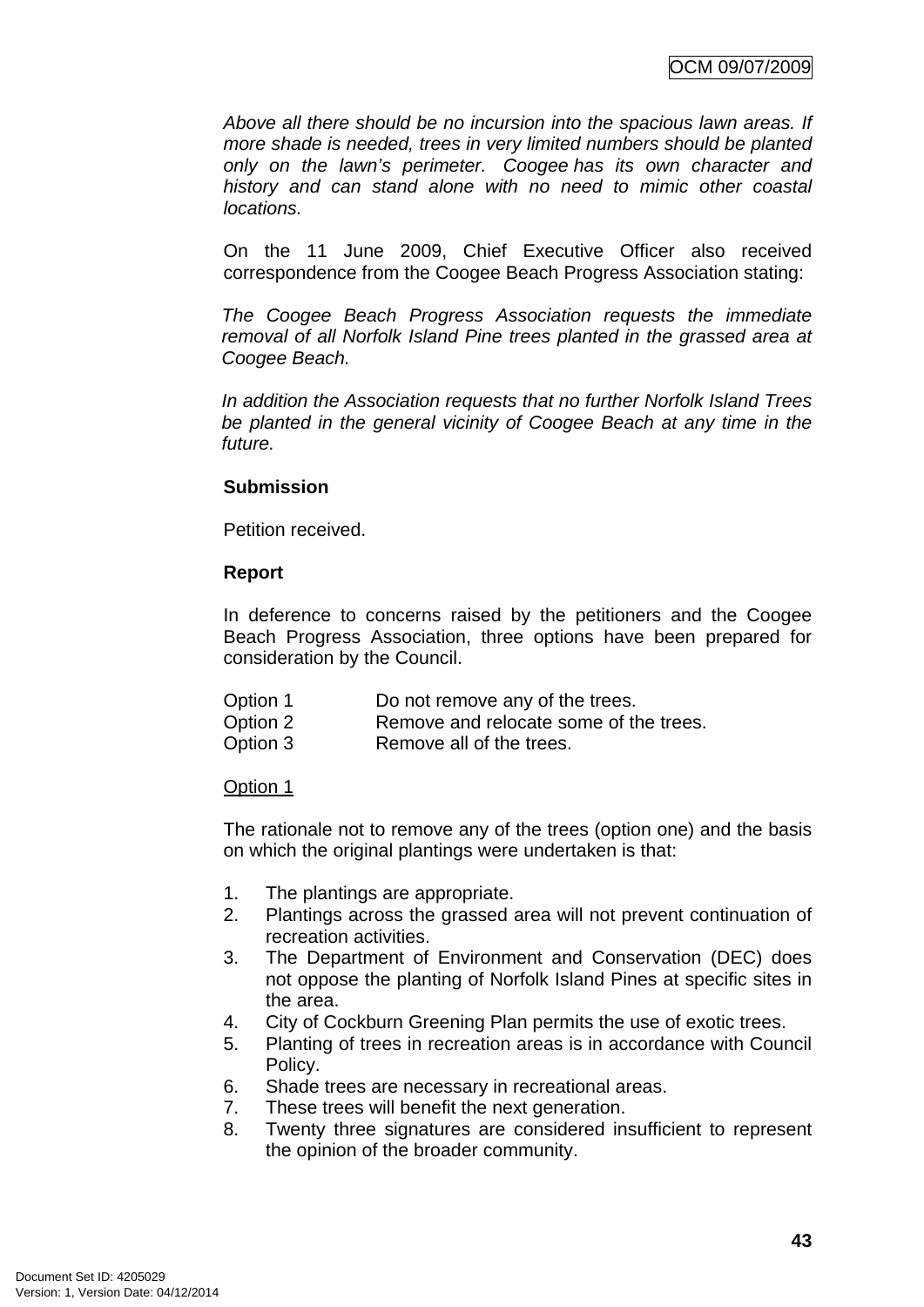- 9. Views of the ocean from residential land in Coogee will not be impeded.
- 10. Planting densities will not affect the long term health and vigour of the trees.

#### Plantings are appropriate

Planting of trees in public areas is especially suitable in this day and age where the broader community is particularly aware of the need for sun protection and is generally supportive of tree planting for environmental and aesthetic purposes. On average the City plants eight hundred trees per annum in streets and public open spaces. This is in addition to the thirty thousand seedlings planted each year in its bushland reserves.

#### Planting across grassed area

Due consideration was given to recreational activities when choosing the planting sites. For this reason the trees have been planted in groups, leaving sufficient space for activities such as community events, picnicking and impromptu ball games.

#### DEC does not oppose Norfolk Island Pines

Contrary to the claim in the petition that any trees planted in the area 1 should be indigenous, the Woodman Point Draft Management Plan 2002 – 2012, page 28, under the heading Landscape Quality, clearly states…

*"Norfolk Island Pines add a diversity of form and colour to the landscape, and are visually attractive providing reference points along the coast."* 

and, under the heading Landscape Character…

*"Planting only local plant species may not apply to historical sites provided that no invasive species are planted."* 

#### City of Cockburn Greening Plan permits the use of exotic trees

Council's Greening Plan, adopted 19 June 2001, page 44 Table 8 \*'Proposed Streetscape Themes for the City of Cockburn' states, in part…

*"Exotic species (non-invasive) may be used in various areas around Cockburn within the different landscape characters.* 

*The species chosen for street tree planting is to relate to the environment without becoming a threat to the environment. Examples of exotic plants that may be used include deciduous trees, palms, and fruit trees.*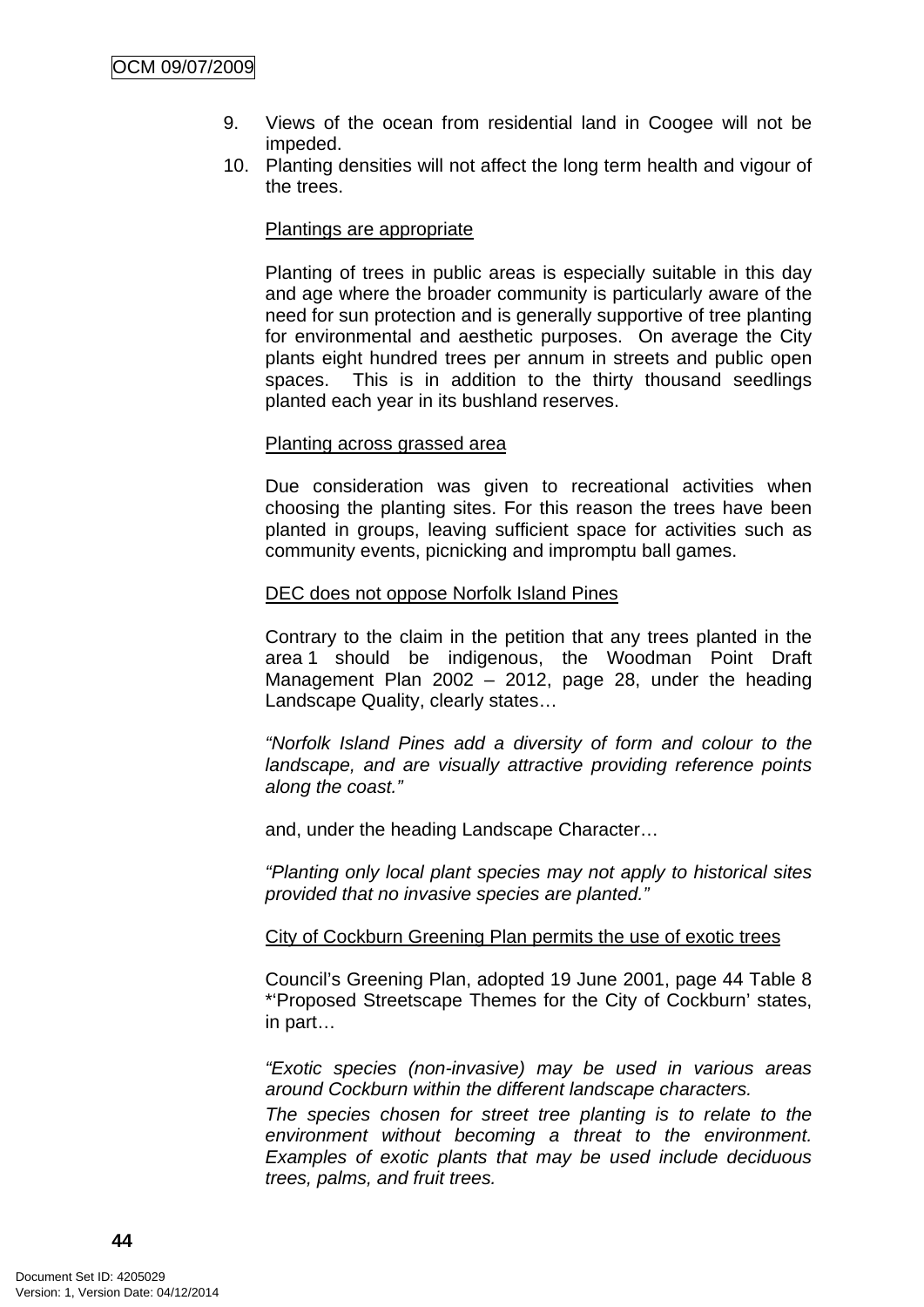*Generally exotic trees have been chosen in particular areas to:* 

- *Enhance an area that already has predominantly exotic species, e.g. palms in northern and coastal residential areas.*
- *Reinforce existing commercial areas that have already used exotic species as a theme.*
- *Respect historic or culturally significant areas e.g. Fruit trees close to market gardens, olive trees near the coast."*

Appendix 5 Indicative Species List for Streetscape Themes – Cockburn Planting Theme – Coastal specifically includes Norfolk Island Pines for planting in coastal areas.

\*Note: Although listed under streetscaping, the Greening Plan Steering Committee included grass parklands/ovals under this section. Refer page 48.

#### Planting of trees in recreation areas accords with Council Policy

Council's Position Statement PSEW19 'Shade To Playgrounds on Recreation Reserves' – was adopted on 11 December 2008 for the purpose of providing direction to officers in their advice to residents and elected members as to the most appropriate shade to a playground or other outdoor recreational facility that may be provided. This position statement states, in part, that…

*"As a first priority, vegetation and in particular trees, shall be utilised by locating facilities nearby existing and/or planting trees that will mature in 6-10 years and maximise opportunities for shade at optimum times of the day and year."* 

#### Shade trees are necessary

Australia has the highest incidence of skin cancer in the world. The Cancer Council suggests that 90% of skin cancers could be prevented if sun protective behaviours were adopted. The effects of ultraviolet radiation (UVR) on the skin are cumulative – every exposure adds to sunburn in the short term and premature aging in the long term. Over exposure to UVR in childhood and adolescence increases the risk of developing skin cancer later in life.

A wide range of outdoor activities are undertaken during times of highest direct UVR, i.e. between 10:00 a.m. and 3:00 p.m.. High priority areas for shade have been identified:

- Where the users are children, i.e. schools, playgrounds and child care centres.
- Where activities occur with minimal clothing, i.e. beaches, swimming pools and sports grounds.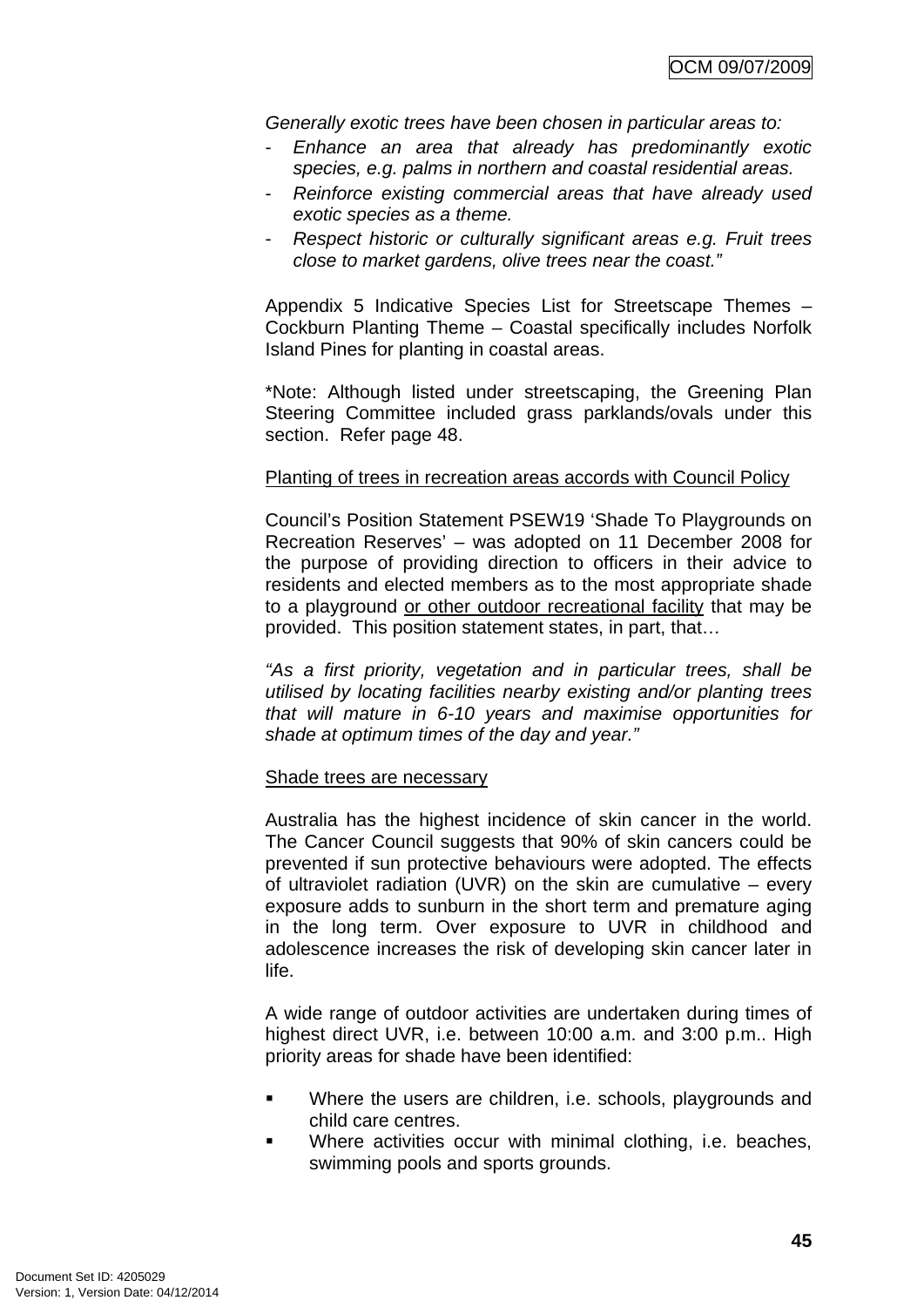- Where outdoor activities occur at highest direct UVR, i.e. picnic grounds and schools.
- Where outdoor activities occur for more than 10 minutes in summer, i.e. playgrounds, schools and parks.

Coogee Beach grassed area is clearly a high priority area for shade.

Unfortunately, there are very few tree species that are capable of surviving and developing a sufficient size to provide shade close to the ocean waters edge in metropolitan Perth. Norfolk Island Pines are one of the few tree species capable of surviving, which is why they have been extensively utilized along the Perth metropolitan coast over the last one hundred years.

#### Trees for the next generation

The recently planted trees at Coogee Beach will not benefit or unduly impact on the current adult generation. They will benefit the next generation.

Norfolk Island Pines have a life span in excess of one hundred years. Their full grandeur and benefit will not be realised for at least twenty five years to fifty years time. Consequently, they will have minimal impact on the current adult generation. However, what is certain is that the current adult and child generation is not enjoying the grandeur and benefit (including shade) of mature trees at Coogee Beach because the past generation didn't plant trees that would survive. Equally certain is the fact that the next generation will not be enjoying the grandeur and benefit (including shade) of mature trees if the current generation doesn't plant trees that will survive.

#### Twenty three signatures is considered insufficient

Thousands of people visit Coogee Beach each year and take advantage of the recreational facilities. A petition objecting to the plantings, containing twenty three signatures, was received. Relative to the number of visitors to Coogee Beach, this number is considered insufficient to reasonably conclude that the petition represents the opinion of the rest of the community.

#### Views of the ocean will not be impeded

A cursory survey from a number of street locations within Coogee indicates that at maturity these trees will have no impact on ocean views as they currently exist.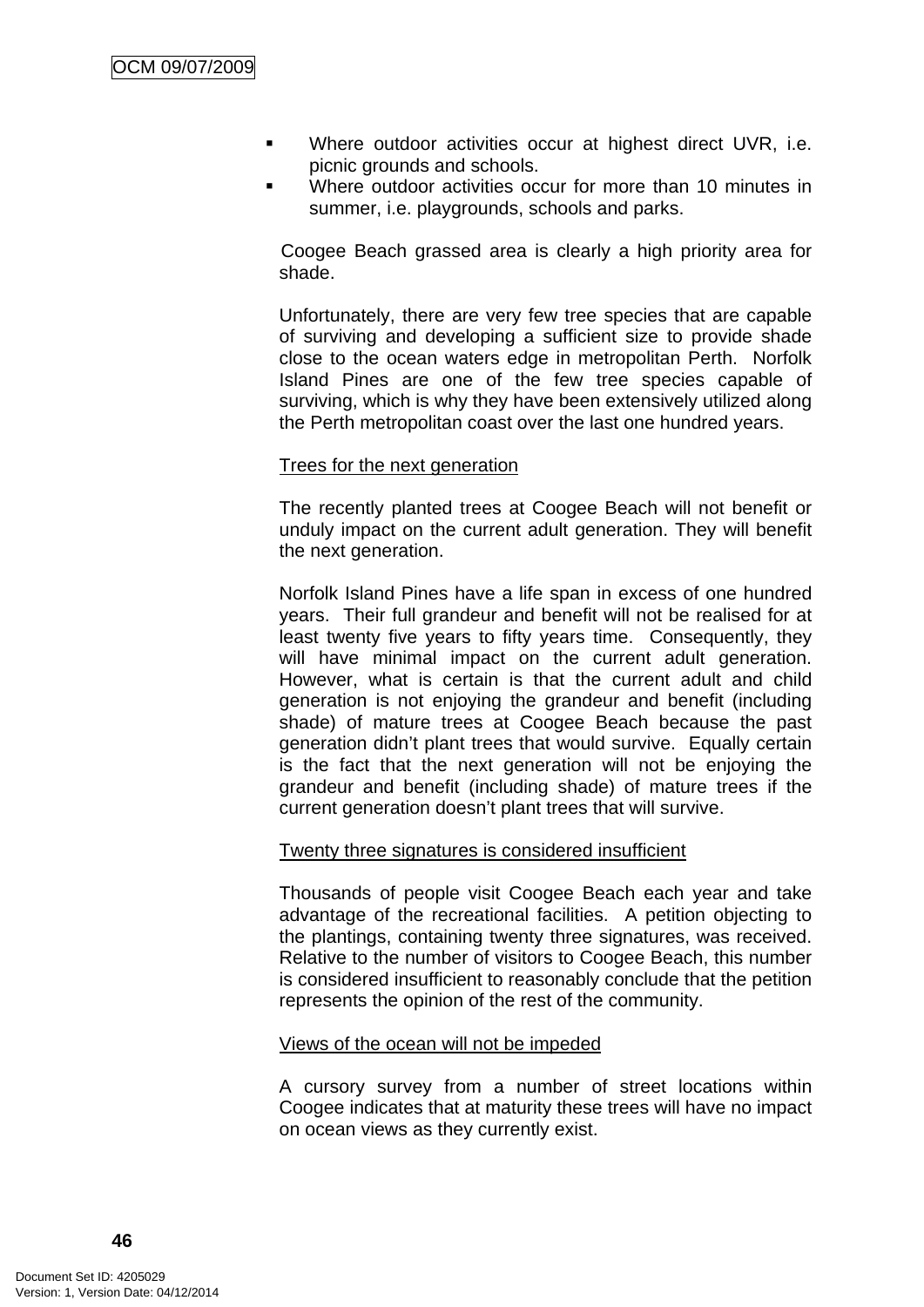# Option 2

The recommendation for option two - that the trees on the western edge can be removed entirely and the plantings on the eastern edge generally restricted to the perimeter of the reserve - is made on the basis that:

- 1. There are no previously planted pines on the western edge, where as semi mature pines exist on the eastern edge. Additionally, there are a number of shade structures on the western side of the reserve.
- 2. The removed trees can be used as replacement trees at Point Catherine Reserve where several Norfolk Island Pines have been vandalized.
- 3. This option provides shade and maximizes the grassed area.

#### Option 3

The rationale to remove all of the trees (option three) is that a section of the community is clearly opposed to Norfolk Island Pines.

# **Strategic Plan/Policy Implications**

#### **Infrastructure Development**

- To construct and maintain community facilities that meet community needs.
- To construct and maintain parks and bushland reserves that are convenient and safe for public use, and do not compromise environmental management.
- To provide an appropriate range of recreation areas that meets the needs of all age groups within the community.

#### **Budget/Financial Implications**

| \$11,500 | Initial Planting |                                                   |
|----------|------------------|---------------------------------------------------|
| \$0      |                  | Option One Do not remove any of the trees.        |
| \$2,200  |                  | Option Two Remove and relocate some of the trees. |
| \$2,850  |                  | Option Three Remove all of the trees.             |

# **Legal Implications**

N/A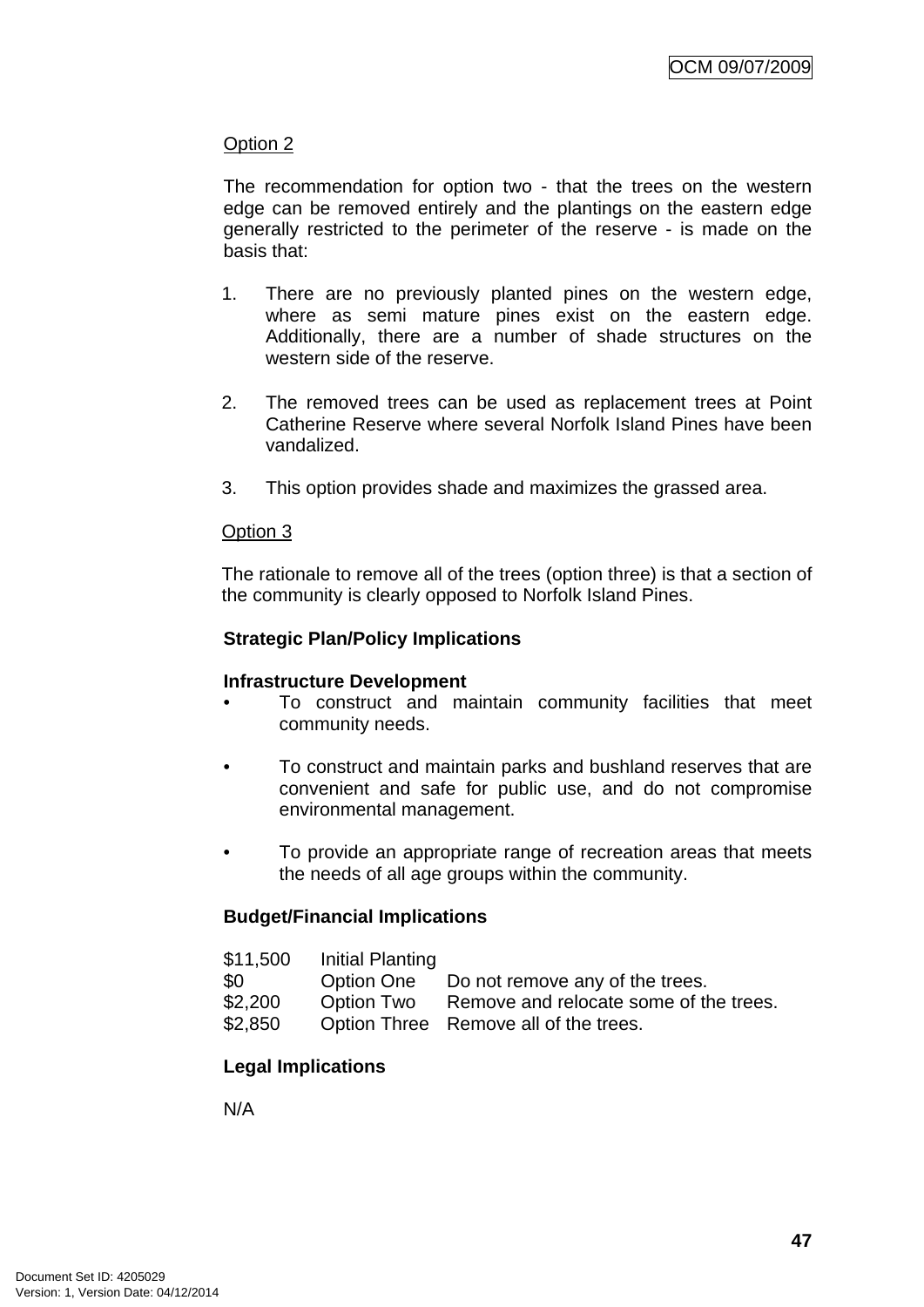# <span id="page-51-0"></span>**Community Consultation**

Community consultation was not undertaken on this project as it is part of an annual ongoing tree planting program in which hundreds of trees, both native and exotic, are planted each year on parks without public reaction.

#### **Attachment(s)**

- 1. Coogee Beach Norfolk Island Pines Option 1 and 2.
- 2. Relocated Trees North of Café Car Park

#### **Advice to Proponent(s)/Submissioners**

The Proponent(s) and those who lodged a submission on the proposal have been advised that this matter is to be considered at the 9 July 2009 Council Meeting.

#### **Implications of Section 3.18(3) Local Government Act, 1995**

Nil.

# **16.2 (OCM 9/7/2009) - TENDER NO. RFT 12/2009 - CONSULTANCY SERVICES - CONDITION SURVEY - ROADS, KERBS AND FOOTPATHS (RFT 12/2009) (J RADAICH/ I STREET) (ATTACH)**

#### **RECOMMENDATION**

That Council accept the tender submitted by Cardno (WA) Pty Ltd, for Tender No. RFT 12/2009 – Consultancy Services – Condition Survey – Roads, Kerbs and Footpaths, for the lump sum of \$107,560 GST exclusive (\$118,316 GST inclusive), with the following Budget modifications :

- (1) Account no. CW2137 Pavement Management on the 2008/09 Budget is carried forward to the 2009/10 Budget.
- (2) The tender is charged to the Budget Accounts for Pavement Management and Resurfacing Program.
- (3) The Budget is adjusted accordingly to reflect the Operational nature of the tender.

# **TO BE CARRIED BY AN ABSOLUTE MAJORITY OF COUNCIL**

**COUNCIL DECISION**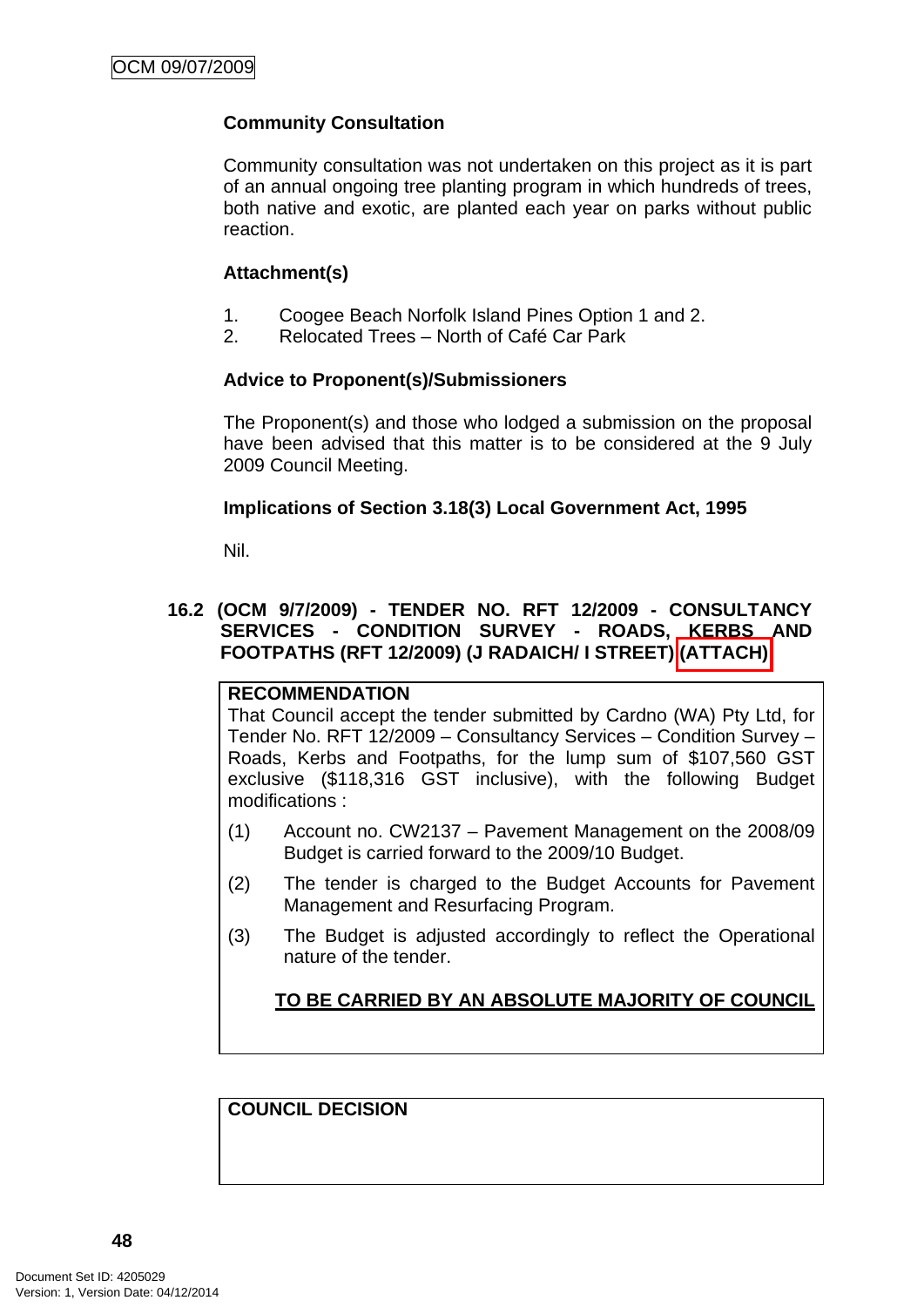OCM 09/07/2009

#### **Background**

The current data sets for inventory and condition rating (1 to 5 basis) in the GIS database for the City's road, kerb and footpath assets were surveyed and established some 10 years ago, and were being continuously updated as these assets were refurbished and new assets constructed. However, in recent years, due to difficulties in retaining and replacing staff, the database has not been updated and maintained consistently enough for adequate confidence in its accuracy. As a result after considerable analysis of the data sets for the road, kerb and footpath assets, it was found that the current data was incomplete with minor inaccuracies. Consequently, with the new Works & Assets asset management program being developed and implemented, and the decision to introduce a 0 to 10 basis condition rating system, there is a need to begin afresh with accurate and new information to be able to have a robust data set in which the City had confidence. This would allow the new Works & Assets system full functionality for the end users to be able to develop forward budgets and works programs with confidence.

In this regard, there is an allocation of \$50,054 on the current Budget (CW2137) for Pavement Management, which was earmarked to undertake a condition update survey of the City's pavement assets and updating the GIS database accordingly.

#### **Submission**

Consequently, tenders were called to undertake a condition rating (on a 0 to 10 basis) and data inventory confirmation survey of all of the City's road, kerb and footpath assets. Tenders closed at 2:00 p.m. (AWST) on Tuesday 9 June 2009 and seven (7) submissions were received :

- 1. Vinertech P/L T/As Pure Data
- 2. ARRB Group Ltd
- 3. Cardno (WA) Pty Ltd
- 4. Opus International Consultants (PCA) Ltd
- 5. Axim (Part of Downer EDI Works)
- 6. Coffey Information
- 7. Shawmac Pty Ltd

# **Report**

All tenders received were deemed compliant with the conditions of tendering and compliance criteria, except for the tender submitted by Shawmac. They failed to comply with the requirements of the conditions of tendering and compliance criteria, and their submission was not further considered.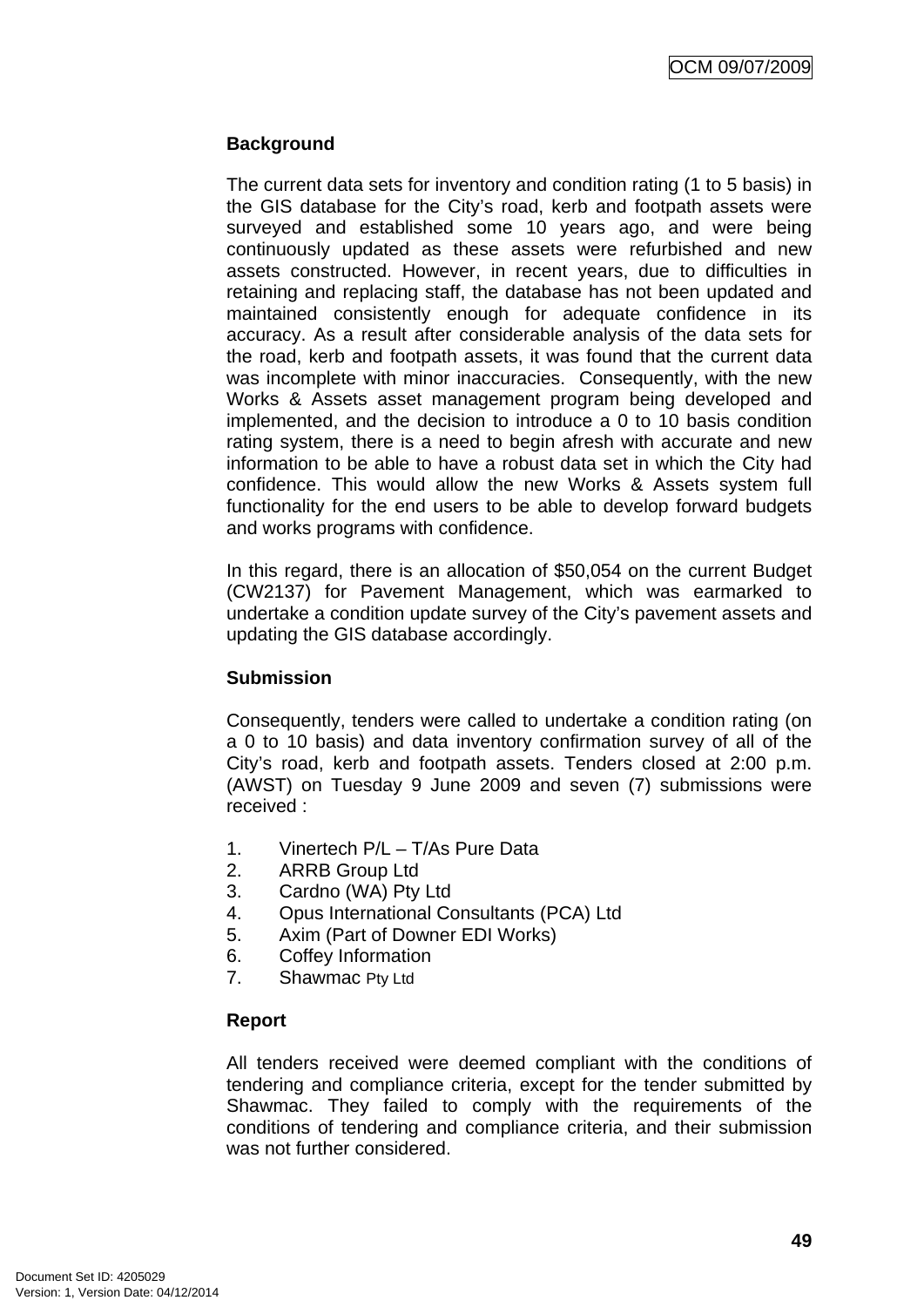# Evaluation Criteria

| <b>Evaluation Criteria</b>          | <b>Weighting Percentage</b> |
|-------------------------------------|-----------------------------|
| Relevant Experience & Key Personnel | <b>20%</b>                  |
| Demonstrated Understanding          | 30%                         |
| Delivery/Availability               | 10%                         |
| Tendered Price - Lump Sum           | 40%                         |
| <b>TOTAL</b>                        | 100%                        |

# Tender Intent/ Requirements

The City of Cockburn has a requirement to create a detailed asset management data set to allow for the development of maintenance programs for its road, kerbing and path networks. To achieve this there is a need to implement an on-going condition rating and inventory data confirmation survey on a regular periodic basis. Such a survey is currently due. Consequently, the City is seeking a suitably qualified and experienced Consultant to carry out visual condition and data confirmation and/or collection surveys of these networks.

#### Evaluating Officers

The tender submissions were evaluated by: John Radaich – Manager Engineering Ian Street – Asset Manager Adrian Farrugia – GIS Officer

#### **Scoring Table Combined Totals**

| <b>Scores</b>                                     |                                                   |                                                               |                            |  |
|---------------------------------------------------|---------------------------------------------------|---------------------------------------------------------------|----------------------------|--|
| <b>Tenderer's Name</b>                            | <b>Non-Cost</b><br><b>Evaluation Score</b><br>60% | <b>Cost Criteria</b><br><b>Evaluation Score</b><br><b>40%</b> | <b>Total Score</b><br>100% |  |
| Vinertech P/L - T/As Pure Data                    | 60.0%                                             | 24.2%                                                         | 84.2%                      |  |
| <b>ARRB Group Ltd</b>                             | 58.1%                                             | 26.7%                                                         | 84.8%                      |  |
| Cardno (WA) Pty Ltd                               | 58.8%                                             | 33.3%                                                         | 92.1%                      |  |
| Opus International Consultants<br>(PCA) Ltd       | 54.3%                                             | 34.7%                                                         | 89.0%                      |  |
| (Part<br>of l<br>EDI.<br>Axim<br>Downer<br>Works) | 50.7%                                             | 40.0%                                                         | 90.7%                      |  |
| Coffey Information                                | 44.6%                                             | 19.9%                                                         | 64.5%                      |  |
| Shawmac Pty Ltd                                   |                                                   |                                                               | <b>Not</b><br>assessed     |  |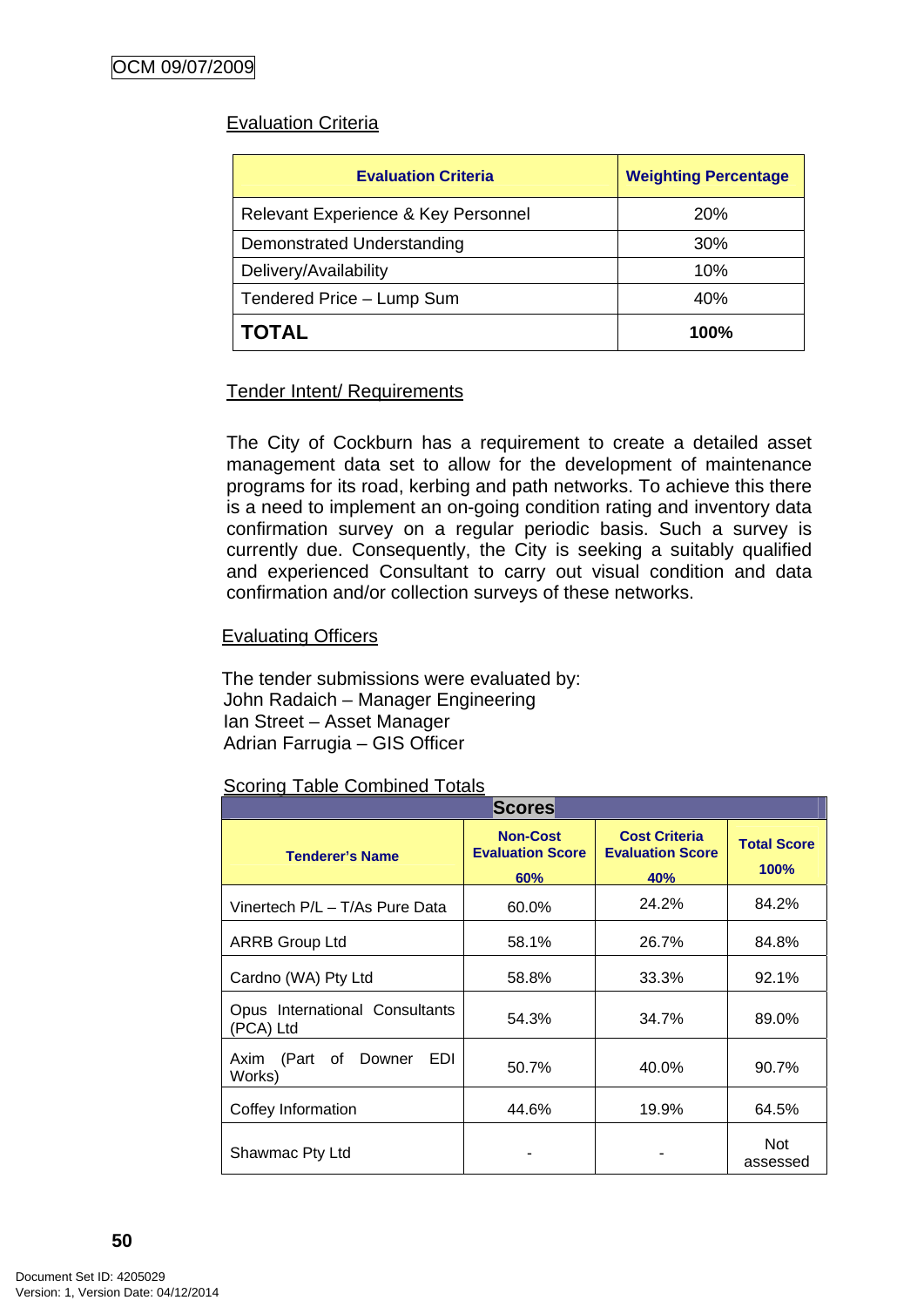## Evaluation Criteria Assessment

All compliant tenders are considered to have the capacity to meet the City's requirements as detailed in the Specifications as well as comply with the General and Special Conditions of Contract as stated in the tender document.

Cardno provided the best assessment against the selection criteria. Referees were consulted and very little separates the relevant experience as they are all highly regarded in these types of projects. Cardno provide the best assessment score and also offered the most flexibility with start date and completion date, consequently, their tender should be supported.

As Cardno's tender is more than 25% above the lowest compliant tender, the tender cannot be awarded to Cardno under delegated authority, and needs to be referred to Council for consideration.

#### Demonstrated Experience

All tenderers were considered to have a satisfactory level of relevant experience.

#### Key Personal skills and experience

All tenderers showed they had sufficient key personal skills and experience to complete the works within the required time frame.

#### Respondents' Resources

All tenderers had sufficient resources to complete the required works. Methodology.

Cardno's methodology provided the most flexibility with the start date and completion date to carry out the works.

# **Strategic Plan/Policy Implications**

#### **Lifestyle and Aspiration Achievement**

• To deliver our services and to manage resources in a way that is cost effective without compromising quality.

#### **Governance Excellence**

• To maximise use of technology that contributes to the efficient delivery of Council's services.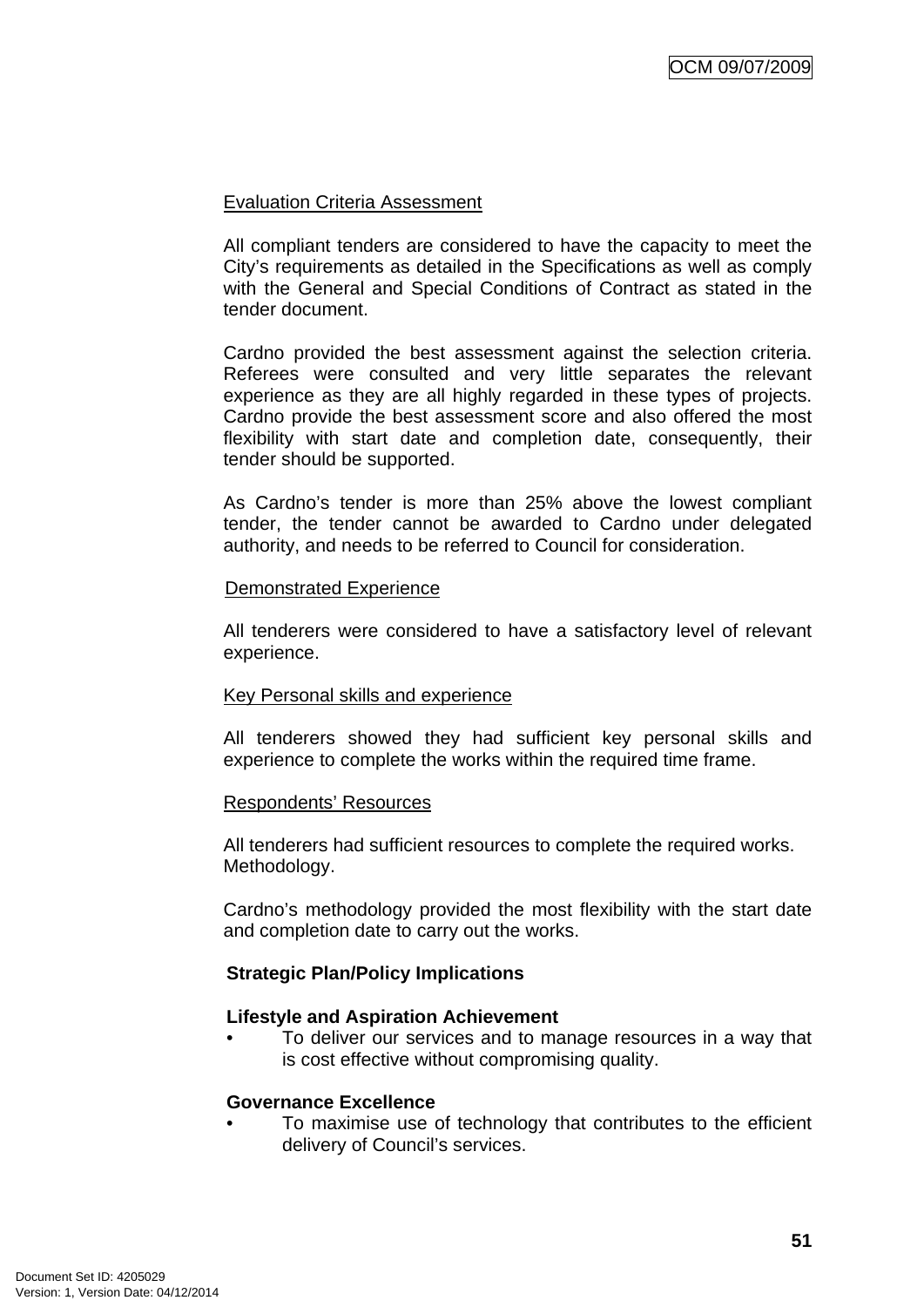# **Transport Optimisation**

- To ensure the City develops a transport network that provides maximum utility for its users, while minimizing environmental and social impacts.
- To construct and maintain roads which are convenient and safe for vehicles, cyclists and pedestrians.

# **Budget/Financial Implications**

The tender was priced for the condition rating survey alone (Option 1), the inventory confirmation survey alone (Option 2) and both surveys (Option 3). Funding availability would allow both surveys (Option 3) to be completed, consequently the tenders assessed on this basis.

The recommended tender requires funding of \$107,560. It is proposed that the tender be funded as follows: -

- \$50,054 from account no. CW2137 Pavement Management, to be carried forward to 2009/10
- \$57,506 plus any variations from account no. CW2601 Resurfacing Program

The annual allocation for the Resurfacing Program (\$875,000 in 2009/10) is applied to roads according to the severity of their condition rating, which this tender is required to update.

As the tender survey is considered an Operational project that is not adding value to the City's assets, the expenditure needs to be recorded as Operational rather than Capital Works. The above accounts are recorded as Capital Works; consequently the Budget will need to be adjusted to reflect the Operational nature of the tender survey.

#### **Legal Implications**

Section 3.57 of the Local Government Act 1995 and Part 4 of the Local Government (Functions and General) Regulations 1996 refers.

#### **Community Consultation**

Tender No. RFT 12/2009 – Condition Survey – Roads, Kerbs and Footpaths was advertised in the West Australian 23 May 2009.

#### **Attachment(s)**

- 1. Compliance Criteria Checklist
- 2. Tendered Prices "Confidential" (under separate cover)
- 3. Tender Evaluation Sheet "Confidential" (under separate cover)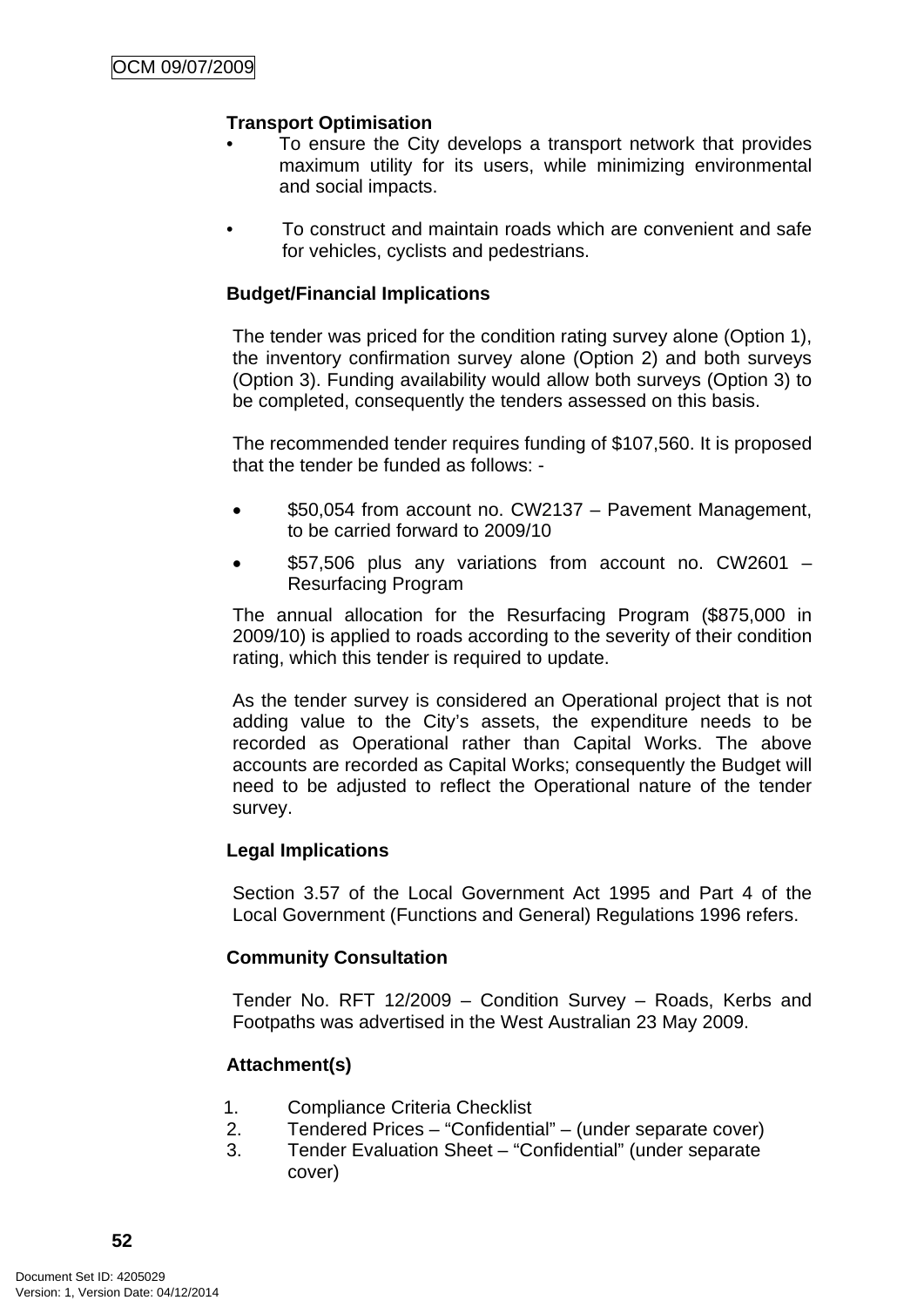# <span id="page-56-0"></span>**Advice to Proponent(s)/Submissioners**

Those who lodged a submission have been advised that the matter is to be considered at the 9 July, 2009, Council Meeting.

#### **Implications of Section 3.18(3) Local Government Act, 1995**

Nil.

# **17. COMMUNITY SERVICES DIVISION ISSUES**

#### **17.1 (OCM 9/7/2009) - TENDER NO. RFT 05/2009 - COOLBELLUP COMMUNITY HUB REDEVELOPMENT (8136B) (R AVARD) (ATTACH)**

#### **RECOMMENDATION**

That Council accept the tender submitted by Badge Constructions (WA) Pty Ltd for the refurbishment and additions to the Coolbellup Community Hub for the total cost of \$3,284,740 (ex GST) for Tender No.RFT05/2009 'Coolbellup Community Hub Redevelopment'.

# **COUNCIL DECISION**

# **Background**

Council at its meeting of 10 July 2008 resolved as follows:

*That Council confirm its decision of 13 December 2007 to proceed with the development of the Coolbellup Community Hub based on the Concept Plan presented.* 

To address community concerns the plans for the building modifications have allowed for the retention of the current wooden floor in Centenary Hall with office partitioning designed to allow for removal at some future date should this be the desire of a future Council. A wooden floor was laid in the main hall of the Len Packham Clubrooms which is suitable for impact activities such as dance and karate and has been very well utilised .

#### **Submission**

Tenders closed at 2.00 p.m. on Tuesday, 21 April 2009 and tender submissions were received from: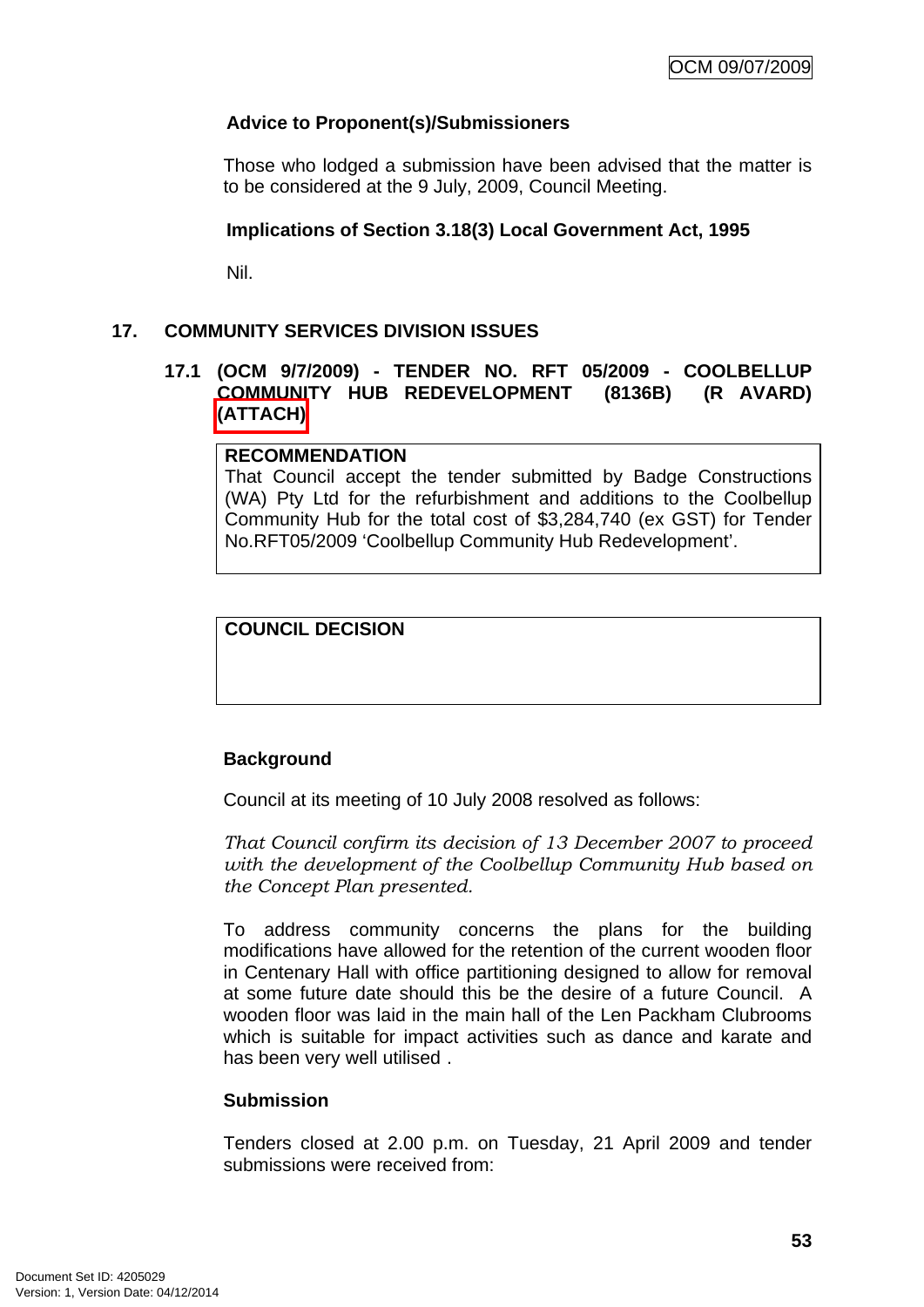| 1               | Myers Constructions (1995) Pty Ltd               |
|-----------------|--------------------------------------------------|
| 2               | <b>DBM Contractors Pty Ltd</b>                   |
| 3               | <b>Duwal Constructions Pty Ltd</b>               |
| 4               | <b>CPD Group Pty Ltd</b>                         |
| 5               | Dalcon Construction Pty Ltd                      |
| 6               | <b>Esslemont Building &amp; Civil</b>            |
| 7               | Unifine Pty Ltd T/A Merit Projects               |
| 8               | Freo Group Ltd T/A Freo Construction             |
| 9               | <b>Tooltime Construction Pty Ltd</b>             |
| 10              | Badge Constructions (WA) Pty Ltd                 |
| 11              | Kyeol Pty Ltd T/A Kilcullen Constructions        |
| 12 <sup>2</sup> | <b>Gavin Construction</b>                        |
| 13              | Robinson Buildtech                               |
| 14              | <b>Classic Contractors</b>                       |
| 15              | Pindan Pty Ltd                                   |
| 16              | Thomas & Coffey Ltd                              |
| 17              | <b>KMC Group T/A WA Commercial Constructions</b> |
| 18              | Southern Cross Constructions (WA) Pty Ltd        |
| 19              | Niche Construction WA Pty Ltd                    |

# **Report**

All 19 submissions were deemed to be compliant with the conditions of tendering and compliance criteria.

**Evaluation Criteria** 

| Criteria                   |     |
|----------------------------|-----|
| <b>Relevant Experience</b> | 15% |
| <b>Financial Position</b>  | 1በ% |
| Key Personnel Skills       | 10% |
| and experience             |     |
| <b>Tenders Resources</b>   |     |
| Cost                       |     |
| ΤΩΤΔΙ                      |     |

Tender intent/requirements

The tender has been sought to contract a firm to construct additions and modifications to the current Coolbellup Community facilities in Cordelia Avenue, Coolbellup.

#### **Evaluation Officers:**

The tender submissions were evaluated by:

• Manager, Community Services- Robert Avard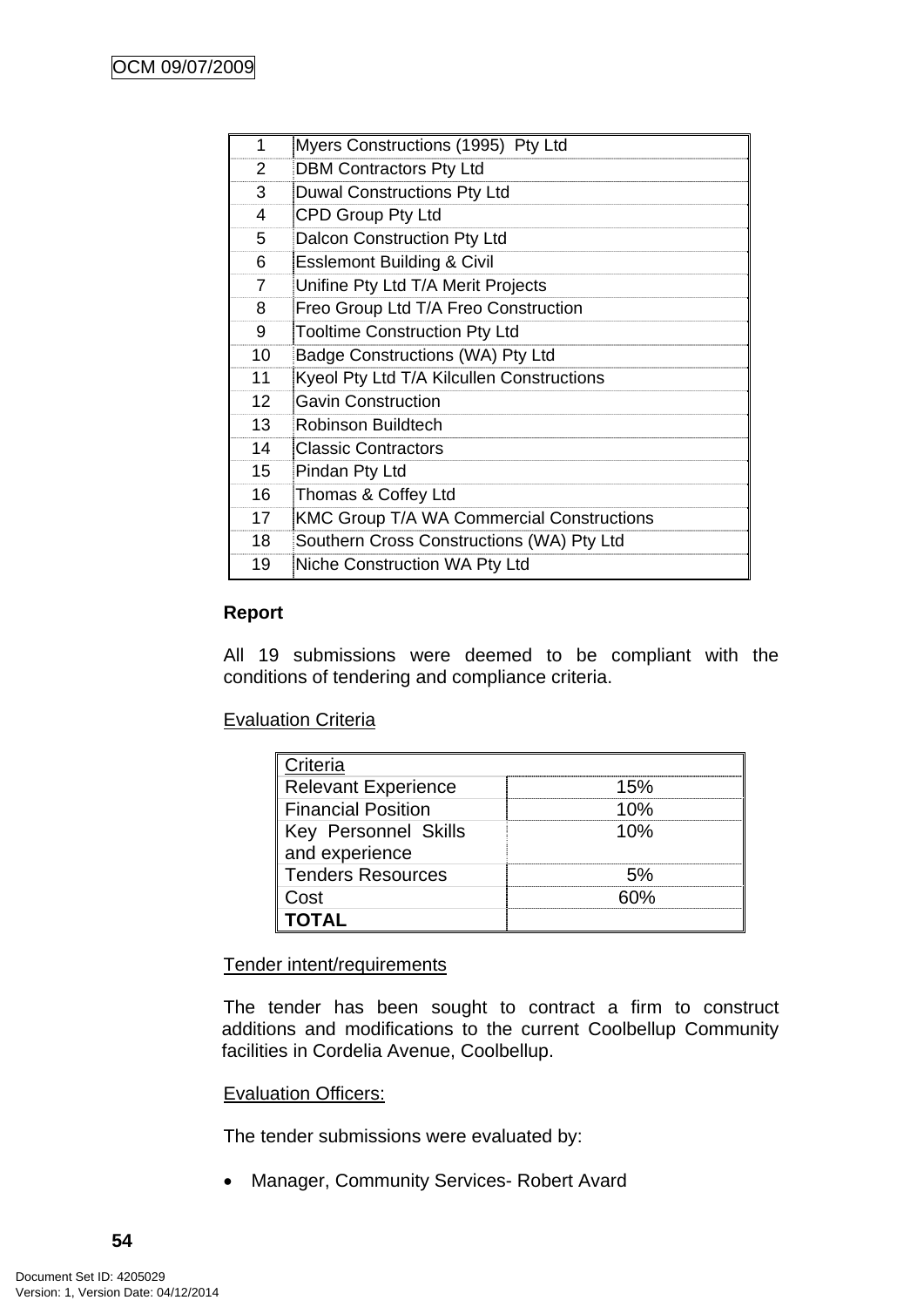- Project Manager- Jadranka Kursk
- Holton Connor Architects Terry Holton

## Scoring table:

| Scores:                                                    |                                             |                                      |                |  |
|------------------------------------------------------------|---------------------------------------------|--------------------------------------|----------------|--|
| Tenderer's Name                                            | Non-Cost<br>Criteria<br>Assessment<br>Score | Cost Criteria<br>Assessment<br>Score | Total<br>Score |  |
| Myers Constructions (1995)<br>Pty Ltd                      | 26.58                                       | 60                                   | 86.58          |  |
| <b>DBM Contractors Pty Ltd</b>                             | 29.16                                       | 59.40                                | 88.56          |  |
| Duwal Constructions Pty Ltd                                | 37.73                                       | 53.6                                 | 91.33          |  |
| CPD Group Pty Ltd                                          | 33.34                                       | 58.37                                | 91.71          |  |
| Dalcon Construction Pty Ltd                                | 24.53                                       | 55.32                                | 79.85          |  |
| <b>Esslemont Building &amp; Civil</b>                      | 38                                          | 52.51                                | 90.51          |  |
| Unifine Pty Ltd T/A Merit<br>Projects                      | 32.02                                       | 57.96                                | 89.98          |  |
| Freo Group Ltd T/A Freo<br>Construction                    | 26.92                                       | 51.17                                | 78.09          |  |
| <b>Tooltime Construction Pty Ltd</b>                       | 31.3                                        | 51.17                                | 82.47          |  |
| <b>Badge Constructions (WA) Pty</b><br>Ltd                 | 37.57                                       | 59.13                                | 96.70          |  |
| Kyeol Pty Ltd T/A Kilcullen<br>Constructions               | 31.31                                       | 46.66                                | 77.97          |  |
| <b>Gavin Construction</b>                                  | 37.68                                       | 52.45                                | 90.13          |  |
| <b>Robinson Buildtech</b>                                  | 27.55                                       | 59.42                                | 86.97          |  |
| <b>Classic Contractors</b>                                 | 24.05                                       | 45.44                                | 69.49          |  |
| Pindan Pty Ltd                                             | 30.19                                       | 57.26                                | 87.45          |  |
| Thomas & Coffey Ltd                                        | 22.52                                       | 47.07                                | 69.59          |  |
| <b>KMC Group T/A WA</b><br><b>Commercial Constructions</b> | 28.17                                       | 54.83                                | 83             |  |
| <b>Southern Cross Constructions</b><br>(WA) Pty Ltd        | 33.85                                       | 59.01                                | 92.86          |  |
| Niche Construction WA Pty Ltd                              | 31.76                                       | 55.05                                | 86.81          |  |

The recommended tender from Badge Constructions (WA) Pty Ltd represents a well established and experienced firm for this type of work which has submitted a very competitive tender price.

The Cockburn Support Services Staff currently located in the building next to the Coolbellup Library will move to the old childcare centre at 219 Winterfold Road Coolbellup while work on the hub is in progress. It is anticipated that they will move back to the new premises in July/August 2010. There will be a period of approximately 3 months when the Coolbellup Library will be closed to allow the builder to extend the library space. Until the builder provides the works program the actual date and period of closure will not be known but it is anticipated that it will close for 3 months mid-2010.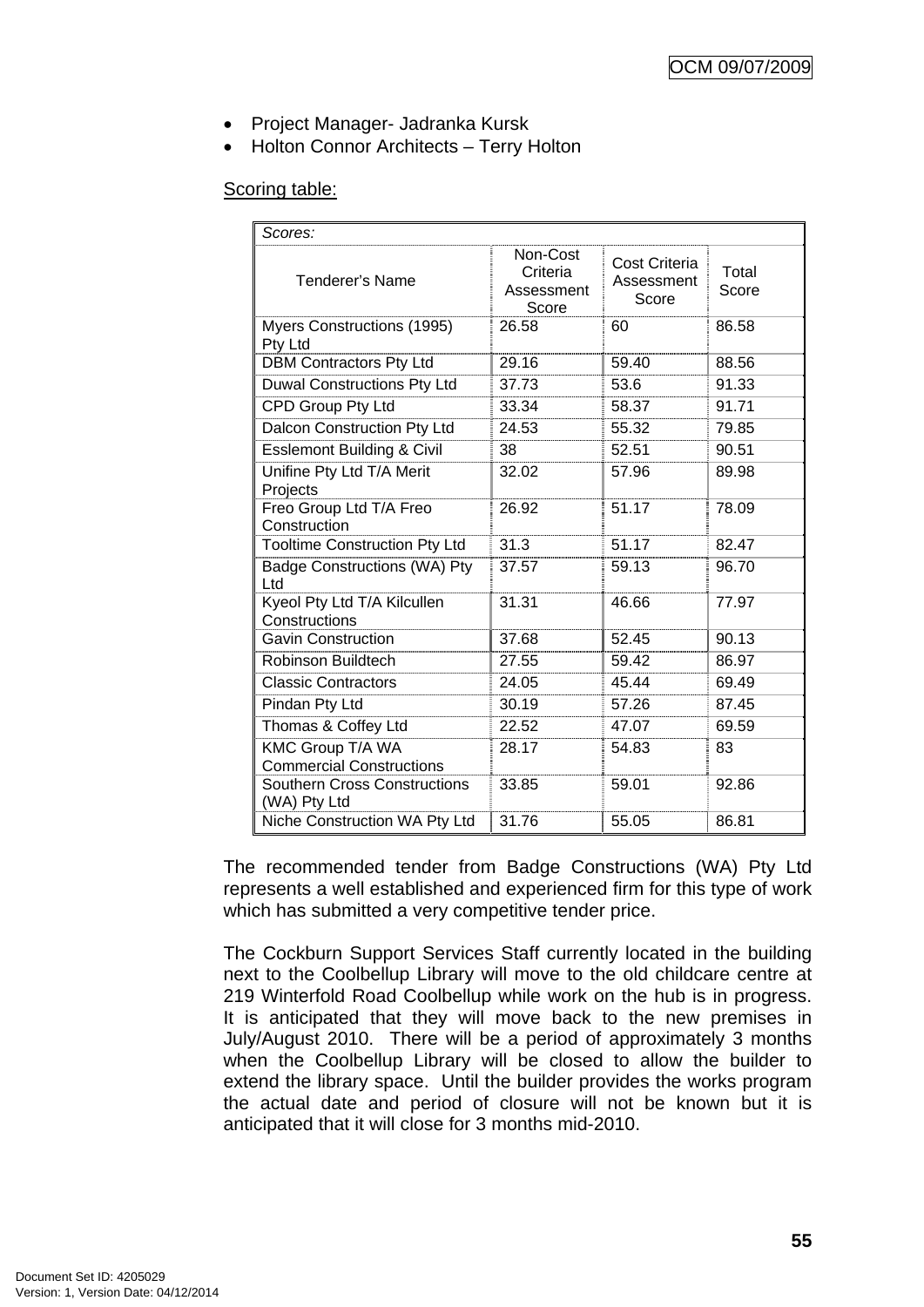# **Strategic Plan/Policy Implications**

#### **Infrastructure Development**

• To construct and maintain community facilities that meet community needs.

#### **Lifestyle and Aspiration Achievement**

- To facilitate and provide an optimum range of community services and events.
- To identify community needs, aspirations, expectations and priorities for services that are required to meet the changing demographics of the district.

#### **Budget/Financial Implications**

There was a provisional sum of \$30,000 in the tender for Western Power head works; however the quote is now \$92,663. It is proposed that once the tender is approved the provisional sum of \$30,000 for Western Power head works will be withdrawn from the contract and the City will oversee this work. This has the dual advantage of saving the 10% contract management fee and also allows the City to proceed with the head works promptly to ensure there is no delay to the opening of the centre.

The sheet glass for the library has many scratches and is not 'environmentally friendly'. The opportunity presents itself for the glass to be replaced with toughened 10mm solar panel glass which is estimated to cost \$56,000. It is proposed that this work be approved and dealt with administratively as a variation to the contract, the cost of which can be borne within the current allocated budget.

An application has been submitted to Lotterywest (\$1.1 million) for this project the result of which is anticipated to be known within the next several weeks. Accordingly, total funds available for the project are estimated to be \$4.4 million.

There is \$3,800,000 allocated on the 2009/10 budget for these works which include tender price (\$3,284, 740), plus furniture fit-out, fees, a contingency, landscaping and additional works described above, bringing the total expenditure required to fully complete the project to around \$4.1 million.

#### **Legal Implications**

Sec. 3.57 of the Local Government Act, 1995 and Part 4 of the Local Government (Functions and General) Regulations, 1996, refer.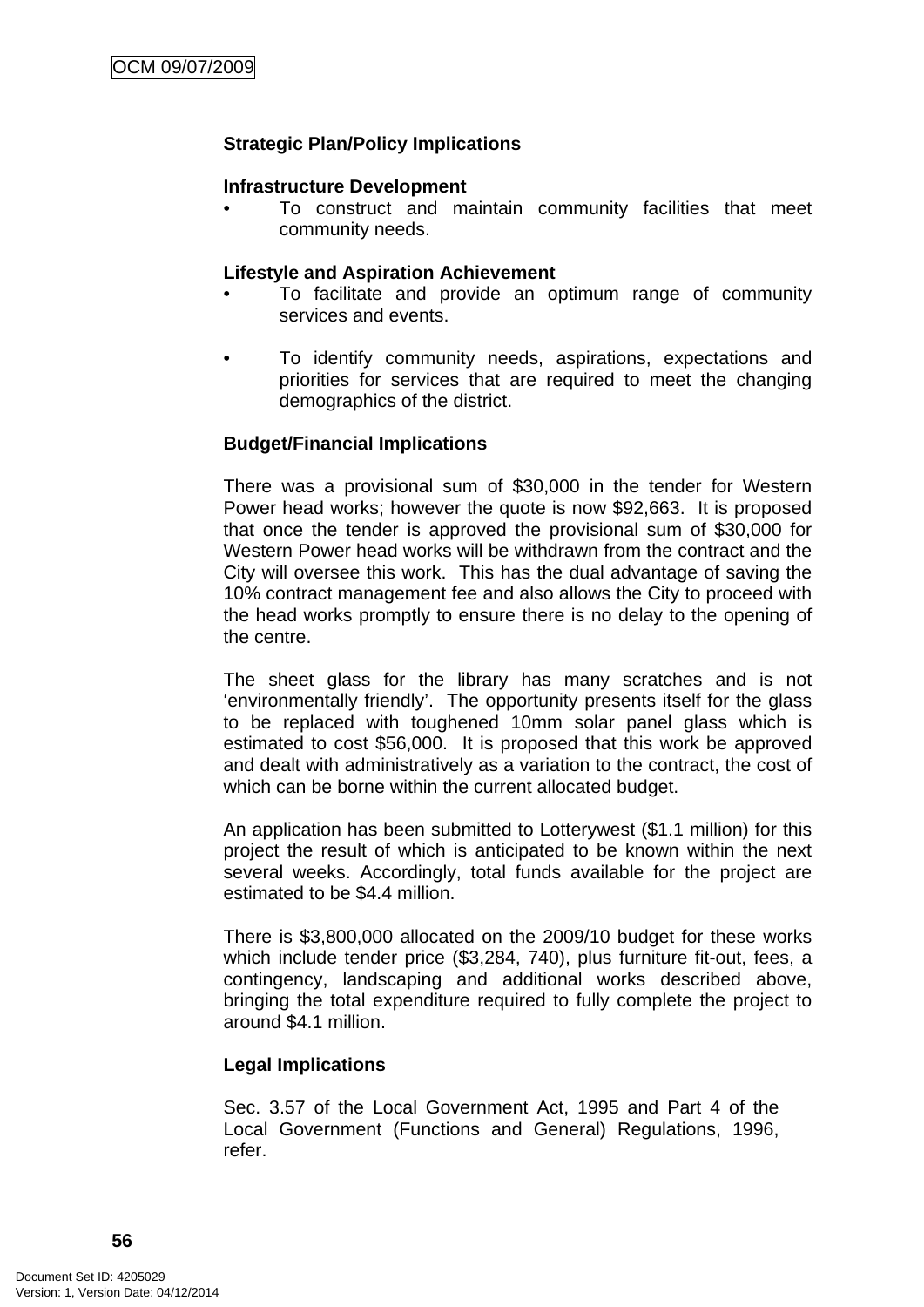# <span id="page-60-0"></span>**Community Consultation**

The tender was advertised in the West Australian on 21 March 2009 and also placed in the tenders section of the Council website.

# **Attachment(s)**

- 1. Compliance Criteria Checklist.
- 2. Plan of Community Hub.
- 3. Tendered Prices "Confidential" (under separate cover)
- 4. Tender Evaluation Sheet "Confidential" (under separate cover)

# **Advice to Proponent(s)/Submissioners**

The Proponent(s) and those who lodged a submission on the proposal have been advised that this matter is to be considered at the 9 July 2009 Council Meeting.

# **Implications of Section 3.18(3) Local Government Act, 1995**

Nil.

# **17.2 (OCM 9/7/2009) - PROPOSED LEASE OF PROPERTY - 13 KENT STREET, SPEARWOOD - VINCENTCARE (2202027) (B FREEMAN) (ATTACH)**

# **RECOMMENDATION**

That Council enter into a lease agreement with Vincentcare for the use of 13 Kent Street, Spearwood, subject to the following conditions:

- (1) the building be used for the purpose of housing families with children in need to help assist in alleviating homelessness in **Cockburn**
- (2) the lease period be for 5 years.
- (3) the lease be set at a peppercorn rent.
- (4) Vincentcare be responsible for on-going minor maintenance, and all outgoings.
- (5) other terms and conditions which may be necessary to protect the interests of the City.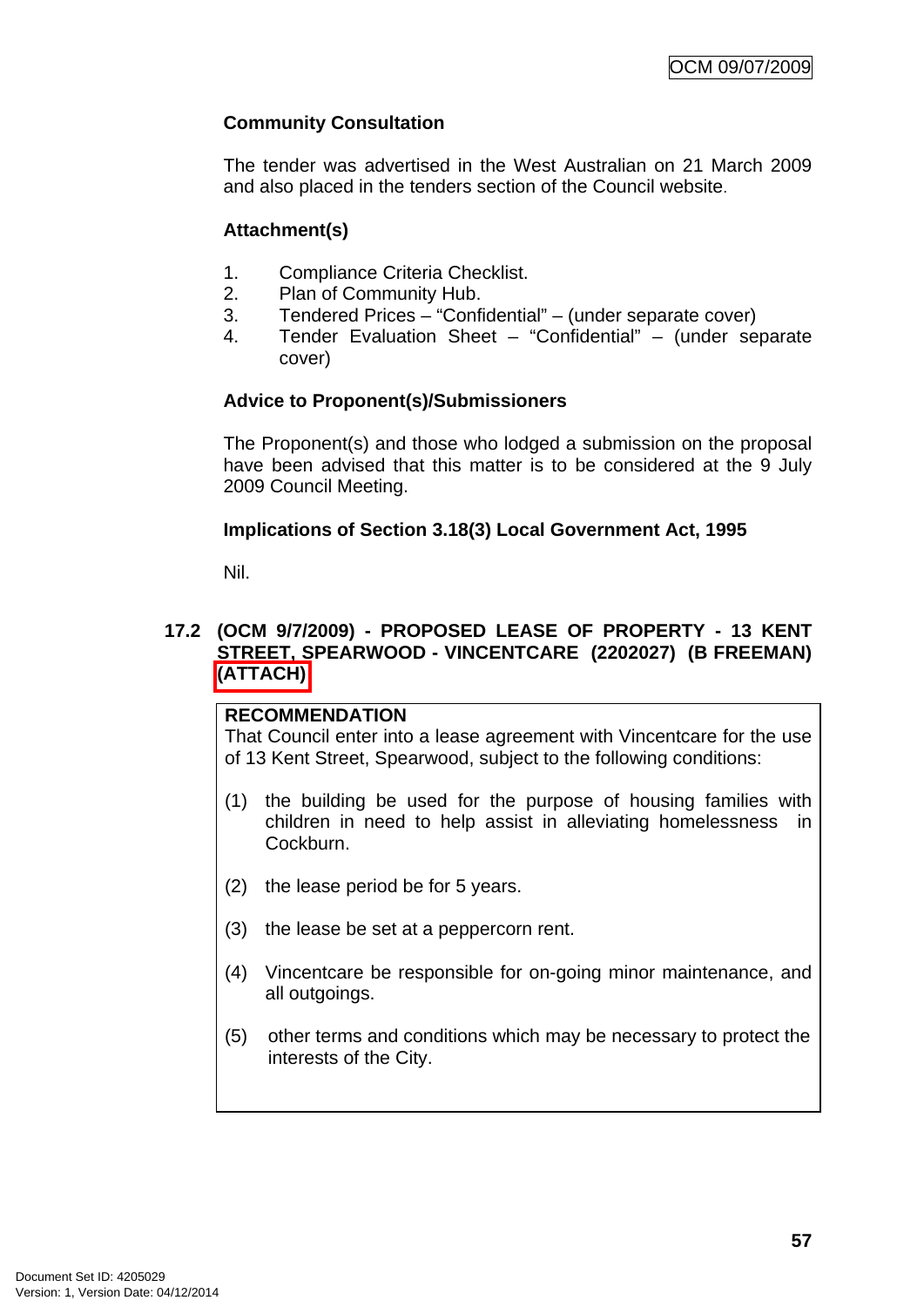# **COUNCIL DECISION**

#### **Background**

The City of Cockburn owns a three bedroom/one bathroom residential building at 13 Kent St, Spearwood which became vacant when the previous approved Lessee 'Bridging the Gap' Program relocated to new premises.

#### **Submission**

Vincentcare has approached the City of Cockburn to identify their interest in taking on the management of 13 Kent Street for the purpose of providing housing to vulnerable families with children facing homelessness within the District. A peppercorn lease arrangement has been proposed for a lease period of 5 years. Vincentcare have offered to take on responsibility for building maintenance, and client support. Only one family will be housed at any one time within the Kent Street building, over a medium term period (12 months maximum) to allow for support programs to be implemented.

#### **Report**

It is proposed that the house at 13 Kent Street, Spearwood be used as a residential building to be available to families suffering hardship through homelessness, within the City of Cockburn.

This arrangement would be managed through Vincentcare, a Special Program of the St Vincent de Paul Society, dealing with marginalised and vulnerable members of the community.

Vincentcare already manages two privately owned houses in the City, in South Lake and Hamilton Hill, for people with mental health conditions. The organisation is amply qualified and resourced to be able to manage a family to be housed in the Kent Street building, both in maintaining the building to the necessary standard and in providing on-going support to the client family.

The St Vincent de Paul Society State Council are aware of the possibility to work collaboratively with the City of Cockburn and its support programs and services.

With figures showing homelessness in Australia in excess of 100,000 people and rising, the increasing needs of this marginalised and vulnerable group requires significant assistance.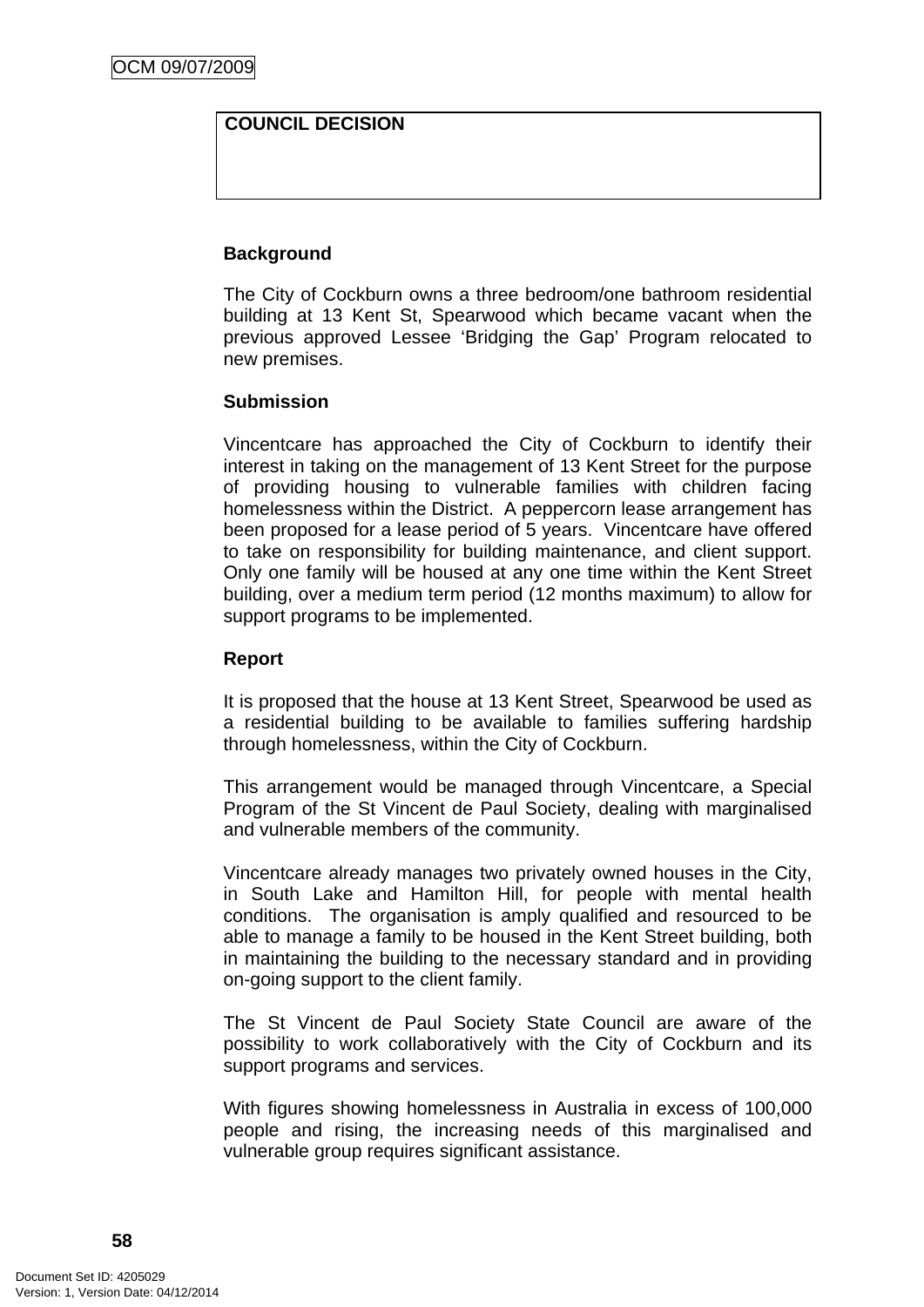Vincentare already has a close working relationship with City of Cockburn, through Council's Financial Counselling Services, and due to its management of two other houses for clients with mental health conditions within the City. Vincentcare's objectives are to offer friendly, supported and harmonious accommodation for people experiencing homelessness and/or mental health illness. They promote recovery and wellbeing, and develop and implement individually-designed and flexible support plans for client residents. The goal is to assist clients to achieve a level of recovery so that they can take their rightful place in society and contribute to the wider community.

Vincentcare has made a commitment to maintain the Kent Street building throughout its tenancy and to ensure that the families who are housed there will be appropriately supported in an on-going way by the organisation. A proposed clause within the lease will require a designated officer of the City of Cockburn to approve tenants in consultation with Vincentcare and to ensure the maintenance provisions of the Lease are being adequately addressed.

#### **Strategic Plan/Policy Implications**

#### **Lifestyle and Aspiration Achievement**

- To facilitate and provide an optimum range of community services and events.
- To identify community needs, aspirations, expectations and priorities for services that are required to meet the changing demographics of the district.

#### **Budget/Financial Implications**

Over recent years the amounts spent by Council on the Kent Street building for maintenance have been:

| 2007/08 | \$5,541 |
|---------|---------|
| 2006/07 | \$7,313 |
| 2005/06 | \$6,755 |

Under a new 5 year agreement with Vincentcare, all maintenance costs will be borne by that organisation.

# **Legal Implications**

Regulations 30(2)(b)(i) of the Local Government (Functions and General) Regulations 1996 allows an exception from the provisions of Sec. 3.58 of the Local Government Act for the disposal of land when the disposal (including a lease) is to a body whether incorporated or not "(i) the objects of which are of a charitable, benevolent, religious, cultural, educational, recreational, sporting or other like nature.'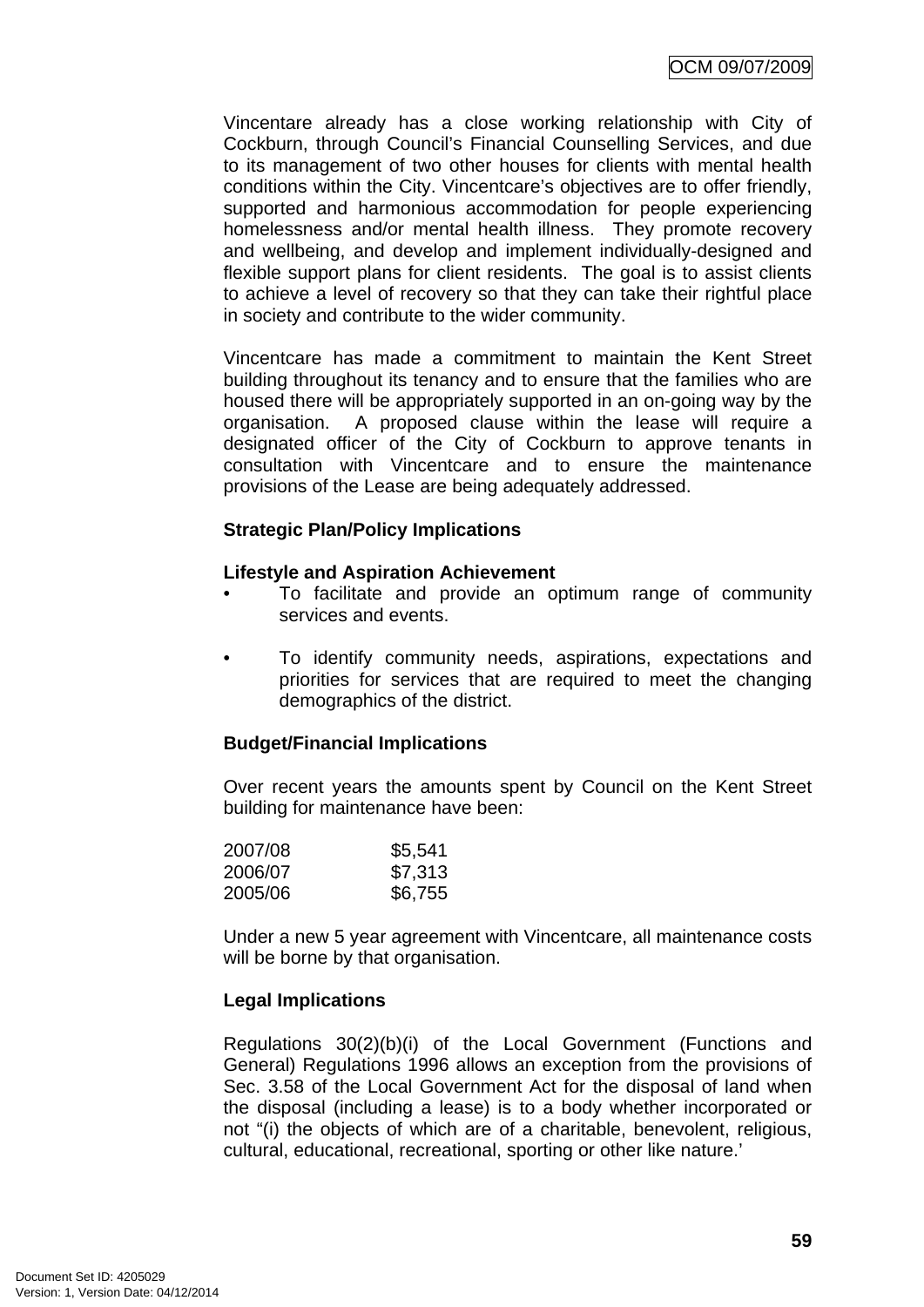# <span id="page-63-0"></span>**Community Consultation**

N/A

# **Attachment(s)**

- 1. Letter from Vincentcare seeking to lease the premises.
- 2. Map identifying the property.

# **Advice to Proponent(s)/Submissioners**

The Proponent(s) has been advised that this matter is to be considered at 9 July 2009 Council Meeting.

# **Implications of Section 3.18(3) Local Government Act, 1995**

Nil.

# **17.3 (OCM 9/7/2009) - PROPOSED AMENDMENT TO POSITION STATEMENT PSCS16 'PUBLIC ART IN THE CITY OF COCKBURN' (8816) (D GREEN) (ATTACH)**

**RECOMMENDATION** That Council:

- (1) adopts proposed amendment to Position Statement PSCS16 'Public Art in the City of Cockburn' as attached to the Agenda;
- (2) adopts the Public Artworks Strategy, as attached to the Agenda; and
- (3) promote and publish the Public Artworks Strategy through its usual communication avenues and on the City's web site.

# **COUNCIL DECISION**

# **Background**

Since 2003, Council's Position Statement in relation to public art in the City has been dealt with in an adhoc manner.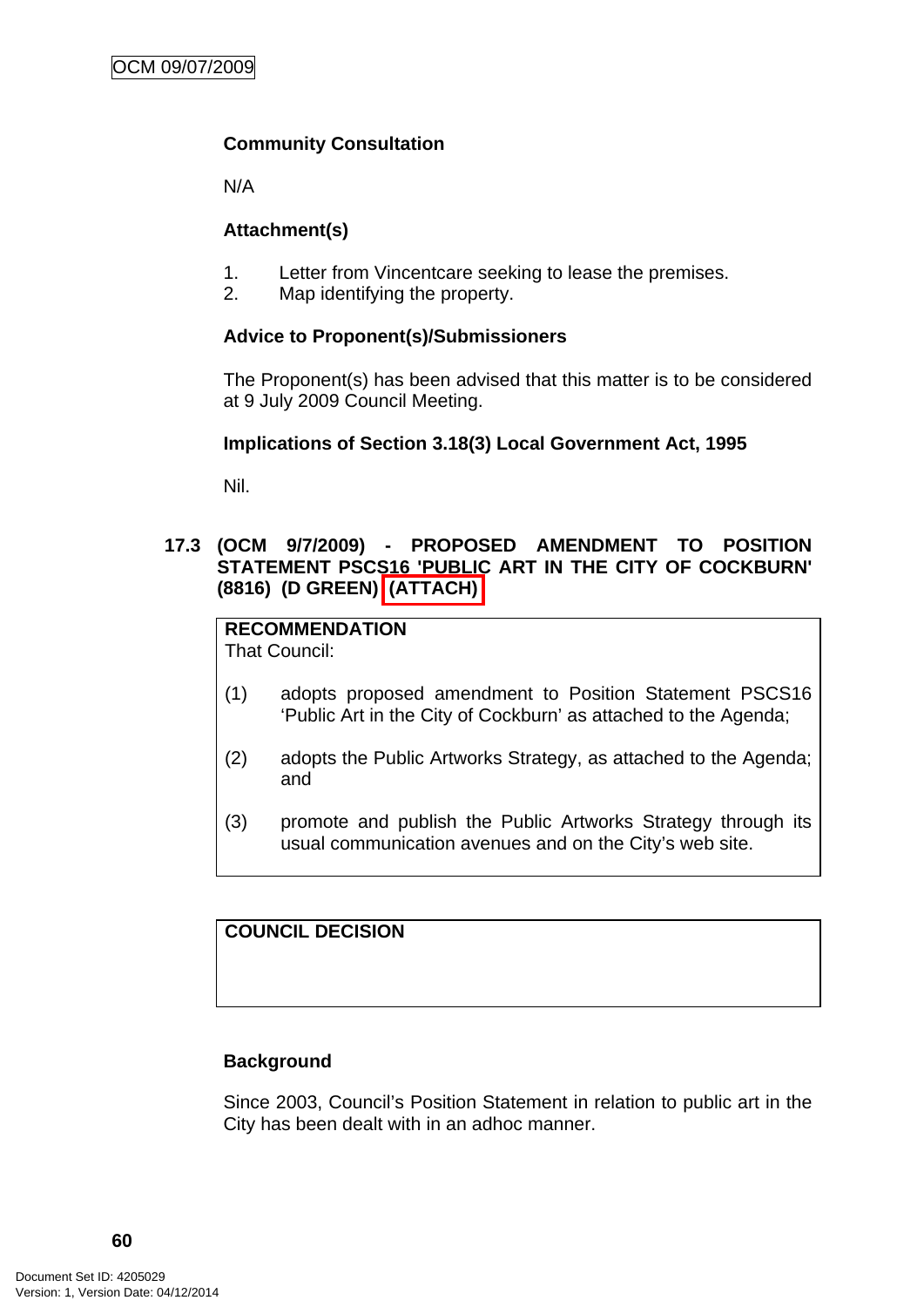More recently, a Public Artworks Strategy has been developed, which documents a more planned and rigorous approach to the commissioning and management of Public Art in Cockburn.

## **Submission**

To amend Council's Public Art Position Statement to incorporate the recently produced Public Artwork Strategy.

# **Report**

With the development of a Public Artworks Strategy, the City can now monitor the provision of Public Arts within the City in a more rational manner. It is necessary to amend Council's Position Statement to reflect the intent of the Strategy, particularly the commissioning and installation of Council funded public artworks in the future.

The Strategy more clearly defines the City's role in determining and monitoring the type and placement of public art throughout the District.

The Strategy document features a priority matrix for future public artworks and a map and inventory of current works within the City.

A copy of the document will be published for promotion in the community through Council's normal advertising channels, including the Cockburn Soundings, newspaper advertising and displayed on Council's web site.

# **Strategic Plan/Policy Implications**

#### **Lifestyle and Aspiration Achievement**

- To foster a sense of community spirit within the district generally and neighbourhoods in particular.
- To conserve the character and historic value of the human and built environment.

# **Budget/Financial Implications**

Funds to be allocated on an annual basis to the Council Budget in accordance with the Position Statement and Strategy document. External funds to be sourced, where appropriate, in accordance with the Position Statement and Strategy document.

# **Legal Implications**

N/A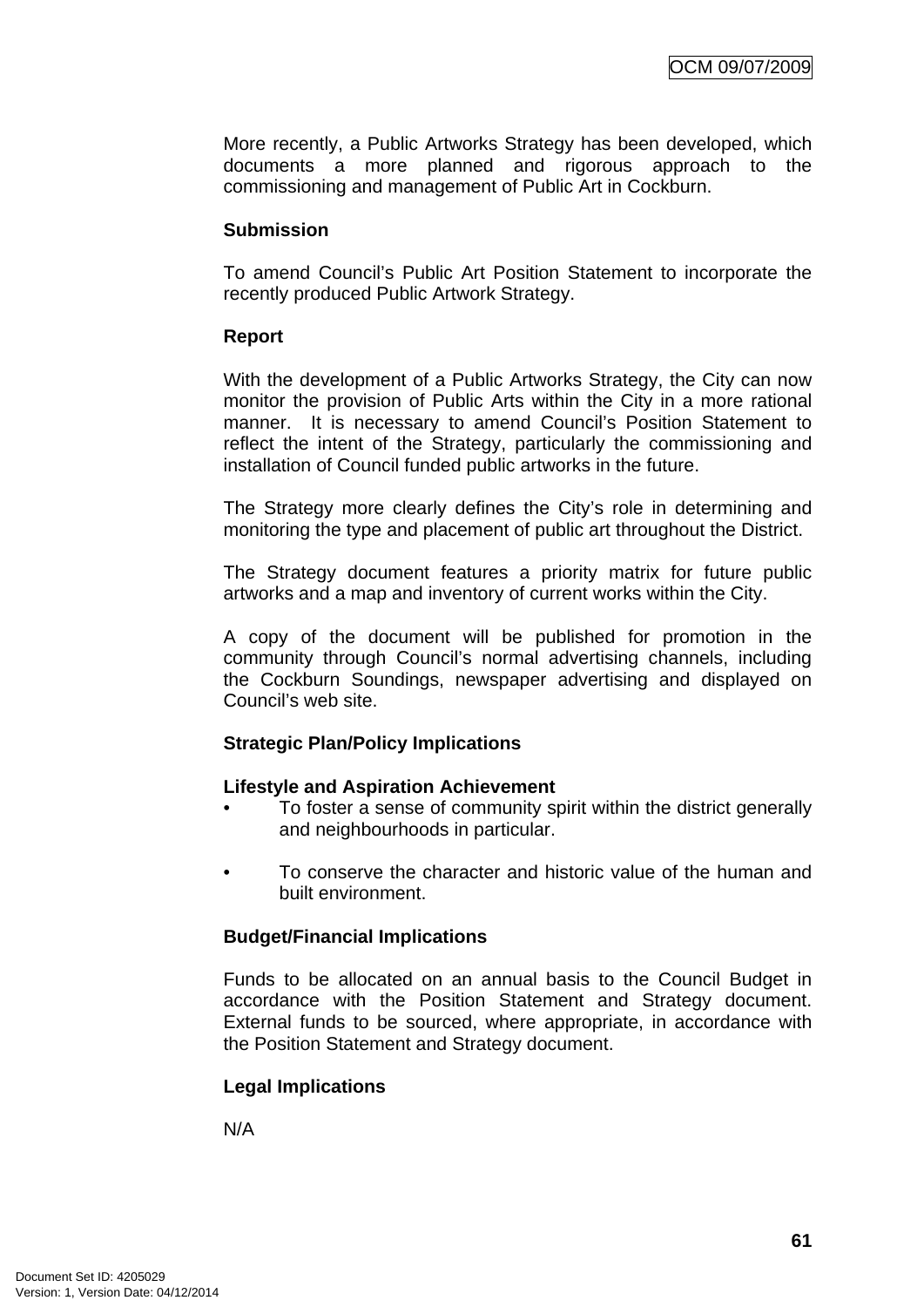# <span id="page-65-0"></span>**Community Consultation**

N/A

# **Attachment(s)**

- 1. Proposed amended Position Statement PSCS16 'Public Art in the City of Cockburn'.
- 2. Public Artworks Strategy

# **Advice to Proponent(s)/Submissioners**

N/A

**Implications of Section 3.18(3) Local Government Act, 1995**

Nil.

**17.4 (OCM 9/7/2009) - PROPOSED CALENDAR OF EVENTS FOR THE SUMMER OF FUN 2009/10 (8812) (C O'SULLIVAN)** 

# **RECOMMENDATION**

That Council adopt the proposed Calendar for the Summer of Fun Events for 2009/10.

# **COUNCIL DECISION**

# **Background**

Council at its Meeting 18 of June 2009 resolved to place the sum of \$334,000 on the 2009/10 budget for the Summer of Fun Events. Council has previously resolved that a report be prepared for consideration by Council that identified the events proposed for the forthcoming year.

#### **Submission**

N/A

# **Report**

To ensure that venues and acts can be booked it is necessary for an early determination of the nature of the events for the forthcoming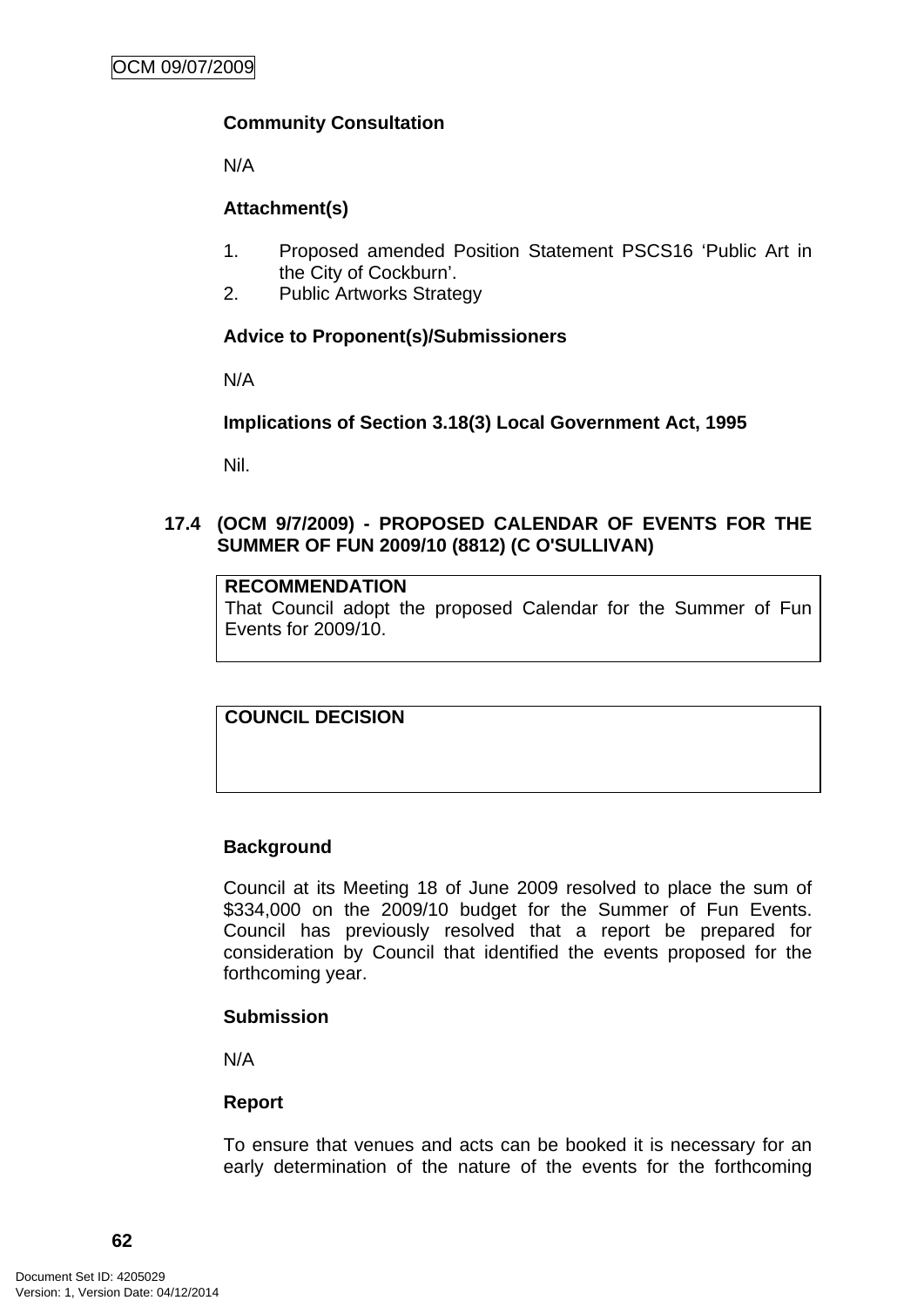Summer of Fun activities early in the financial year immediately following the establishment of the 2009/10 municipal budget. The table below is the proposed Summer of Fun Concert Series 2009/10 events:

| Event               | <b>Date</b> | Park & Suburb                                                    | Act                                                                                            |
|---------------------|-------------|------------------------------------------------------------------|------------------------------------------------------------------------------------------------|
| Concert One         | 30/01/10    | Coolbellup<br>Reserve,<br>Coolbellup                             | Local Perth band $-$<br>High calibre (e.g. Hells Bells)                                        |
| Concert Two         | 13/02/10    | Atwell Reserve, Atwell or<br>Lakelands<br>Reserve.<br>South Lake | Local Perth band -<br>High calibre (Tribute Band)                                              |
| Regional<br>Concert | 6/03/10     | Manning Park, Hamilton<br>Hill                                   | TBC - In negotiation.<br>1. John Farnham or<br>2. Natalie Bassingthwaite or<br>3. Jimmy Barnes |

N.B. Regional Concert – In negotiations at the present time with interstate artists available for this concert.

#### Proposed Summer of Fun Stand Alone Events Series 2009/10

| Event                            | Location                                               | Date               |
|----------------------------------|--------------------------------------------------------|--------------------|
| <b>Teddy Bears Picnic</b>        | Manning Park, Hamilton Hill                            | 28/10/09           |
| Seniors Ball 1<br>Seniors Ball 2 | Spearwood Dalmatinac Club<br>Spearwood Dalmatinac Club | 7/11/09<br>2/04/10 |
| <b>Christmas Concert</b>         | <b>Council Building</b>                                | 12/12/09           |
| Coogee Beach Festival            | Coogee Beach Reserve, Coogee                           | 21/03/10           |

#### **Strategic Plan/Policy Implications**

#### **Lifestyle and Aspiration Achievement**

• To facilitate and provide an optimum range of community services and events.

Council Policy SC34 'Annual Budget Preparation' refers.

#### **Budget/Financial Implications**

| Summer of Fun 09/10 Events Budget \$334,000 |           |  |  |
|---------------------------------------------|-----------|--|--|
| <b>Activity 628: Item or Event</b>          | 2009/10   |  |  |
| Promotion                                   | \$38,000  |  |  |
| Summer Concerts x 2 – Central & East Wards  | \$82,500  |  |  |
| Regional Concert - West Ward                | \$137,500 |  |  |
| Coogee Beach Festival                       | \$38,000  |  |  |
| Seniors Ball                                | \$12,000  |  |  |
| <b>Teddy Bears Picnic</b>                   | \$9,500   |  |  |
| <b>Christmas Concert</b>                    | \$16,500  |  |  |
| <b>Total Budget</b>                         | \$334,000 |  |  |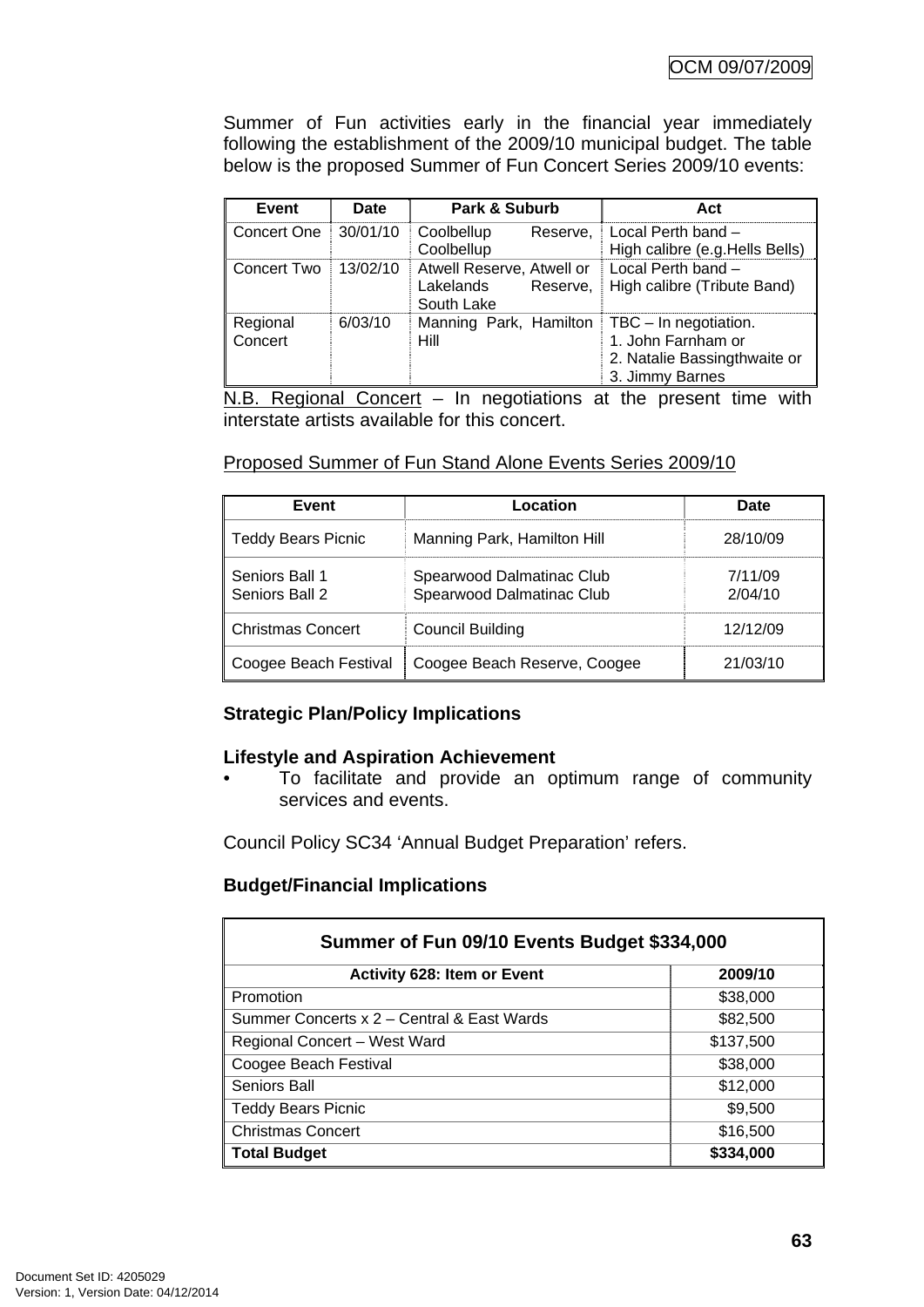# <span id="page-67-0"></span>**Legal Implications**

N/A

# **Community Consultation**

A referendum from 2005 of the City's residents found that the large majority (12,500 versus 3,000 residents) wanted the City to keep providing free community festivals and events. Continued consultation with involved stakeholders and the community after each event will ensure a community-oriented calendar of events is presented in subsequent years.

2007 Community Needs surveying identified residents proportionally as a percentage preferred a range of:

- Music Concerts 30% Summer of Fun 3 music concerts.
- Movie Nights 25% Currently being considered for Memorial Hall
- **Family Festivals 25%. These currently include Teddy Bears Picnic,** Coogee Beach Festival, Celebrate Ability, Spring Fair, 30<sup>th</sup> Anniversary celebrations.

2008 Perception surveying for festivals, events and cultural activities have established that 89% of respondents are familiar with the City's program of events and activities. Satisfaction levels have scored as follows:

2007 – 80% satisfaction; 2008 - 75% satisfaction; and 2009 – 83% satisfaction.

#### **Attachment(s)**

N/A

#### **Advice to Proponent(s)/Submissioners**

N/A

**Implications of Section 3.18(3) Local Government Act, 1995**

Nil.

# **18. EXECUTIVE DIVISION ISSUES**